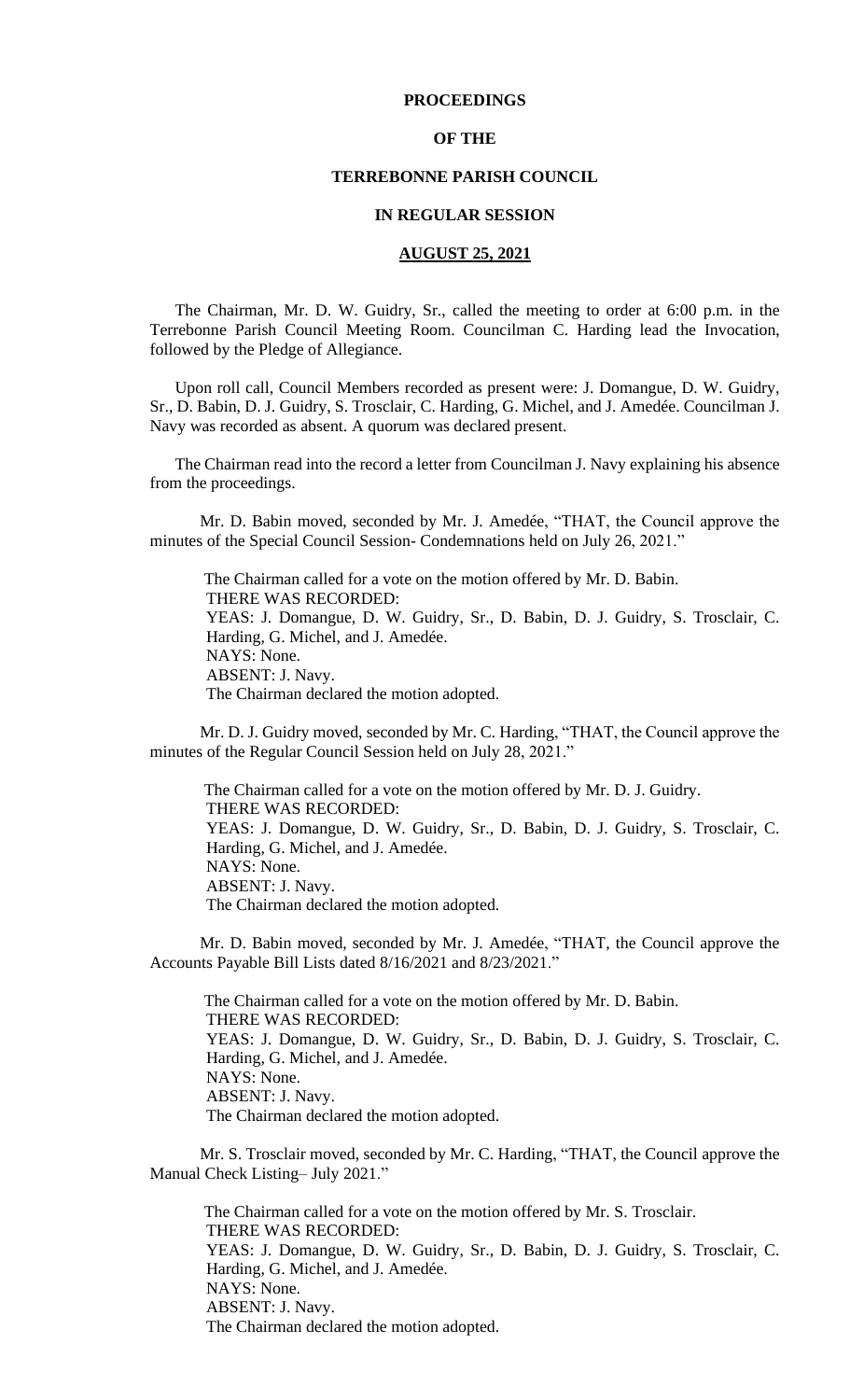Councilwoman J. Domangue read a commendation commending the Houma Police Department, Terrebonne Parish Sheriff's Office, Terrebonne Parish District Attorney's Office, City Marshall's Office, the faculty of St. Francis de Sales School, Terrebonne Parish Consolidated Government, Louisiana State Police- Troop C, and the Houma-Thibodaux Diocese for their actions in response to the August 6, 2021 shooting near St. Francis de Sales School.

A representative from St. Francis de Sales thanked the Council and the city of Terrebonne Parish for recognizing the faculty, staff, and government agencies who ensured the safety of the children at St. Francis following the shooting.

Ms. Suzanne Troxclair, Superintendent of Catholic Schools at the Diocese of Houma-Thibodaux, thanked law enforcement for the timeliness in which the incident was handled.

Houma Police Chief Dana Coleman, Trooper Ross Brennan (State Police- Troop C), First Lieutenant Troy Boquet (TPSO), and City Marshal Herbert Fitch commended everyone involved for the manner in which the situation was handled.

Chief Coleman proceeded to offer his condolences to the family of former City Marshal, Orville Callahan.

Councilwoman J. Domangue thanked everyone who helped to protect the students of St. Francis de Sales.

Councilman D. Babin read a commendation commemorating the public service of former Ward 10 - Justice of the Peace Junior J. Theriot.

Mr. Robert "Yogi" Naquin, Justice of the Peace for Ward 1, accepted the commendation on behalf of Mr. Junior Theriot and proceeded to explain the process in which the Ward 10 Justice of the Peace vacancy was filled.

Justice of the Peace Ward 10, Kim Champagne, addressed the Council regarding her recent appointment.

Councilman G. Michel read a proclamation proclaiming Saturday, August 28, 2021 as a day to support educating citizens about opioids and encouraging attendance at the annual S.A.R.A.H. Event and Candlelight Vigil.

Ms. Renee Bertinot, founder of the organization S.A.R.A.H., explained that the organization's mission is to help bring awareness to the illness of addiction, honor those who have lost their battle, and recognize those who have won their battle against it.

Several council members offered their condolences to Ms. Bertinot for the loss of her daughter, Sarah.

The Chairman announced that Agenda Item 1F (Discussion relative to the sale and use of fireworks) has been withdrawn from the agenda at the request of Councilwoman Jessica Domangue.

OFFERED BY: MR. S. TROSCLAIR SECONDED BY: UNANIMOUS

## **RESOLUTION NO. 21-308**

## **RESOLUTION: IN SUPPORT OF RESUMING FEDERAL OFFSHORE LEASING IN THE GULF OF MEXICO**

**WHEREAS,** the United States of America Offshore Oil and Gas Program, since its authorization by the Outer Continental Shelf Lands Act (OCSLA), has provided significant energy to help fuel the great economy of America, and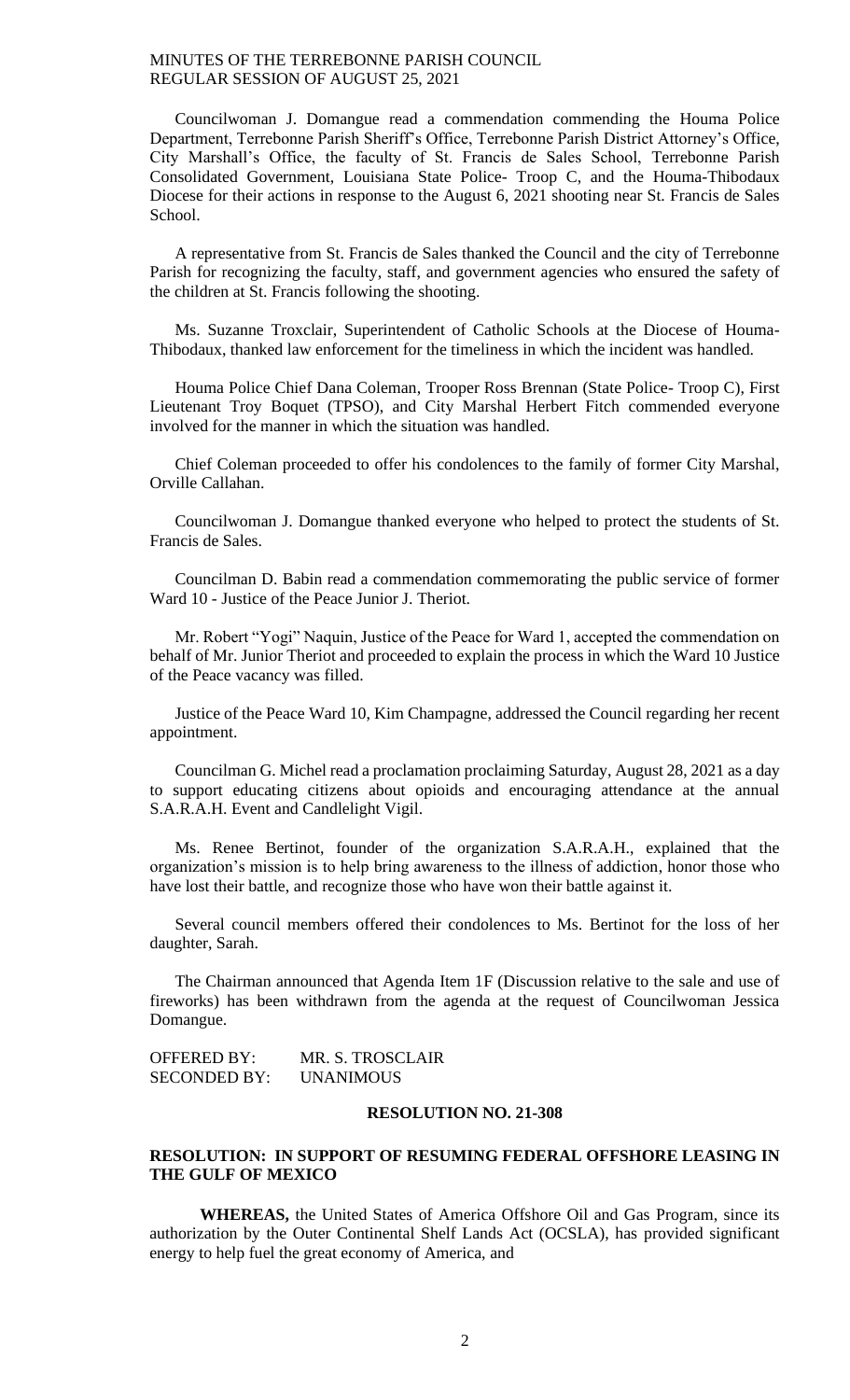**WHEREAS,** the United States of America Offshore Oil and Gas Program, has been very effective in helping America achieve energy security and strengthening our National Security, and

**WHEREAS,** since its inception the United States of America Offshore Oil and Gas Program is responsible for helping to create hundreds of thousands of jobs with a significant economic impact and has generated hundreds of billions in royalty revenue for the United States Treasury, and

**WHEREAS,** the United States Congress in 2020 permanently funded the Land and Water Conservation Fund at \$900 million per year with wide bipartisan support. Relying solely on earnings from federal offshore oil and gas leasing, the Land and Water Conservation Fund has funded more than \$4 billion worth of projects since its inception in 1965 for purposes of conservation, recreation, restoration and protection of vital national resources, and

**WHEREAS,** since 2006, more than \$1 billion, funded exclusively by federal offshore lease revenues, has been disbursed to four Gulf energy-producing states through the Gulf of Mexico Energy Security Act to support coastal conservation and restoration projects; hurricane protection programs; and activities to implement marine coastal or conservation management plans, and

**WHEREAS,** in the most recent conservation legislation, the Great American Outdoors Act, the United States Congress set aside up to \$1.9 billion a year from federal offshore lease revenues for the next five years to repair facilities and infrastructure in our national parks, forests, wildlife refuges and American Indian Schools, and

**WHEREAS,** it is important for the funding of these conservation, recreation, restoration and protection efforts that the United States of America Offshore Oil and Gas Program continues, and

**WHEREAS,** the United States of America Offshore Oil and Gas Program has been managed in such a way that it is recognized as an environmentally advantaged energy producer with approximately half (53%) of the carbon intensity per barrel of other producing regions worldwide, and

**WHEREAS,** United States of America Offshore Energy represents a significant opportunity to help improve the health of our planet due to its low carbon intensity, and

**WHEREAS,** President Biden and Department of Interior Secretary Deb Haaland have caused regularly scheduled lease sales for offshore resources, previously authorized by administrations of both political parties, to be canceled resulting in great uncertainty for the economy, the energy, and the environment of America, and

**WHEREAS,** Terry A. Doughty of the United States District Court recently decided in a suit filed by the States of Louisiana, Alabama, Alaska, Arkansas, Georgia, Mississippi, Missouri, Montana, Nebraska, Oklahoma, Texas, Utah and West Virginia that the Executive Branch does not have the legal right to stop leasing Federal territory for Oil and Gas production without approval from Congress, and

**WHEREAS,** the future production of these oil and gas resources and consequently the funding of conservation, recreation, restoration and protection and further consequently the denial of environmentally advantaged, low carbon intensity barrels of production as a substitution for higher carbon intensity barrels of production from foreign sources; all will be negatively impacted by the continued cancellation of offshore lease sales, and

**WHEREAS,** Gordon E. Dove, Parish President is concerned about the health, safety, welfare, and economic stability (jobs and tax base) of the citizens of Terrebonne Parish, and

**WHEREAS,** the Terrebonne Parish Council is concerned about the health, safety, welfare, and economic stability (jobs and tax base) of the citizens of Terrebonne Parish.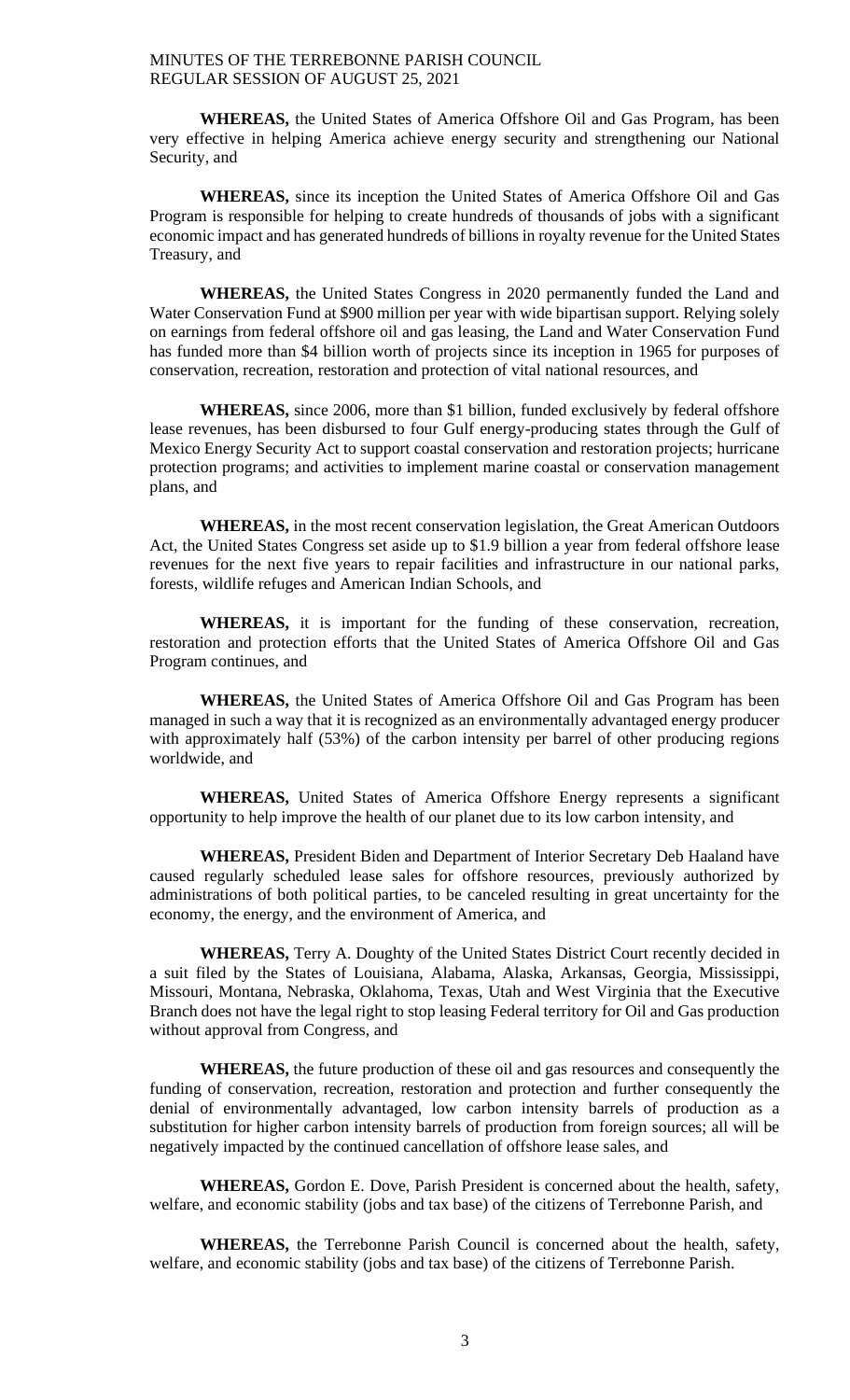**NOW THEREFORE BE IT RESOLVED**, that Terrebonne Parish Consolidated Government through its Parish President, Gordon E. Dove, and the Terrebonne Parish Council, representing the executive and legislative branches of government in Terrebonne Parish.

**The Terrebonne Parish Council**, pursuant to a meeting on Wednesday, August 25, 2021, petitions President Biden and Secretary Haaland to immediately schedule Lease Sales for the Gulf of Mexico, a historic energy producing province, to assist in producing a larger portfolio of some of the planet's lowest carbon intensity barrels of oil and to assist in producing a larger portfolio of natural gas which can serve the Liquified Natural Gas (LNG) worldwide market; all in an effort to restore confidence, generate economic activity, enhance environmental stewardship, create American jobs, and strengthen national and energy security.

**BE IT FURTHER RESOLVED,** that a copy of this resolution be forwarded to President Biden, Secretary Haaland, members of the United States Congress, the City and Parish governing authorities within the State of Louisiana, the Louisiana Police Jury Association, the Louisiana Municipal Association, and the National Association of Counties.

#### **THERE WAS RECORDED:**

YEAS: J. Domangue, D. W. Guidry, Sr., D. Babin, D. J. Guidry, S. Trosclair, C. Harding, G. Michel, and J. Amedée. NAYS: None. NOT VOTING: None. ABSTAINING: None. ABSENT: J. Navy. The Chairman declared the resolution adopted on this the  $25<sup>th</sup>$  day of August 2021.

\*\*\*\*\*\*\*\*\*\*\*\*

The Chairman read a proposed add-on to adopt a resolution accepting the proposal for Property Insurance for renewal from Hull & Machinery/Protection & Indemnity Insurance to insure the Dulac/Falgout Canal/ Pontoon Bridge and then called for public comments on the aforementioned add on, there were none.

Mr. D. Babin moved, seconded D. J. Guidry, "THAT, the Council add on to the agenda the matter relative to adopting a resolution accepting the proposal for Property Insurance for renewal of Hull & Machinery/Protection & Indemnity Insurance premium to insure the Dulac Falgout Canal Pontoon Bridge."

The Chairman called for a vote on the motion offered by Mr. D. Babin. THERE WAS RECORDED: YEAS: J. Domangue, D. W. Guidry, Sr., D. Babin, D. J. Guidry, S. Trosclair, C. Harding, G. Michel, and J. Amedée. NAYS: None. ABSENT: J. Navy. The Chairman declared the motion adopted.

OFFERED BY: MR. D. BABIN SECONDED BY: MR. D. J. GUIDRY

#### **RESOLUTION NO. 21-309**

**WHEREAS,** Terrebonne Parish Consolidated Government (TPCG) is authorized to provide Property Insurance Coverage through its Department of Risk Management; and

**WHEREAS,** Administration and the Risk Management Department reviewed and analyzed Property Insurance Quotations for Hull and Machinery/ Protection & Indemnity Insurance premium to insure the Dulac Falgout Canal Pontoon Bridge and submits a recommendation for Hull and Machinery/ Protection & Indemnity coverage excluding Terrorism coverage; and

**WHEREAS,** it is the recommendation of Administration and the Risk Management Department that the attached Quote for Hull and Machinery/ Protection & Indemnity coverage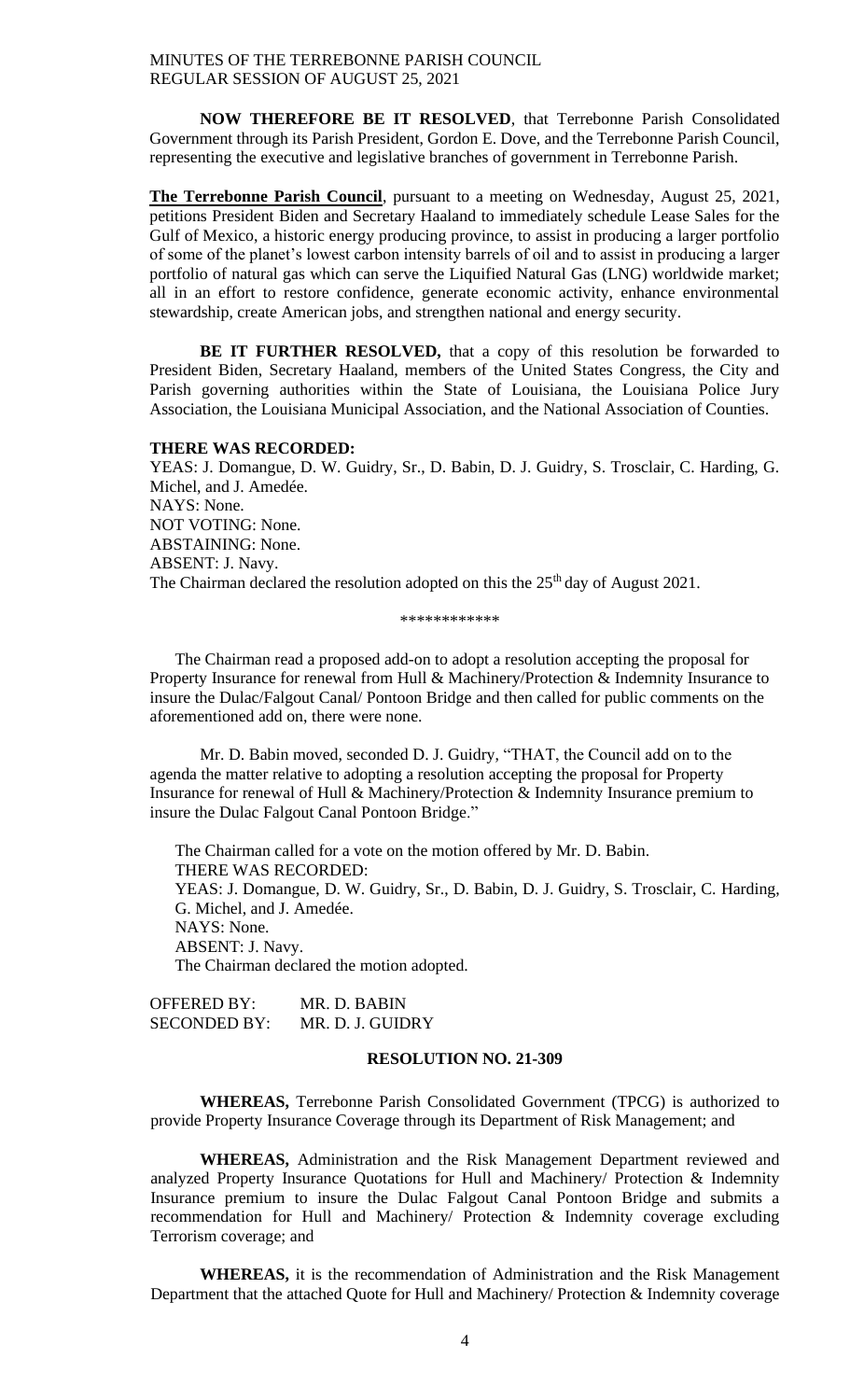in the amount of \$43,769.63 excluding Terrorism coverage become accepted effective for September 7, 2021 to September 7, 2022.

**NOW THEREFORE BE IT RESOLVED,** by the Terrebonne Parish Council (Policy, Procedure and legal Committee) on behalf of the Terrebonne Parish Consolidated Government that the recommendation of Administration and the Risk Management Department is to accept the attached Proposal for Property Insurance coverage for Hull and Machinery/ Protection & Indemnity coverage premium effective for September 7, 2021.

#### **THERE WAS RECORDED:**

YEAS: J. Domangue, D. W. Guidry, Sr., D. Babin, D. J. Guidry, S. Trosclair, C. Harding, G. Michel, and J. Amedée. NAYS: None. NOT VOTING: None. ABSTAINING: None. ABSENT: J. Navy. The Chairman declared the resolution adopted on this the  $25<sup>th</sup>$  day of August 2021.

\*\*\*\*\*\*\*\*\*\*\*\*

Parish Manager Mike Toups informed the Council that the pump and drainage report was previously distributed via email. He then provided an update noting the following: a new shaft, bearings, and impeller are scheduled to be installed this week on the D-10 Mayfield (Four-Point Road) Pump Station; and the Gouaux Ave. Pump Station project is 70% complete.

Mr. Toups informed the Council that he will consult with Pump Operations Supervisor Norman Porche regarding the timetable for the completion of the D-10 Mayfield Pump Station. He continued by providing an update regarding the Elliot Jones Pump Station project.

The Chairman recognized the public for comments on the following:

A. An ordinance to amend Sections 18-291 and 18-286 of the Terrebonne Parish Code to provide pricing for network-based parking services in accordance with Terrebonne Parish Code Section 2-103.

There were no comments from the public on the proposed ordinance.

Ms. J. Domangue moved, seconded by Mr. J. Amedée, "THAT, the Council close the aforementioned public hearing."

The Chairman called for a vote on the motion offered by Ms. J. Domangue. THERE WAS RECORDED: YEAS: J. Domangue, D. W. Guidry, Sr., D. Babin, D. J. Guidry, S. Trosclair, C. Harding, G. Michel, and J. Amedée. NAYS: None. ABSENT: J. Navy. The Chairman declared the motion adopted.

OFFERED BY: MS. J. DOMANGUE SECONDED BY: MR. J. AMEDEE

#### **ORDINANCE NO. 9308**

AN ORDINANCE TO AMEND SECTIONS 18-291 AND 18-286 OF THE TERREBONNE PARISH CODE TO PROVIDE PRICING FOR NETWORK-BASED PARKING SERVICES IN ACCORDANCE WITH TERREBONNE PARISH CODE SECTION 2-103.

**WHEREAS**, the public made it known during and in the survey comments following 20l9's Downtown Demonstration Day that a more reliable, attractive and efficient means of paid parking should be explored downtown; and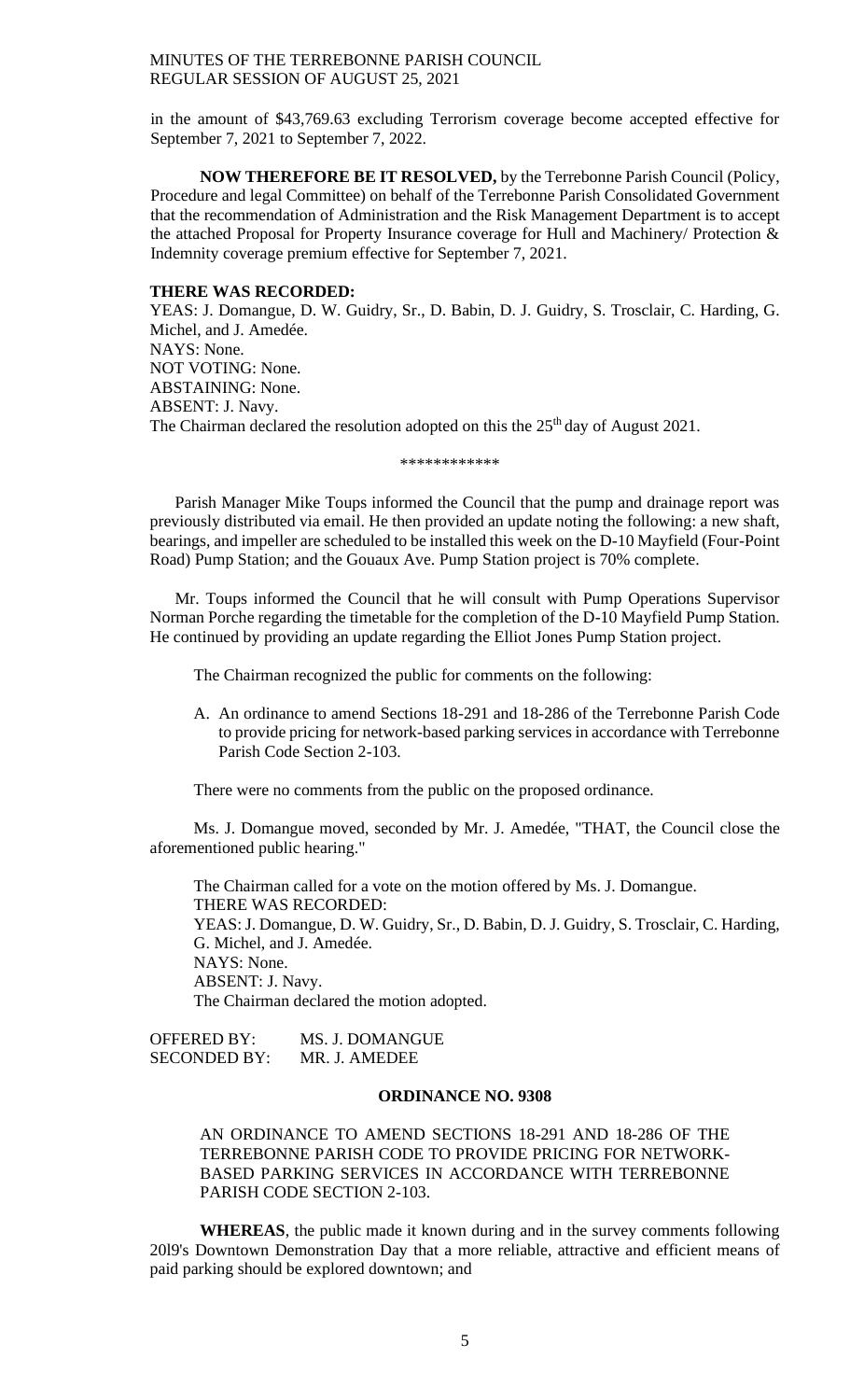**WHEREAS**, on March 22, 2021, the Parish Council adopted Resolution No. 21-121 to allow Parish President Gordon E. Dove to negotiate and execute an agreement with Parkmobile, LLC for a computerized network-based software application that provides parking services for motorists in the downtown Houma area; and

**WHEREAS**, additional fees are required for the administering and utilization of the computerized network-based software application; and

**WHEREAS**, the cost of parking by utilizing manual, coin-operated parking meters in downtown Houma is currently twenty-five cents (\$0.25) per hour; and

**WHEREAS**, Section 2-103 of the Terrebonne Parish Code requires any proposal to establish a fee or charge for a public service, when the establishment of such fee or charge does not require voter approval, be by ordinance following public notice and a public hearing:

## **SECTION I**

**THEREFORE BE IT ORDAINED** by the Terrebonne Parish Council, on behalf of the Terrebonne Parish Consolidated Government, that Section 18-291 of the Terrebonne Parish Code is hereby amended to read as follows, with strikethroughs indicating deletions and underlined text indicating insertions:

Sec. 18-291. - Deposit of coins required; digital and network-based parking services

## a) Coin-Operated Parking Meters

There shall be placed in parking meters, between the hours of 8:00 a.m. and 5:00 p.m. CST, the proper amount of United States coins as indicated on such meters and the charge for parking shall be twenty-five cents (\$0.25) per hour. No charge shall be made for parking in such metered zones on Sundays or on the following holidays: January first, New Year's Day; Mardi Gras; Good Friday; the last Monday in May, National Memorial Day; July Fourth, Independence Day; the first Monday in September, Labor Day; November first, All Saints' Day; November eleventh, Armistice Day; the fourth Thursday in November, Thanksgiving Day; and December twenty-fifth, Christmas Day.

b) Computerized Network-based Software Application Parking Services

Payment is required for parking in metered zones between the hours of 8:00 a.m. and 5:00 p.m. CST. Motorists may utilize an available computerized network-based software application to pay for parking in metered zones. No charge shall apply for parking in such metered zones on Sundays or on the following holidays: January first, New Year's Day; Mardi Gras; Good Friday; the last Monday in May, National Memorial Day; July Fourth, Independence Day; the first Monday in September, Labor Day; November first, All Saints' Day; November eleventh, Armistice Day; the fourth Thursday in November, Thanksgiving Day; and December twenty-fifth, Christmas Day.

For use of network-based parking services, the following fees shall apply:

- (1) A User Fee of thirty-five cents (\$0.35) per transaction; and
- (2) A Parking Charge of twenty-five cents (\$0.25) per hour; and
- (3) A Transactional Fee of fifteen cents (\$0.15) plus three percent (3%) of the Parking Charge per transaction.

## **SECTION II**

Section 18-286 of the Terrebonne Parish Code is hereby amended to read as follows, with strikethroughs indicating deletions and underlined text indicating insertions:

Sec. 18-286. - Definitions.

(a) The word "vehicle" as used in this division shall mean any device by which any person or property may be transported upon a highway or public street, except those operated upon rails or tracks.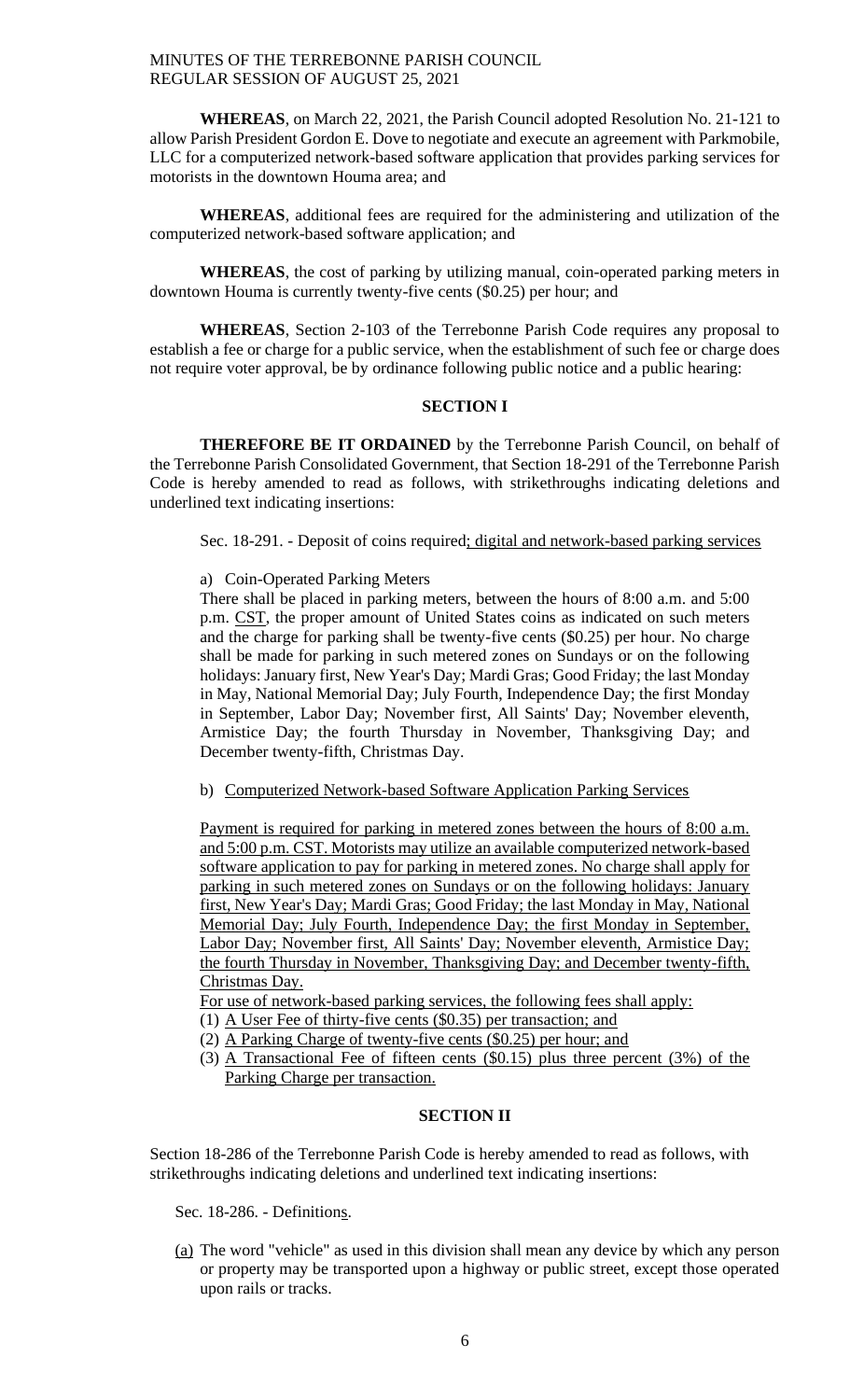(b) The word "transaction" as used in Section 18-291 of this Division shall mean a process between the user and the computerized network-based software application Parking Service provider, or another network-based software for parking services, whereby charges are incurred and payment is rendered for the use of a parking space for a designated period of time.

## **SECTION III**

To the extent applicable, the Council Clerk shall cause all necessary notices and publications to occur with respect to the subject ordinance. In accordance with Section 2-103 of the Terrebonne Parish Code, this ordinance was presented to the council at least one (1) month in advance of today's date. In addition to the established ordinance procedure, the council has caused notice of the proposed fee or charge to be advertised at least three (3) times within a two-week period prior to holding public hearing on this matter.

#### **SECTION IV**

If any word, clause, phrase, section or other portion of this ordinance shall be declared null, void, invalid, illegal, or unconstitutional, the remaining words, clauses, phrases, sections and other portions of this ordinance shall remain in full force and effect, the provisions of this ordinance hereby being declared to be severable.

#### **SECTION V**

This ordinance shall become effective upon approval by the Parish President or as otherwise provided in Section 2-13 of the Home Rule Charter for the Consolidated Government for Terrebonne Parish, whichever occurs sooner. The amendments enacted hereinabove shall take effect as provided in Section 1-9 of the Terrebonne Parish Code.

This ordinance, having been introduced and laid on the table for at least one month, was voted upon as follows:

THERE WAS RECORDED: YEAS: J. Domangue, D. W. Guidry, Sr., D. Babin, D. J. Guidry, S. Trosclair, C. Harding, G. Michel, and J. Amedée. NAYS: None. ABSTAINING: None. ABSENT: J. Navy. The Chairman declared the ordinance adopted on this, the 25th day of August 2021.

The Chairman recognized the public for comments on the following:

B. An ordinance to amend the zoning map of the Parish of Terrebonne so as to rezone from OL (Open Land) to C-3 (Neighborhood Commercial District), 807, 815, 831, 901, 907 East Street; 108 & 109 Brees Drive; 108 & 109 Fleur De Lis Drive, Houma, Terrebonne Parish, Louisiana; Terrebonne Parish Consolidated Government, applicant.

There were no comments from the public on the proposed ordinance.

Mr. D. J. Guidry moved, seconded by Mr. D. Babin, "THAT, the Council close the aforementioned public hearing."

The Chairman called for a vote on the motion offered by Mr. D. J. Guidry. THERE WAS RECORDED: YEAS: J. Domangue, D. W. Guidry, Sr., D. Babin, D. J. Guidry, S. Trosclair, C. Harding, G. Michel, and J. Amedée. NAYS: None. ABSENT: J. Navy. The Chairman declared the motion adopted.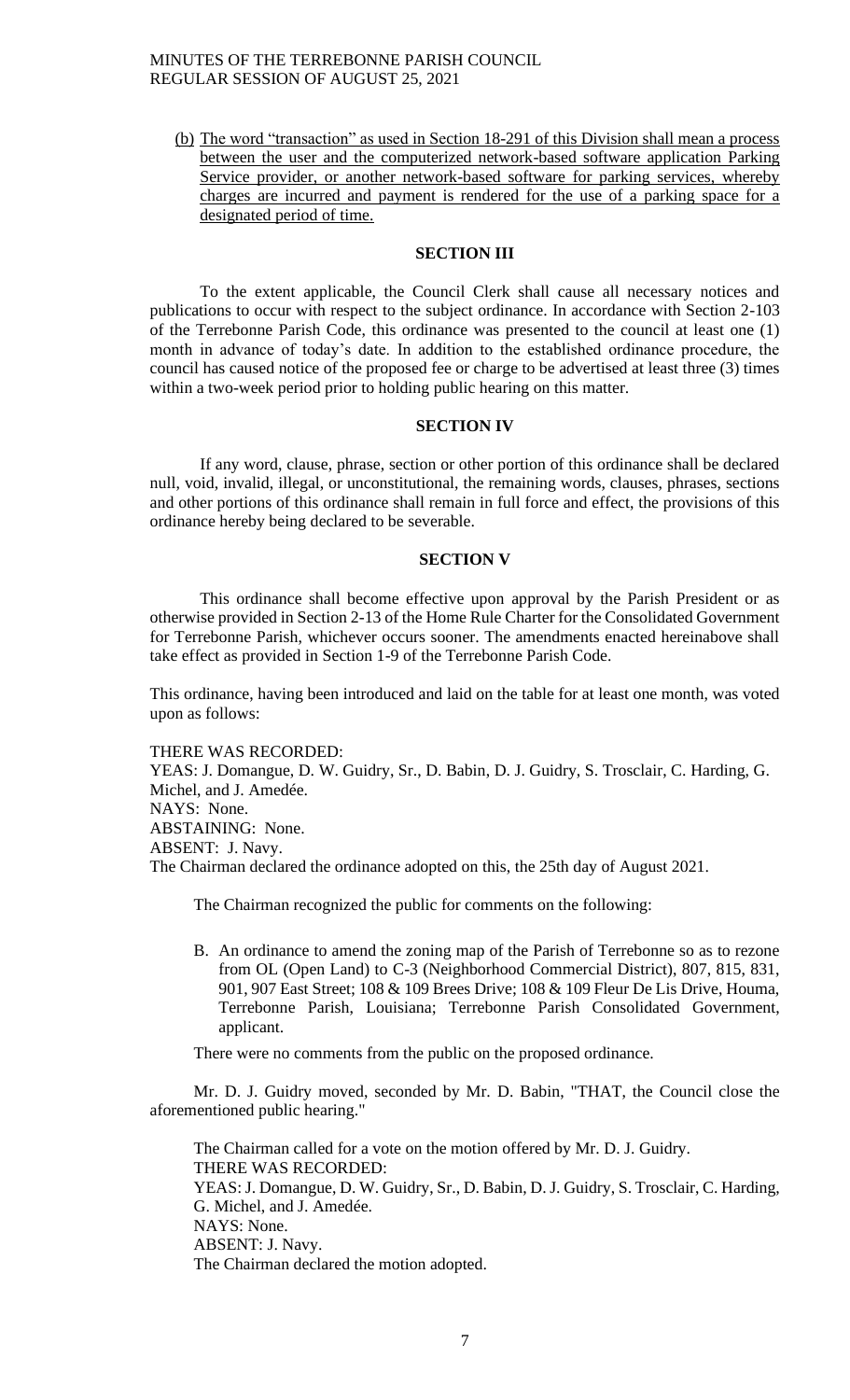OFFERED BY: MR. D. BABIN SECONDED BY: MR. D. J. GUIDRY

#### **ORDINANCE NO. 9309**

AN ORDINANCE TO AMEND THE ZONING MAP OF THE PARISH OF TERREBONNE SO AS TO REZONE FROM OL (OPEN LAND) TO C-3 (NEIGHBORHOOD COMMERCIAL DISTRICT); 807, 815, 831, 901, 907 EAST STREET; 108 & 109 BREES DRIVE; 108 & 109 FLEUR DE LIS DRIVE, HOUMA, TERREBONNE PARISH, LOUISIANA; TERREBONNE PARISH CONSOLIDATED GOVERNMENT, APPLICANT.

**WHEREAS**, the Terrebonne Parish Council, on behalf of the Terrebonne Parish Consolidated Government, hereby declares that it has adopted a resolution giving notice of intent to adopt the following ordinance hereto; and

**WHEREAS**, the Terrebonne Parish Council, on behalf of the Terrebonne Parish Consolidated Government, has conducted a public hearing on Wednesday, August 25, 2021; and

**WHEREAS**, after considering all comments received, if any, the following action is hereby taken.

**NOW, THEREFORE, BE IT ORDAINED** by the Terrebonne Parish Council, on behalf of the Terrebonne Parish Consolidated Government, that the Zoning Map of the Parish of Terrebonne be hereby amended so as to rezone from OL (Open Land) to C-3 (Neighborhood Commercial District), 807, 815, 831, 901, 907 East Street; 108 & 109 Brees Dive; 108 & 109 Fleur De Lis Drive, Houma, Terrebonne Parish, Louisiana.

This ordinance, having been introduced and laid on the table for at least thirty days, was voted upon as follows:

THERE WAS RECORDED:

YEAS: J. Domangue, D. W. Guidry, Sr., D. Babin, D. J. Guidry, S. Trosclair, C. Harding, G. Michel, and J. Amedée. NAYS: None. ABSTAINING: None. ABSENT: J. Navy. The Chairman declared the ordinance adopted on this, the 25th day of August 2021.

The Chairman recognized the public for comments on the following:

C. An ordinance to remove parking meters located near 7839 Main Street and 7913 Main Street and designate both spaces as No Parking Zones.

There were no comments from the public on the proposed ordinance.

Ms. J. Domangue moved, seconded by Mr. J. Amedée, "THAT, the Council close the aforementioned public hearing."

The Chairman called for a vote on the motion offered by Ms. J. Domangue. THERE WAS RECORDED: YEAS: J. Domangue, D. W. Guidry, Sr., D. Babin, D. J. Guidry, S. Trosclair, C. Harding, G. Michel, and J. Amedée. NAYS: None. ABSENT: J. Navy. The Chairman declared the motion adopted.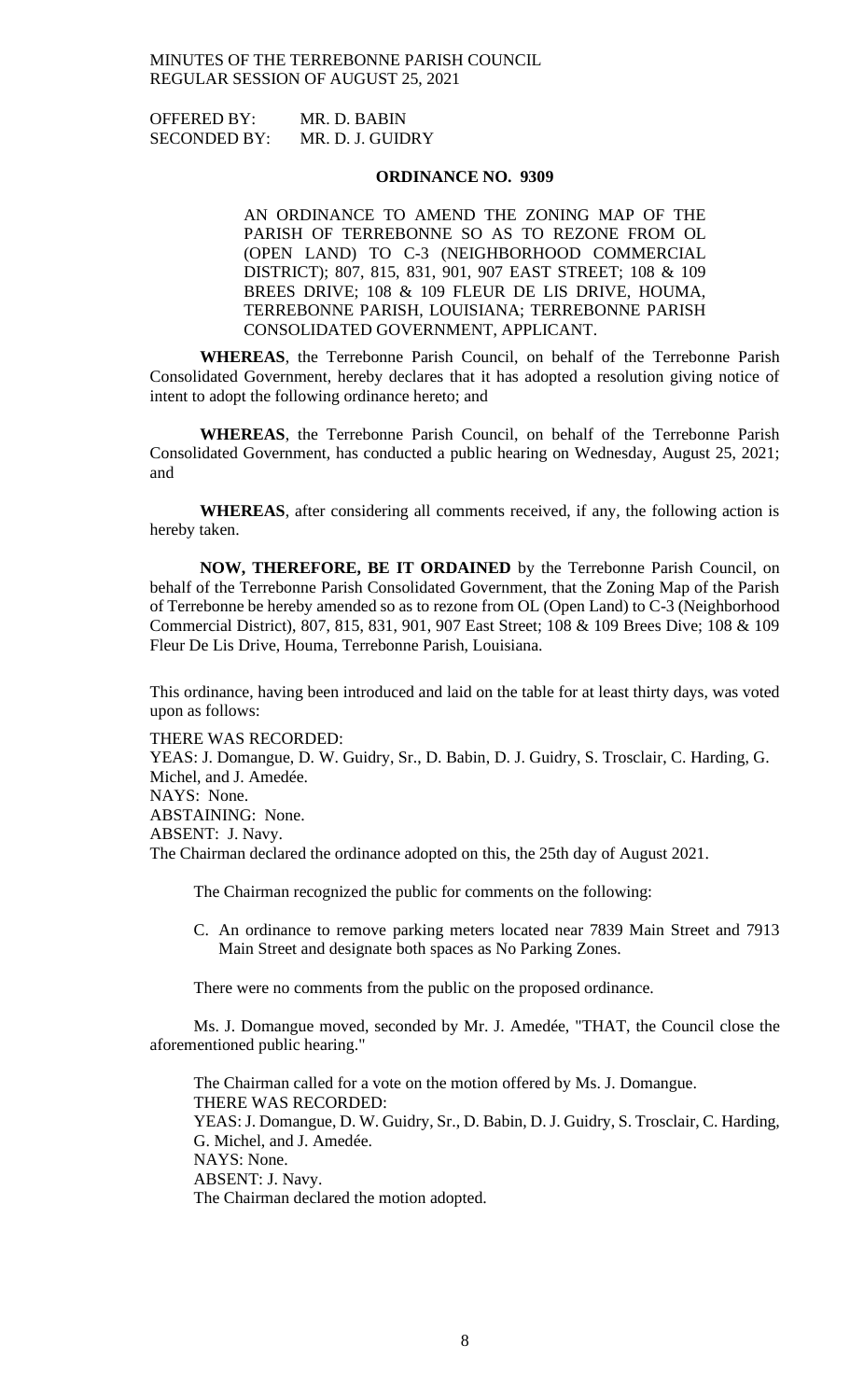OFFERED BY: MS. J. DOMANGUE SECONDED BY: MR. J. AMEDEE

#### **ORDINANCE NO. 9310**

AN ORDINANCE AMENDING THE PARISH CODE OF TERREBONNE PARISH, CHAPTER 18. MOTOR VEHICLES AND TRAFFIC, ARTICLE V. STOPPING, STANDING AND PARKING, DIVISION 2. PARISH, SECTION 18-223. NO PARKING ZONES, TO ESTABLISH NO PARKING ZONES AT 7839 AND 7913 MAIN STREET/LA HWY 24 AND TO PROVIDE FOR THE INSTALLATION OF SAID SIGNS AND AMEND SECTION 18- 289(1) TO REMOVE METERS AT 7839 AND 7913 MAIN STREET/LA HWY 24, AND TO ADDRESS OTHER MATTERS RELATIVE THERETO.

#### **SECTION I**

**BE IT ORDAINED** by the Terrebonne Parish Council, in regular session convened, acting pursuant to the authority invested in it by the Constitution and laws of the State of Louisiana, the Home Rule Charter for a Consolidated Government for Terrebonne Parish, and including, but not limited to, LSA R.S. 33:1368 and other statutes of the State of Louisiana, to amend the Parish Code of Terrebonne Parish, Chapter 18, Article V, Division 2, Section 18-223 to create No Parking Zones at 7839 and 7913 Main Street/LA Hwy 24 and to provide for the installation of said signs and amend Section 18-289(1) to remove meters at 7839 and 7913 Main Street/LA Hwy 24.

### **SECTION II**

If any word, clause, phrase, section or other portion of this ordinance shall be declared null, void, invalid, illegal, or unconstitutional, the remaining words, clauses, phrases, sections or other portions of this ordinance shall remain in full force and effect, the provisions of this section hereby being declared to be severable.

#### **SECTION III**

Any ordinance or part thereof in conflict herewith is hereby repealed.

### **SECTION IV**

This ordinance shall become effective upon approval by the Parish President or as otherwise provided in Section 2-13 (b) of the Home Rule Charter for Consolidated Government for Terrebonne Parish, whichever occurs sooner.

This ordinance having been introduced and laid on the table for at least two weeks, was voted upon as follows:

THERE WAS RECORDED:

YEAS: J. Domangue, D. W. Guidry, Sr., D. Babin, D. J. Guidry, S. Trosclair, C. Harding, G. Michel, and J. Amedée. NAYS: None. ABSTAINING: None. ABSENT: J. Navy. The Chairman declared the ordinance adopted on this, the 25<sup>th</sup> day of August 2021.

The Chairman recognized the public for comments on the following:

D. An ordinance to establish a 3-Way Stop at the intersection of Scott Lane and Billy Street.

There were no comments from the public on the proposed ordinance.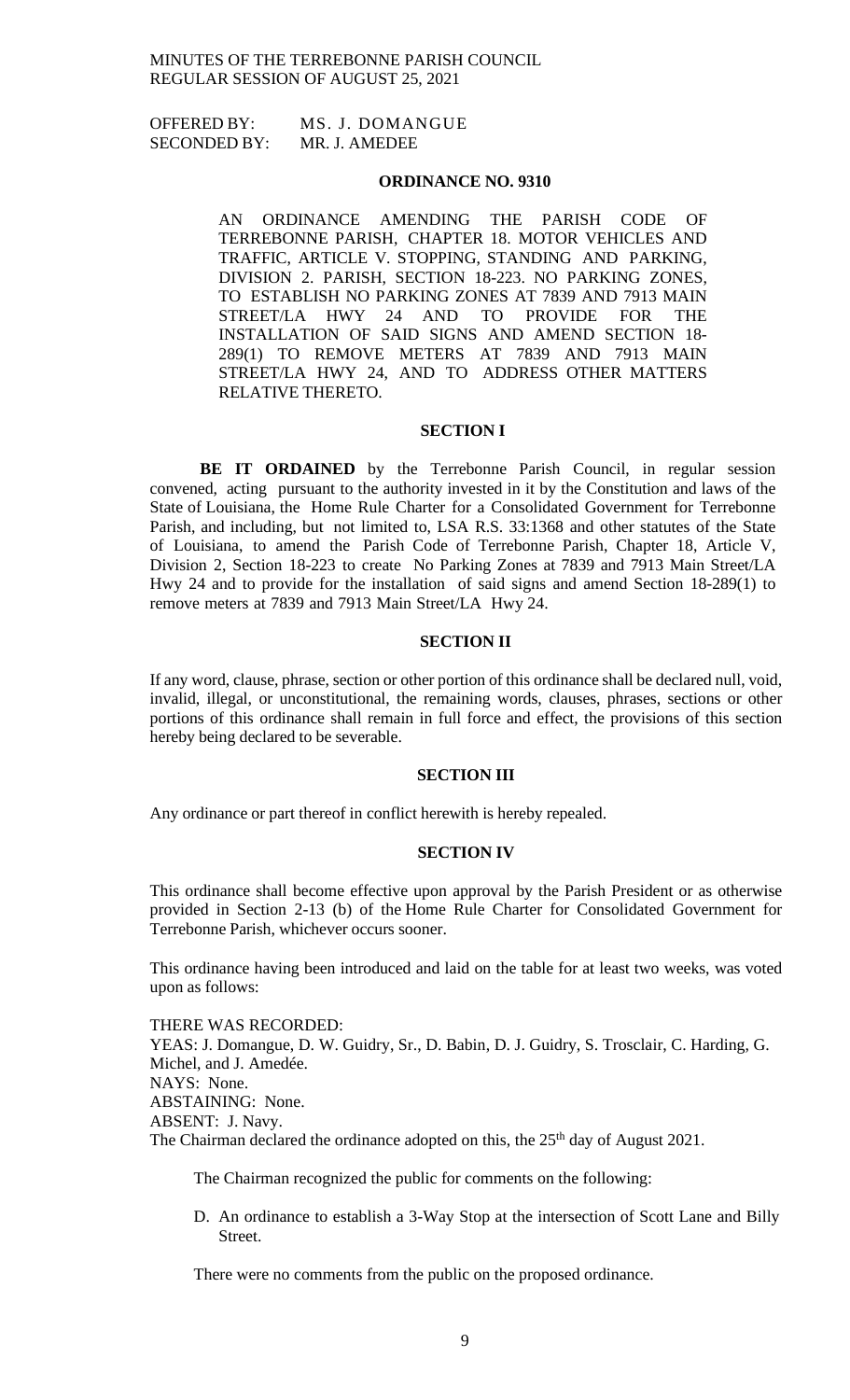Mr. C. Harding moved, seconded by Mr. D. Babin, "THAT, the Council close the aforementioned public hearing."

The Chairman called for a vote on the motion offered by Mr. D. Babin. THERE WAS RECORDED: YEAS: J. Domangue, D. W. Guidry, Sr., D. Babin, D. J. Guidry, S. Trosclair, C. Harding, G. Michel, and J. Amedée. NAYS: None. ABSENT: J. Navy. The Chairman declared the motion adopted.

OFFERED BY: MR. C. HARDING SECONDED BY: MR. D. BABIN

## **ORDINANCE NO. 9311**

AN ORDINANCE TO AMEND THE PARISH CODE OF TERREBONNE PARISH BY ADDING TO CHAPTER 18: MOTOR VEHICLES AND TRAFFIC, ARTICLE IV: OPERATION OF VEHICLES, DIVISION 3: CITY, AND TO ADD A SECTION UNDER THE SAID ARTICLE TO BE DESIGNATED AS SECTION 18-120(D) TO ESTABLISH A "3-WAY STOP" AT THE INTERSECTION OF SCOTT LANE AND BILLY STREET; TO PROVIDE FOR THE INSTALLATION OF SAID SIGNS; AND TO PROVIDE FOR OTHER MATTERS RELATIVE THERETO.

### **SECTION I**

**BE IT ORDAINED**, by the Terrebonne Parish Council, in regular session convened

and on behalf of the Terrebonne Parish Consolidated Government, that the Parish Code of

Terrebonne Parish be amended by adding to Chapter 18: Motor Vehicles and Traffic: Article

IV: Operation of Vehicles, Division 3: City, and by adding to said Article a section to be

designated as Section 18-120(d): To establish a "3-Way Stop" at the intersection of Scott Lane

and Billy Street, as follows:

#### **CHAPTER 18: MOTOR VEHICLES AND TRAFFIC**

## **ARTICLE IV: OPERATION OF VEHICLES**

### **DIVISION 3: CITY**

#### **SECTION 18-120(d): 3-WAY STOP INTERSECTIONS**

The intersection of Scott Lane and Billy Street is hereby designated as a "3-Way Stop" intersection and appropriate "3-Way Stop" signs shall be erected and maintained along said roadways to create and maintain said intersection. Any vehicle traveling along Scott Lane and Billy Street shall respect the signs erected and maintained under the provisions of this section.

## **SECTION II**

If any word, clause, phrase, section or other portion of this ordinance shall be declared null, void, invalid, illegal, or unconstitutional, the remaining words, clauses, phrases, sections and other portions of this ordinance shall remain in full force and effect, the provisions of this ordinance hereby being declared to be severable.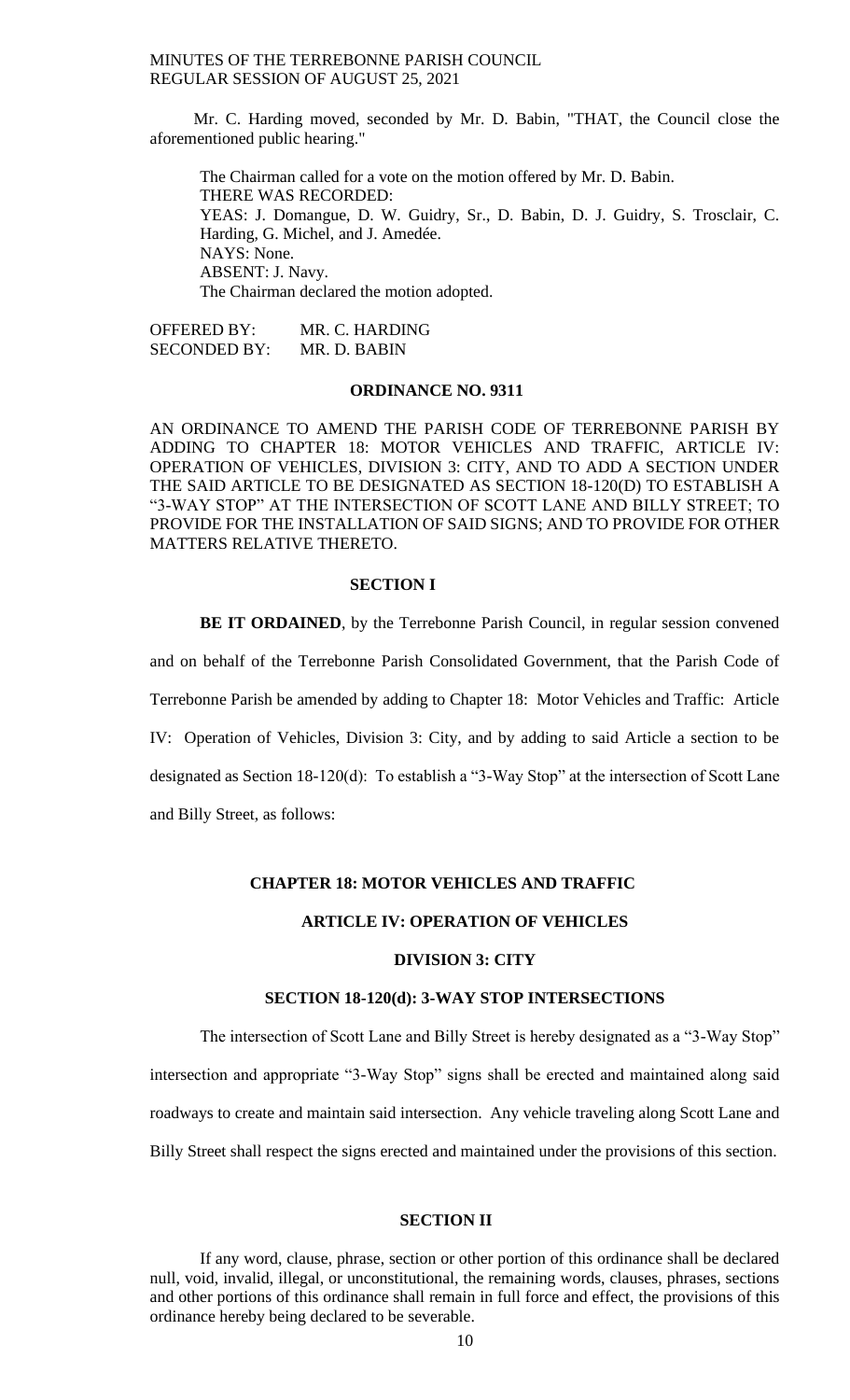### **SECTION III**

This ordinance shall become effective upon approval by the Parish President or as otherwise provided in Section 2-13(b) of the Home Rule Charter for Consolidated Government for Terrebonne Parish, whichever occurs sooner.

This ordinance, having been introduced and laid on the table for at least two weeks, was voted upon as follows:

THERE WAS RECORDED:

YEAS: J. Domangue, D. W. Guidry, Sr., D. Babin, D. J. Guidry, S. Trosclair, C. Harding, G. Michel, and J. Amedée. NAYS: None. ABSTAINING: None. ABSENT: J. Navy. The Chairman declared the ordinance adopted on this, the  $25<sup>th</sup>$  day of August 2021.

The Chairman recognized the public for comments on the following:

E. An ordinance to authorize the Parish President to execute the necessary documents for the exchange of equally valued immovable property between TPCG and Briarpatch, Inc.; to facilitate construction of a HPD Substation along East Street in Houma, LA; and to provide for related matters.

There were no comments from the public on the proposed ordinance.

Mr. D. J. Guidry moved, seconded by Mr. C. Harding, "THAT, the Council close the aforementioned public hearing."

The Chairman called for a vote on the motion offered by Mr. D. J. Guidry. THERE WAS RECORDED: YEAS: J. Domangue, D. W. Guidry, Sr., D. Babin, D. J. Guidry, S. Trosclair, C. Harding, G. Michel, and J. Amedée. NAYS: None. ABSENT: J. Navy. The Chairman declared the motion adopted.

OFFERED BY: MR. C. HARDING SECONDED BY: MR. D. J. GUIDRY

#### **ORDINANCE NO. 9312**

AN ORDINANCE AUTHORIZING THE PARISH PRESIDENT TO EXECUTE NECESSARY DOCUMENTS FOR THE EXCHANGE OF EQUALLY VALUED IMMOVABLE PROPERTY BETWEEN TERREBONNE PARISH CONSOLIDATED GOVERNMENT AND BRIARPATCH, INC. TO FACILITATE CONSTRUCTION OF A HOUMA POLICE DEPARTMENT SUBSTATION ON THE EAST SIDE OF HOUMA, LOUISIANA, AND TO PROVIDE FOR RELATED MATTERS.

WHEREAS, TPCG is the owner of a 0.459 acre tract of land located at 1046 East Street, in Houma, Louisiana, adjacent to the Wal-Mart on the east side of Terrebonne Parish, and more fully described below;

**WHEREAS**, TPCG acquired this property in 2011 with the intention of constructing a substation for the Houma Police Department, which is operated by the TPCG;

**WHEREAS**, the project was stalled, but TPCG has acquired CDBG funding and is ready to proceed with construction of the project;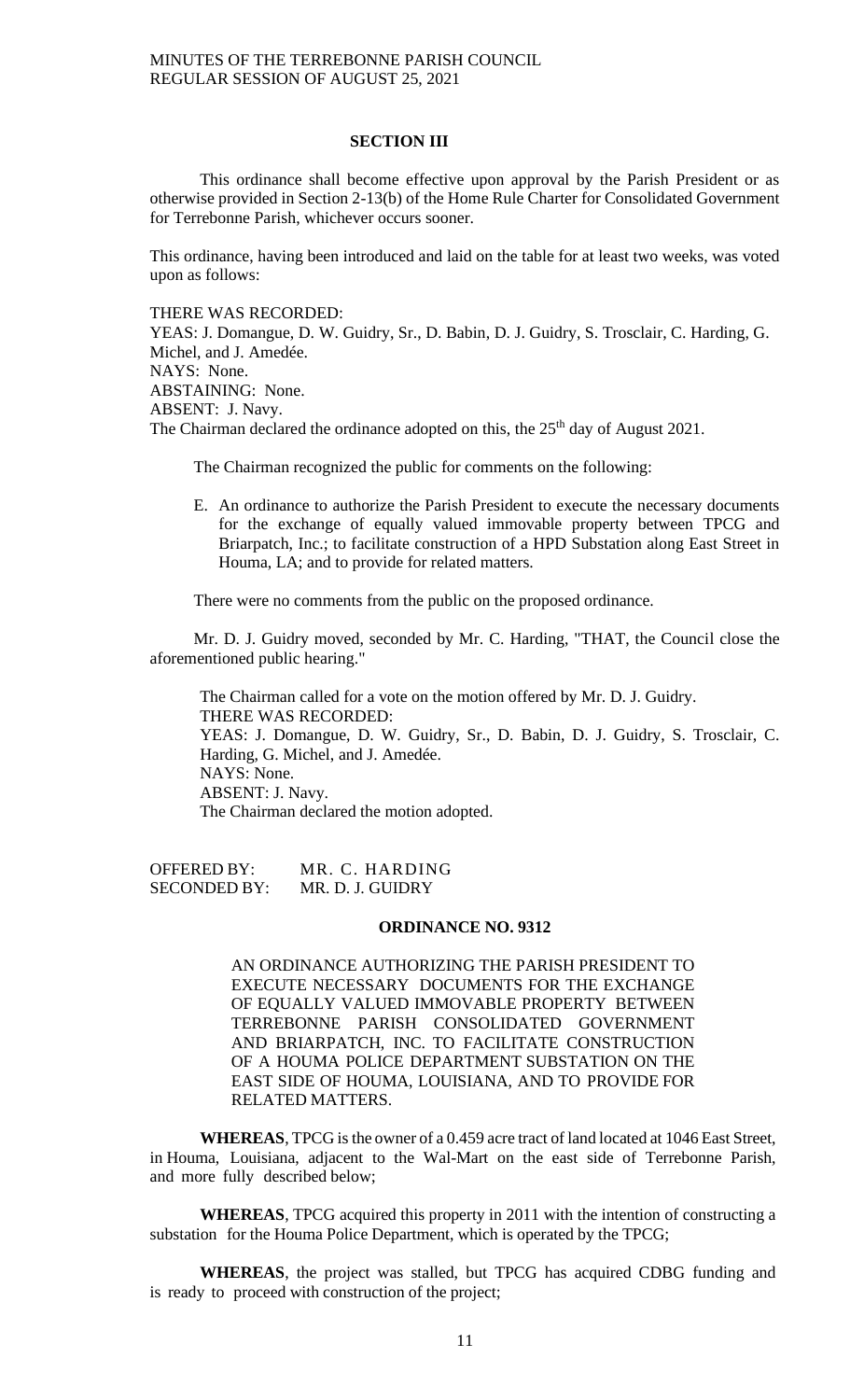**WHEREAS**, following TPCG's acquisition of the property at 1046 East Street, but before this project was realized, the Parkwood Place Subdivision, a mixed income residential housing subdivision, was completed;

**WHEREAS**, TPCG finds that the substation for the Houma Police Department would be more beneficial to the community if located closer to the residential area of East Street, rather than the commercial area;

**WHEREAS**, Briarpatch, Inc. is the owner of a tract of land at 907 East Street, Houma consisting of 0.796 acres, inclusive of  $34,668 +/-$  sq. ft. of TPCG drainage and utility servitudes, adjacent to Parkwood Place Subdivision, and more fully described below; and

**WHEREAS**, the tract of land owned by Briarpatch, Inc. is situated well within the residential section of East Street, and the existing drainage and utility servitudes on that tract will facilitate TPCG access to those servitudes, as well as provide a jump start to construction of the project; and

**WHEREAS**, Terrebonne Parish Consolidated Government caused the two properties to be appraised, copies of which are attached to this Ordinance and incorporated herein; and

**WHEREAS**, the properties are identical in value, that being \$45,000.00;

**WHEREAS**, TPCG wishes to enter into a cooperative endeavor agreement with Briarpatch, Inc. for the exchange immovable property as described herein;

**WHEREAS**, Briarpatch, Inc. has agreed to make the exchange, and has participated in obtaining appraisals and surveys of its property;

**WHEREAS**, Article VII, Section 14 of the Louisiana Constitution provides that, "[F]or public purpose, the state and its political subdivisions or political corporations may engage in cooperative endeavors with each other, with the United States or its agencies, or with any public or private corporation or individual"; and

**WHEREAS**, the TPCG finds that the exchange of the equally valued properties with Briarpatch, Inc. will serve the public interest by facilitating the construction of the east side Houma Police Department substation in the residential part of East Street, which will be more conducive to the service of the citizens and public safety in that neighborhood; and

**WHEREAS**, TPCG finds that its expenditure or transfer of immovable property in consideration of the receipt of equally valued immovable property, taken as a whole, is not gratuitous, and that is has demonstrable objective, and reasonable expectation of receiving at least equivalent value in exchange for the expenditure or transfer of its public property; and

**NOW THEREFORE BE IT ORDAINED** by the Terrebonne Parish Council on behalf of the Terrebonne Parish Consolidated Government that:

## **SECTION I**

The following described immovable property is declared surplus, and no longer needed for public use by the Terrebonne Parish Consolidated Government:

### Parcel J

#### 0.459 Acres

A certain tract of land situated in Section 105, T17S-R17E, Terrebonne Parish, Louisiana being designated as Parcel J belonging to Terrebonne Parish Consolidated Government, being described as commencing at the northeast corner of Parcel J, a  $\frac{3}{4}$ " galvanized iron pipe, being the point of beginning; Thence S 07°30'27"W a distance of 119.32 feet to a  $\frac{3}{4}$ " galvanized iron pipe; Thence N44º12'19"W a distance of 242.71 feet to a ¾" galvanized iron pipe; Thence N36°20'00"E a distance of 94.95 feet to a  $\frac{3}{4}$ " galvanized iron pipe; Thence S44º12'19"E a distance of 184.38 feet to a <sup>3/4</sup>" galvanized iron pipe; the point of beginning.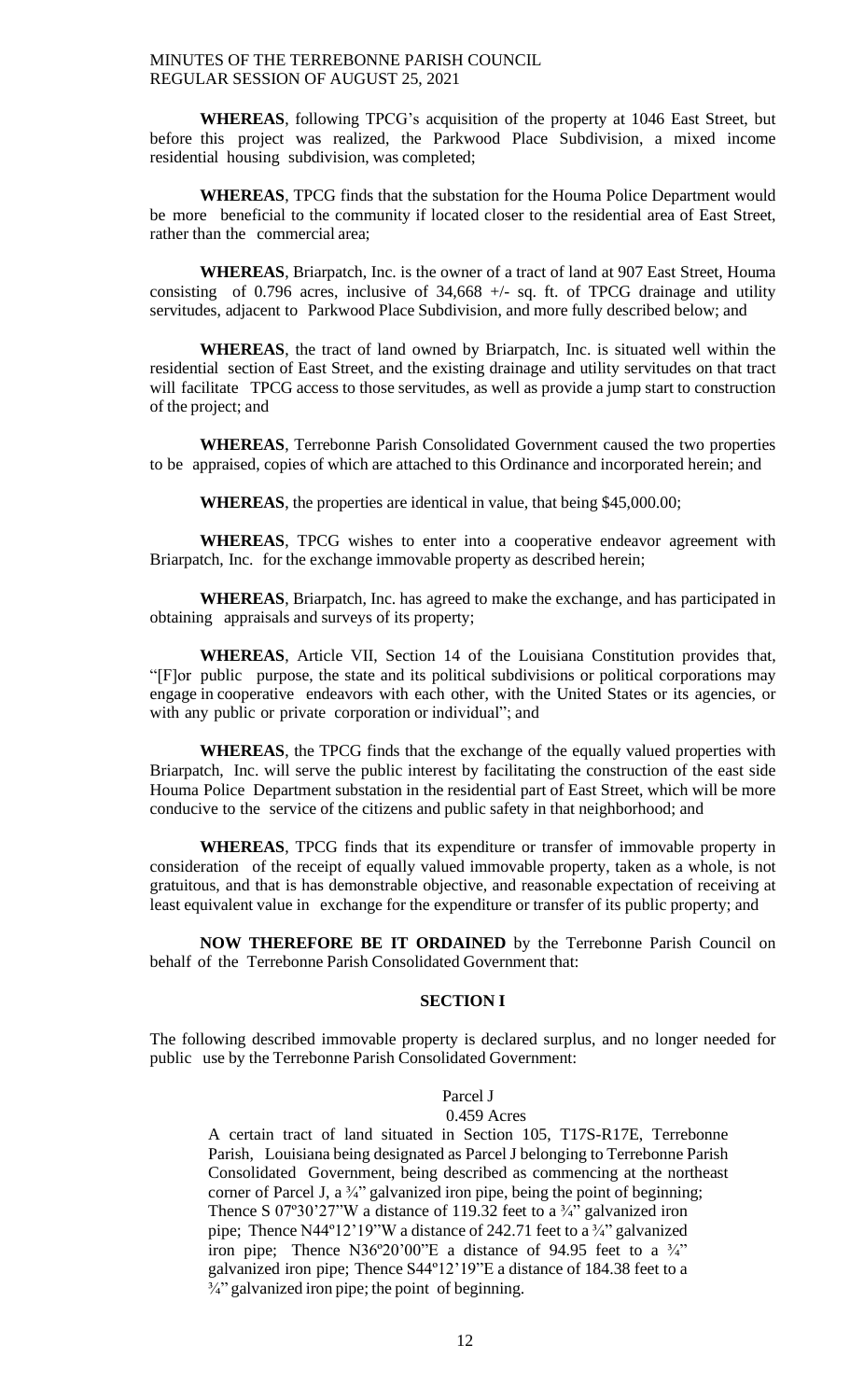All asshown on a plat entitled "SURVEY SHOWING PROPRTY LINE SHIFT OF PARCELS H, I, AND J OF PROPERTY BELONGING TO DEVLAND CORPORATION, BEING A PORTION OF LOT 172, HONDURAS PLANTATION SUBDIVISION Located in Section 105, T17S-R17E, Terrebonne Parish, Louisiana, prepared by Providence/GSE Associates, LLC and dated October 18, 2011, revised October 25, 2011, a copy of which is annexed hereto and made a part hereof.

## **SECTION II**

The Parish President be and is hereby authorized to execute on behalf of TPCG a cooperative endeavor agreement with Briarpatch, Inc., and any other necessary legal documents, to exchange property rights between the parties wherein TPCG transfers ownership of the above-described Parcel J to Briarpatch, Inc., in consideration of Briarpatch, Inc. transferring ownership to TPCG of the following described property:

## Tract C-2

Commencing at a ¾" iron rod along the Easternmost right of way of East Street and being the common property corner of Tract C-1 and Tract-2; said point being; The "Point of Beginning". Thence, South 61°34'44" East a distance of 267.85' to a point being a set  $\frac{3}{4}$ " iron rod; Thence, South 07°23'10" West a distance of 138.67' to a point; Thence, North 61°34'44" West a distance of 267.85' to a point being a set chiseled "X"; Thence, North 07°23'10" East a distance of 138.67' back to a point Said point being "The Point of Beginning."

The above described tract of land contains 0.796 acres as shown on a plat by David A. Waitz, Engineering and Surveying, INC., titled "DIVISION OF TRACT C INTO TRACT C-1 AND TRACT C-2 BELONGING TO BRIARPATCH, INC. LOCATED IN SECTION 9, T17S-R17E, TERREBONNE PARISH, LOUISIANA", and dated May 28, 2021 (File #1632182, Book 2643, Page 633).

## **SECTION III**

If any word, clause, phrase, section or other portion of this ordinance shall be declared null, void, invalid, illegal, or unconstitutional, the remaining words, clauses, phrases, sections and other portions of this ordinance shall remain in full force and effect, the provisions of this ordinance hereby being declared to be separable.

### **SECTION IV**

This ordinance shall become effective upon approval by the parish president or as otherwise provided in Section 2-13 (b) of the Home Rule Charter for a Consolidated Government for Terrebonne Parish, whichever occurs sooner.

This ordinance having been introduced and laid on the table for at least two weeks, was voted upon as follows:

THERE WAS RECORDED:

YEAS: J. Domangue, D. W. Guidry, Sr., D. Babin, D. J. Guidry, S. Trosclair, C. Harding, G. Michel, and J. Amedée.

NAYS: None.

ABSTAINING: None.

ABSENT: J. Navy.

The Chairman declared the ordinance adopted on this, the  $25<sup>th</sup>$  day of August 2021.

The Chairman recognized the public for comments on the following:

F. An ordinance to name the Courthouse Square the "Edward P. 'Bubby' Lyons" Courthouse Square; and to provide for related matters.

There were no comments from the public on the proposed ordinance.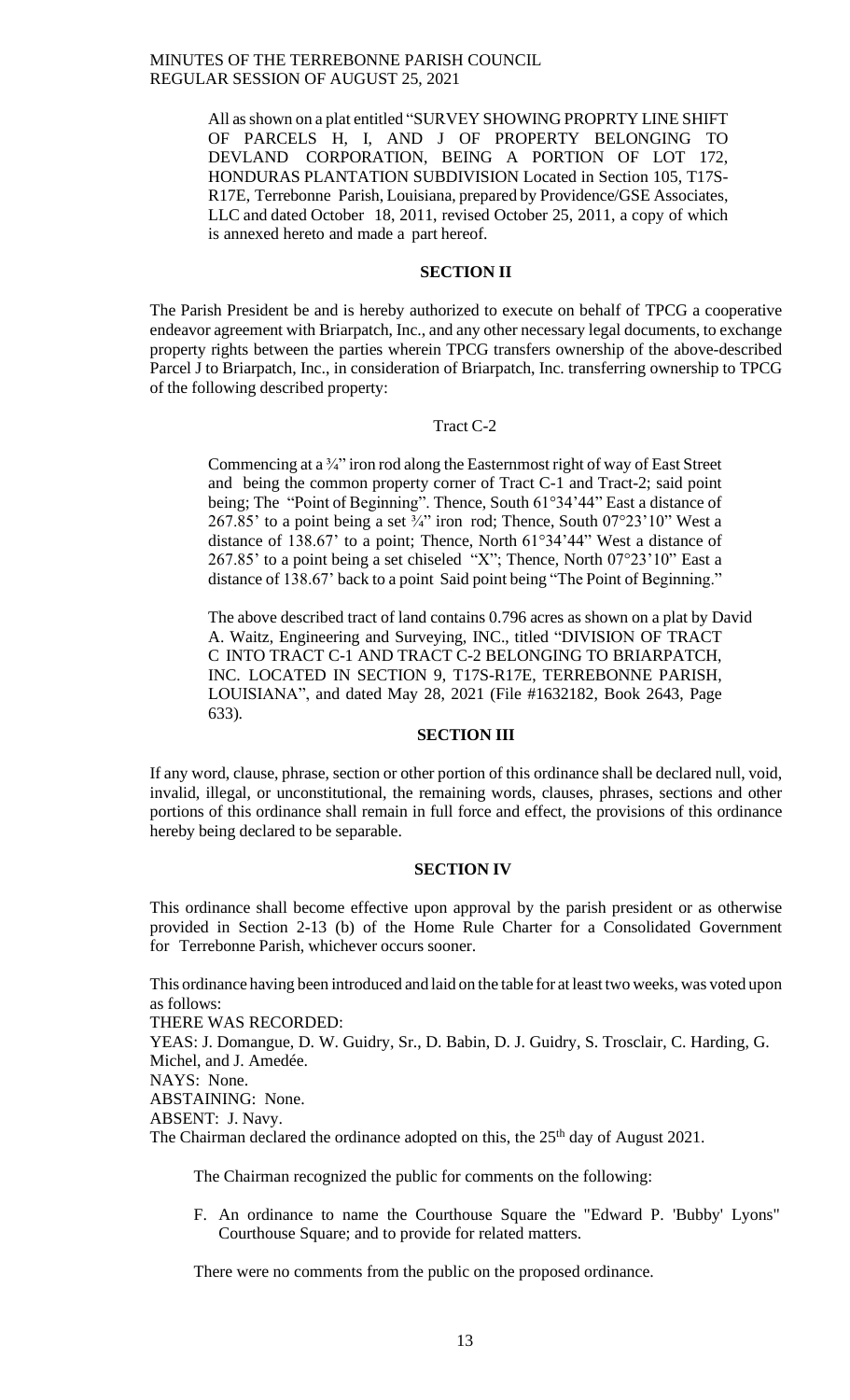Ms. J. Domangue moved, seconded by Mr. J. Amedée, "THAT, the Council close the aforementioned public hearing."

The Chairman called for a vote on the motion offered by Mr. J. Domangue. THERE WAS RECORDED: YEAS: J. Domangue, D. W. Guidry, Sr., D. Babin, D. J. Guidry, S. Trosclair, C. Harding, G. Michel, and J. Amedée. NAYS: None. ABSENT: J. Navy. The Chairman declared the motion adopted.

OFFERED BY: MS. J. DOMANGUE SECONDED BY: UNANIMOUSLY

### **ORDINANCE NO. 9313**

AN ORDINANCE TO NAME THE COURTHOUSE SQUARE IN TERREBONNE PARISH IN HONOR OF THE LATE EDWARD P. "BUBBY" LYONS, THE FIRST TERREBONNE PARISH PRESIDENT, AND AMEND PERTINENT SECTIONS OF THE TERREBONNE PARISH CODE OF ORDINANCES TO REFLECT THE NEW NAME.

**WHEREAS**, Section 1 – 06 of the Home Rule Charter for the Parish of Terrebonne provides that the parish government shall have the right, power and authority to pass all ordinances requisite or necessary to promote, protect and preserve the general welfare, safety, health, peace and good order of the parish, including, but not by way of limitation, the right, power and authority to pass ordinances on all subject matter necessary, requisite or proper for the management of the parish affairs, and all other subject matter without exception, subject only to the limitations that the same shall not be inconsistent with the Constitution or expressly denied by the general law applicable to the parish; and

**WHEREAS**, Mr. Edward P. "Bubby" Lyons, a veteran of the United States Army and a native of Little Caillou in Terrebonne Parish, dedicated himself to public service, serving on the Terrebonne Parish Police Jury in 1968;

**WHEREAS**, Mr. Bubby was elected mayor of Houma in 1978, during which time he was instrumental in the push to consolidate the city and parish governments;

**WHEREAS**, once Mr. Bubby was successful in consolidation, he served as the TPCG's first Parish President from 1984 through 1988;

**WHEREAS**, even after Mr. Bubby left the Parish of Terrebonne for Mandeville, he served at the local level in 2009 to serve as interim mayor after the resignation of the then mayor, making him the only person in Louisiana to serve as mayor of two cities;

**WHEREAS**, Mr. Bubby departed this earth on May 14, 2021 at the age of 91, surrounded by his family;

**WHEREAS**, in honor of Mr. Bubby, and to celebrate his local service and character, the Terrebonne Parish President and the Terrebonne Parish Council wishes to preserve his legacy by naming the Courthouse Square the **Edward P. "Bubby" Lyons Courthouse Square**.

#### **SECTION I**

**NOW, THEREFORE BE IT ORDAINED** by the Terrebonne Parish Council, on behalf of the Parish President and the Terrebonne Parish Consolidated Government, that the Courthouse Square be and is hereby named **Edward P. "Bubby" Lyons Courthouse Square**; and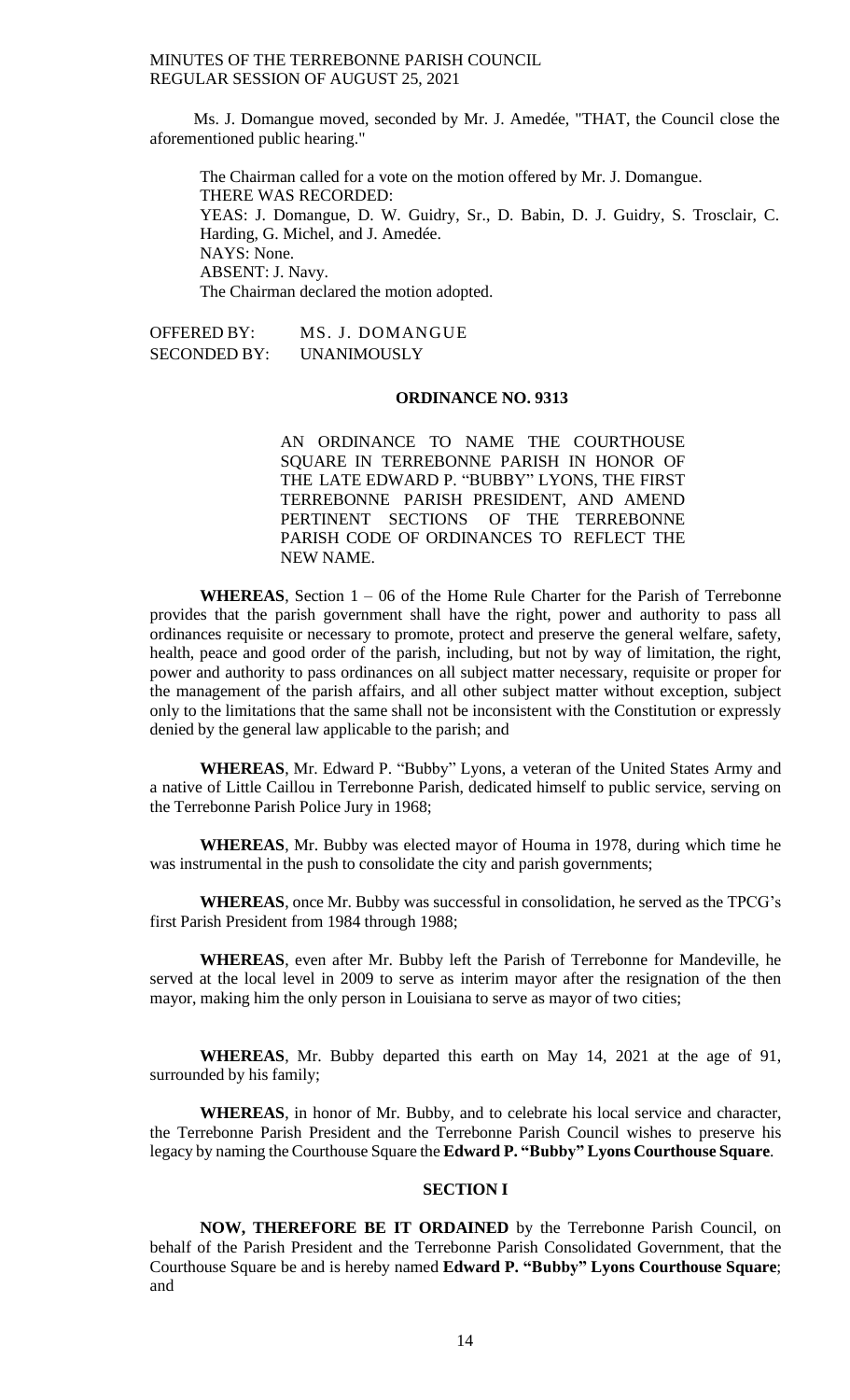**NOW, THEREFORE BE IT FURTHER ORDAINED** that the Administrators of the Terrebonne Parish Consolidated Government shall cause any permitting documents under Section 21-29 of the Terrebonne Parish Code of Ordinances, or any similar documents, to be amended to reflect the new name of the Square and shall maintain the documents on file for business purposes; and

**NOW, THEREFORE BE IT FURTHER ORDAINED** by the Terrebonne Parish Council that Sections 21-28, 21-29, and 21-33 of the Parish Code of ordinances shall be and are hereby amended to read:

## **Sec. 21-28. - Closing hours for Parish Edward P. "Bubby" Lyons Courthouse Square, Downtown Memorial Park and the Downtown Marina.**

(a) It shall be unlawful for any person, regardless of age, to remain within the boundaries of the Parish-Edward P. "Bubby" Lyons Courthouse Square, Downtown

Memorial Park, and the Downtown Marina, between the hours of 11:00 p.m. and 5:00 a.m.

(b) There shall be exempted from this section any activity sponsored by the parish government, whether same by the meetings of the council or any activity for which a permit has been issued that may extend beyond the hour of closure.

(c) Any person who shall violate the provisions of this section shall be guilty of a misdemeanor punishable by a fine not to exceed five hundred dollars (\$500.00) or imprisonment for not more than thirty (30) days in the parish jail, or both, at the discretion of the court.

## **Sec. 21-29. - Alcoholic beverages—In Parish Edward P. "Bubby" Lyons Courthouse Square, Downtown Memorial Park and the Downtown Marina.**

(a) It shall be unlawful for any person to possess and/or consume alcoholic beverages in the parish court square Edward P. "Bubby" Lyons Courthouse Square located directly in front of the courthouse building and bordered by Main Street, Goode Street and Church Street, in the Downtown Memorial Park, and in the Downtown Marina, with the exception that alcoholic beverages may be consumed aboard vessels moored at the marina in accordance with Coast Guard and boating regulations.

(b) For the purpose of this section, the term "alcoholic beverage" shall coincide with the definition contained in [Section](https://library.municode.com/la/terrebonne_parish/codes/code_of_ordinances?nodeId=PTIIPACO_CH4ALBE_ARTIINGE_S4-1DE) 4-1.

(c) Organizations conducting an activity in the Edward P. "Bubby" Lyons Courthouse Square, Downtown Memorial Park and Downtown Marina that has been duly permitted by the Parish Government may be exempt from the provisions of this section, providing that permission is granted by the parish president and the council chairman.

(d) The parish government shall install and maintain signs appropriately placed in the Edward P. "Bubby" Lyons Courthouse Square, Downtown Memorial Park and the Downtown Marina, advising the general public of the prohibitions contained in this section.

#### **Sec. 21-33. - Recreational facilities.**

The following facilities and properties, maps of which are maintained in the parish planning department, are established as recreational facilities in Terrebonne Parish: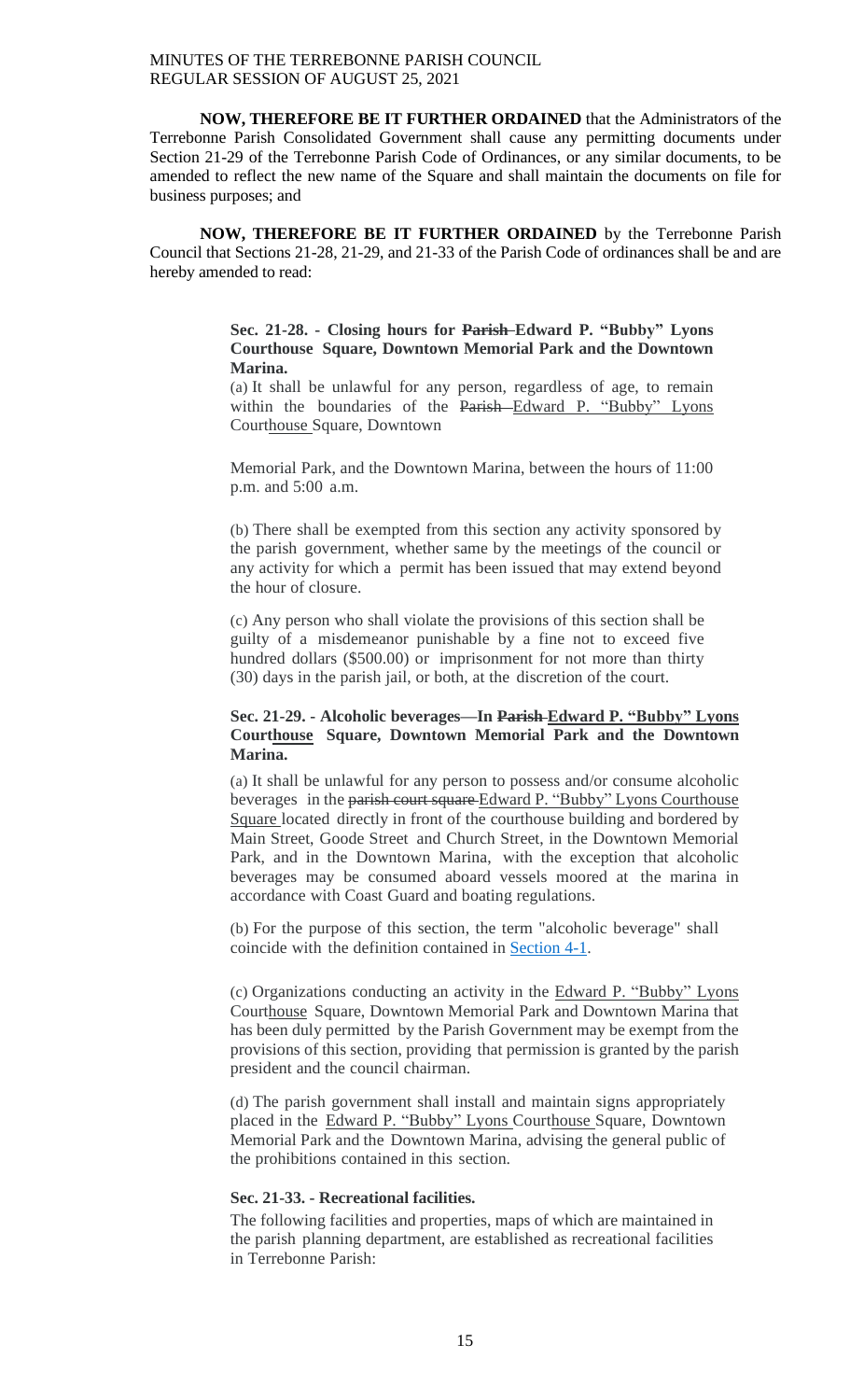Southdown Bike Trail, including the Leland Robichaux Loop at

Southdown Trail. Westside Bike Trail.

Westside Boulevard Corridor Bike Route

System. Bayou Terrebonne Bayouwalk.

Edward P. "Bubby" Lyons Courthouse Square, fronting on Main Street between Church Street and Goode Street in Houma, Louisiana.

\* \* \*

### **SECTION II**

If any word, clause, phrase, section or other portion of this ordinance shall be declared null, void, invalid, illegal, or unconstitutional, the remaining words, clauses, phrases, sections and other portions of this ordinance shall remain in full force and effect, the provisions of this ordinance hereby being declared to be severable.

#### **SECTION III**

This ordinance shall become effective upon approval by the Parish President or as otherwise provided in Section 2-13(b) of the Home Rule Charter for a Consolidated Government for Terrebonne Parish, whichever occurs sooner.

This ordinance, having been introduced and laid on the table for at least two weeks, was voted upon as follows:

THERE WAS RECORDED: YEAS: J. Domangue, D. W. Guidry, Sr., D. Babin, D. J. Guidry, S. Trosclair, C. Harding, G. Michel, and J. Amedée. NAYS: None. ABSTAINING: None. ABSENT: J. Navy. The Chairman declared the ordinance adopted on this, the 25<sup>th</sup> day of August 2021.

The Chairman recognized the public for comments on the following:

G. An ordinance to amend Ordinance No. 5349 to change the street name of Fairmont Avenue to Fairmont Drive in order to reflect the correct street name.

There were no comments from the public on the proposed ordinance.

Mr. G. Michel moved, seconded by Mr. C. Harding, "THAT, the Council close the aforementioned public hearing."

The Chairman called for a vote on the motion offered by Mr. G. Michel. THERE WAS RECORDED: YEAS: J. Domangue, D. W. Guidry, Sr., D. Babin, D. J. Guidry, S. Trosclair, C. Harding, G. Michel, and J. Amedée. NAYS: None. ABSENT: J. Navy. The Chairman declared the motion adopted.

OFFERED BY: MR. G. MICHEL SECONDED BY: MR. C. HARDING

#### **ORDINANCE NO. 9314**

AN ORDINANCE AMENDING ORDINANCE NO. 5349 TO CHANGE THE STREET NAME OF FAIRMONT AVENUE TO FAIRMONT DRIVE IN ORDER TO REFLECT THE CORRECT STREET NAME.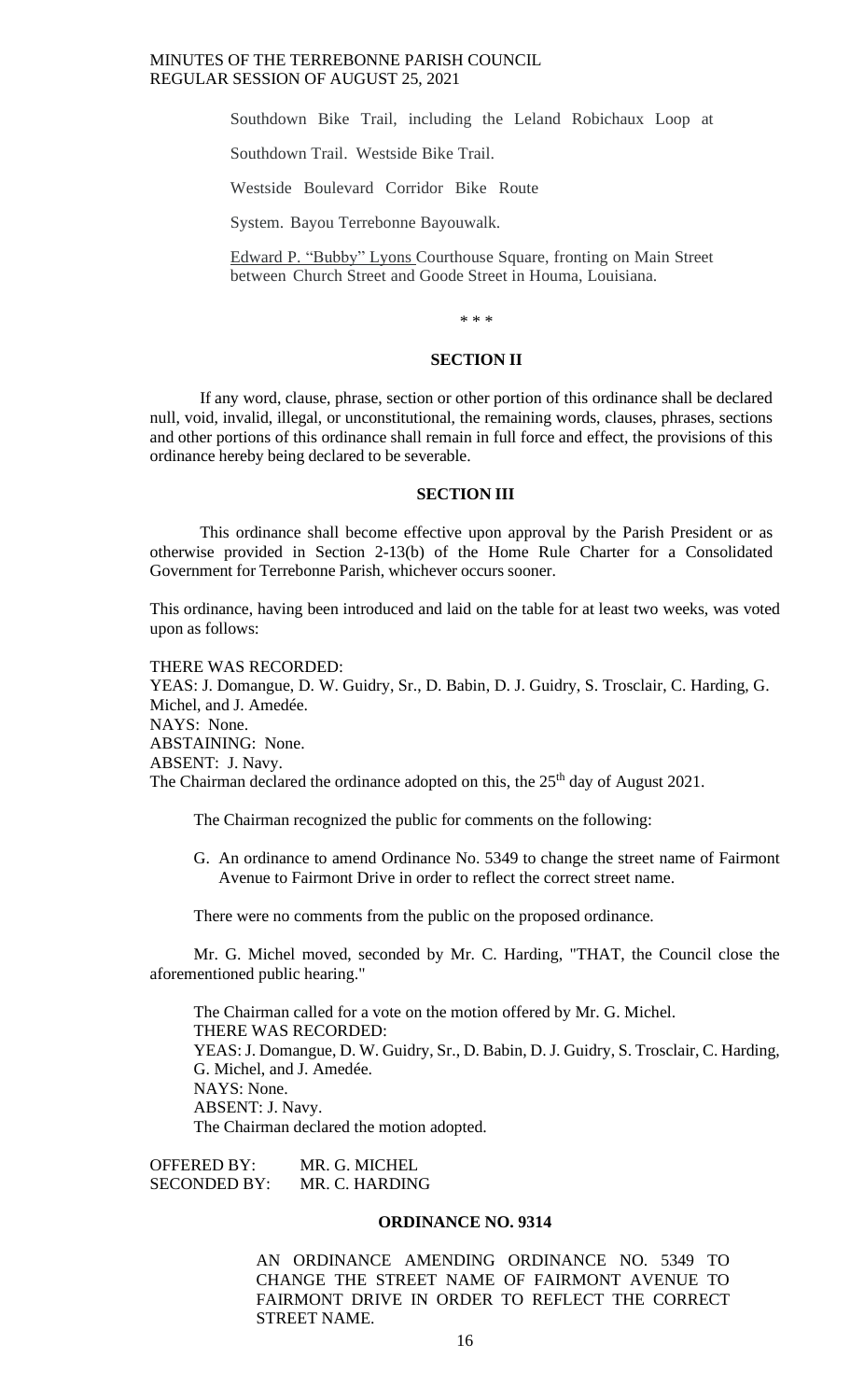**WHEREAS,** Ordinance No. 5349 created a 2-way stop at the intersection of Kellie Drive and Fairmont Avenue; and

**WHEREAS,** Section 2-11 of the Terrebonne Parish Home Rule Charter requires an ordinance to amend or repeal previous Ordinances; adopt or amend an administrative code; and establish a rule or regulation imposing fines or other penalties; and

**WHEREAS,** Fairmont Avenue does not exist; and

**WHEREAS,** the Terrebonne Parish Consolidated Government now wishes to correct Ordinance No. 5349 to reflect the correct street name of Fairmont Drive.

**NOW BE IT ORDAINED** by the Terrebonne Parish Council, on behalf of the Terrebonne Parish Consolidated Government, that Ordinance No. 5349 be hereby amended to change Fairmont Avenue to Fairmont Drive.

## **SECTION I**

Terrebonne Parish Council Ordinance No. 5349 shall be and is amended to correct the street name of Fairmont Drive.

## **SECTION II**

If any word, clause, phrase, section, or other portion of this ordinance shall be declared null, void, invalid, illegal, or unconstitutional, the remaining words, clauses, phrases, sections, and other portions of this ordinance shall remain in full force and effect, the provisions of this ordinance hereby being declared to be severable.

#### **SECTION III**

Any ordinance or part thereof in conflict herewith is hereby repealed.

#### **SECTION IV**

This ordinance shall become effective upon approval by the Parish President or as otherwise provided in Section 2-13(b) of the Home Rule Charter for a Consolidated Government for Terrebonne Parish, whichever occurs sooner.

This ordinance, having been introduced and laid on the table for at least two weeks, was voted upon as follows:

THERE WAS RECORDED: YEAS: J. Domangue, D. W. Guidry, Sr., D. Babin, D. J. Guidry, S. Trosclair, C. Harding, G. Michel, and J. Amedée. NAYS: None. ABSTAINING: None. ABSENT: J. Navy. The Chairman declared the ordinance adopted on this, the 25<sup>th</sup> day of August 2021.

The Chairman recognized the public for comments on the following:

- H. An ordinance to amend the 2021 Adopted Operating Budget, 5-Year Capital Outlay Budget, and Budgeted Positions of the Terrebonne Parish Consolidated Government for the following items and to provide for related matters:
	- I. Road Lighting District #10, \$5,000
	- II. Houma Downtown Marina, \$5,842
	- III. Houma Downtown Marina, \$2,800
	- IV. Le Petit Facility Improvements, \$10,000
	- V. Engineering, -0
		- a. add one Engineer in Training Grade 205
	- VI. Sanitation-new department, \$514,360
	- VII. Civic Center Sidewalks, \$211,701
	- VIII. East Houma/East Park Walking Trails, \$10,000.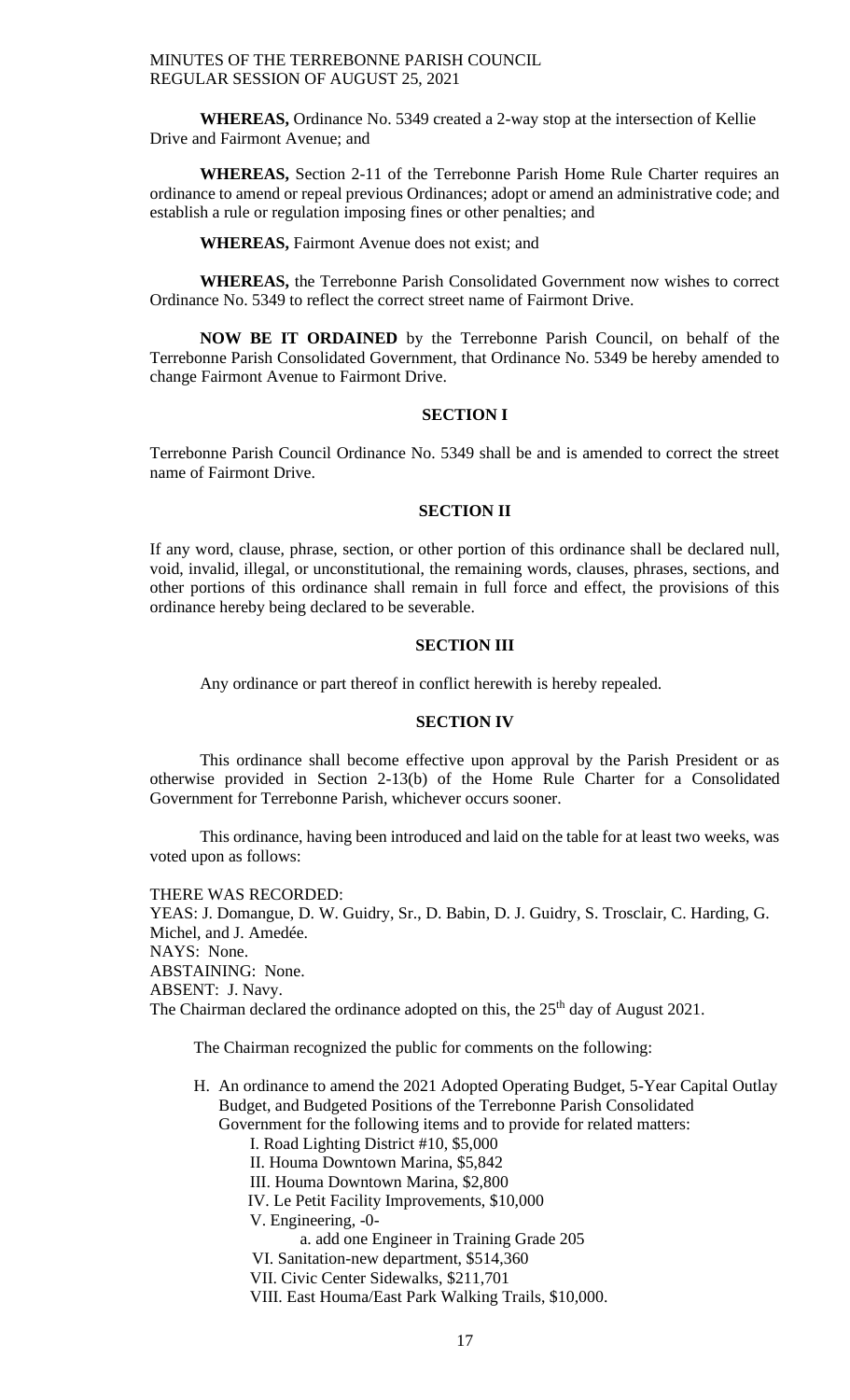There were no comments from the public on the proposed ordinance.

Mr. J. Amedée moved, seconded by Mr. D. Babin, "THAT, the Council close the aforementioned public hearing."

The Chairman called for a vote on the motion offered by Mr. J. Amedée. THERE WAS RECORDED: YEAS: J. Domangue, D. W. Guidry, Sr., D. Babin, D. J. Guidry, S. Trosclair, C. Harding, G. Michel, and J. Amedée. NAYS: None. ABSENT: J. Navy. The Chairman declared the motion adopted.

OFFERED BY: MR. D. BABIN SECONDED BY: MR. J. AMEDEE

## **ORDINANCE NO. 9315**

AN ORDINANCE TO AMEND THE 2021 ADOPTED OPERATING BUDGET, 5-YEAR CAPITAL OUTLAY BUDGET AND BUDGETED POSITIONS OF THE TERREBONNE PARISH CONSOLIDATED GOVERNMENT FOR THE FOLLOWING ITEMS AND TO PROVIDE FOR RELATED MATTERS.

- I. Road Lighting District #10, \$5,000
- II. Houma Downtown Marina, \$5,842
- III. Houma Downtown Marina, \$2,800
- IV. Le Petit Facility Improvements, \$10,000
- V. Engineering, -0
	- a. add one Engineer in Training Grade 205
- VI. Sanitation-new department, \$514,360
- VII. Civic Center Sidewalks, \$211,701
- VIII. East Houma/East Park Walking Trails, \$10,000

## **SECTION I**

**WHEREAS**, Administration is requesting funding of \$5,000 for Road Lighting District #10 camera equipment, and

**WHEREAS**, the funding source is from the Road Lighting District #10 fund balance.

**NOW, THEREFORE BE IT ORDAINED**, by the Terrebonne Parish Council, on behalf of the Terrebonne Parish Consolidated Government, that the 2021 Adopted Operating Budget be amended for the Road Lighting District #10. (Attachment A)

## **SECTION II**

**WHEREAS**, the Houma Downtown Development Corporation receives auto rental tax revenues, and

**WHEREAS**, the revenues of \$5,842 will be used for playground equipment at the Marina.

**NOW, THEREFORE BE IT FURTHER ORDAINED**, by the Terrebonne Parish Council, on behalf of the Terrebonne Parish Consolidated Government, that the 2021 Adopted Operating Budget be amended for the playground equipment at the Marina. (Attachment B)

## **SECTION III**

**WHEREAS**, the Houma Downtown Development Corporation receives docking fees, and

**WHEREAS**, the revenues of \$2,800 will be used for playground equipment at the Marina.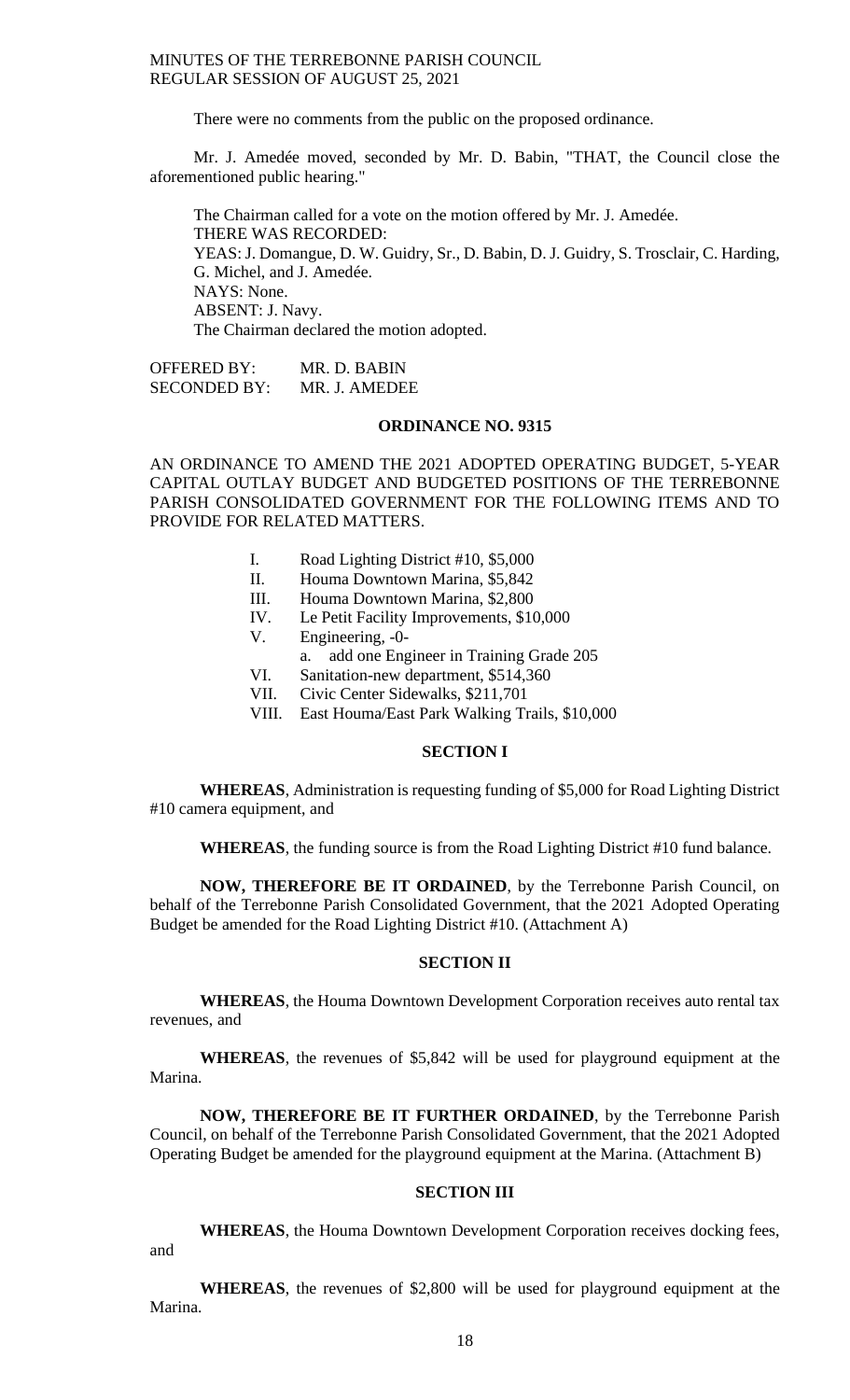**NOW, THEREFORE BE IT FURTHER ORDAINED**, by the Terrebonne Parish Council, on behalf of the Terrebonne Parish Consolidated Government, that the 2021 Adopted Operating Budget be amended for the playground equipment at the Marina. (Attachment C)

#### **SECTION IV**

**WHEREAS**, the Le Petit Theatre de Terrebonne, Inc. contributed \$10,000 toward the facility improvements of the Theatre, and

**WHEREAS**, the funds contributed will be used for the design and construction associated with the project.

**NOW, THEREFORE BE IT FURTHER ORDAINED**, by the Terrebonne Parish Council, on behalf of the Terrebonne Parish Consolidated Government, that the 2021 Adopted Operating Budget and the 5-Year Capital Outlay Budget be amended to recognize the funding for the Le Petit Facility Improvements. (Attachment D)

## **SECTION V**

**WHEREAS**, Administration is requesting to amend the Engineering Operating Budget and Budgeted Positions, adding one Engineer in Training, Grade 205, and

**WHEREAS**, there is no change in funding.

**NOW, THEREFORE BE IT FURTHER ORDAINED**, by the Terrebonne Parish Council, on behalf of the Terrebonne Parish Consolidated Government, that the 2021 Adopted Operating Budget and Budgeted Positions be amended to recognize the necessary change for the Engineering positions. (Attachment E)

#### **SECTION VI**

**WHEREAS**, Administration is requesting to amend the Sanitation Operating Budget and Budgeted Positions by adding a separate department for Vegetation in the Chart of Accounts, and

**WHEREAS**, by adding the separate department in the Chart of Accounts for Accounting and Budget purposes, the activity of the department ca be easily accessible, and

**WHEREAS**, the budgeted dollars for the change is \$514,360, and

**WHEREAS**, the funding source is from the Sanitation net position.

**NOW, THEREFORE BE IT FURTHER ORDAINED**, by the Terrebonne Parish Council, on behalf of the Terrebonne Parish Consolidated Government, that the 2021 Adopted Operating Budget and Budgeted Positions be amended to recognize the necessary change for the Vegetation Department. (Attachment F)

#### **SECTION VII**

**WHEREAS**, Terrebonne Parish Consolidated Government (TPCG) desires to provide protection to the people of this Parish, and

**WHEREAS**, TPCG would like to construct a sidewalk from LA 311 to LA 182 along Civic Center Boulevard, and

**WHEREAS**, TPCG has received additional funding in the amount of \$211,701 out of the Highway Trust Fund to finance improvement projects under the direct administration of DOTD, and

**NOW, THEREFORE BE IT FURTHER ORDAINED**, by the Terrebonne Parish Council, on behalf of the Terrebonne Parish Consolidated Government, that the 2021 Adopted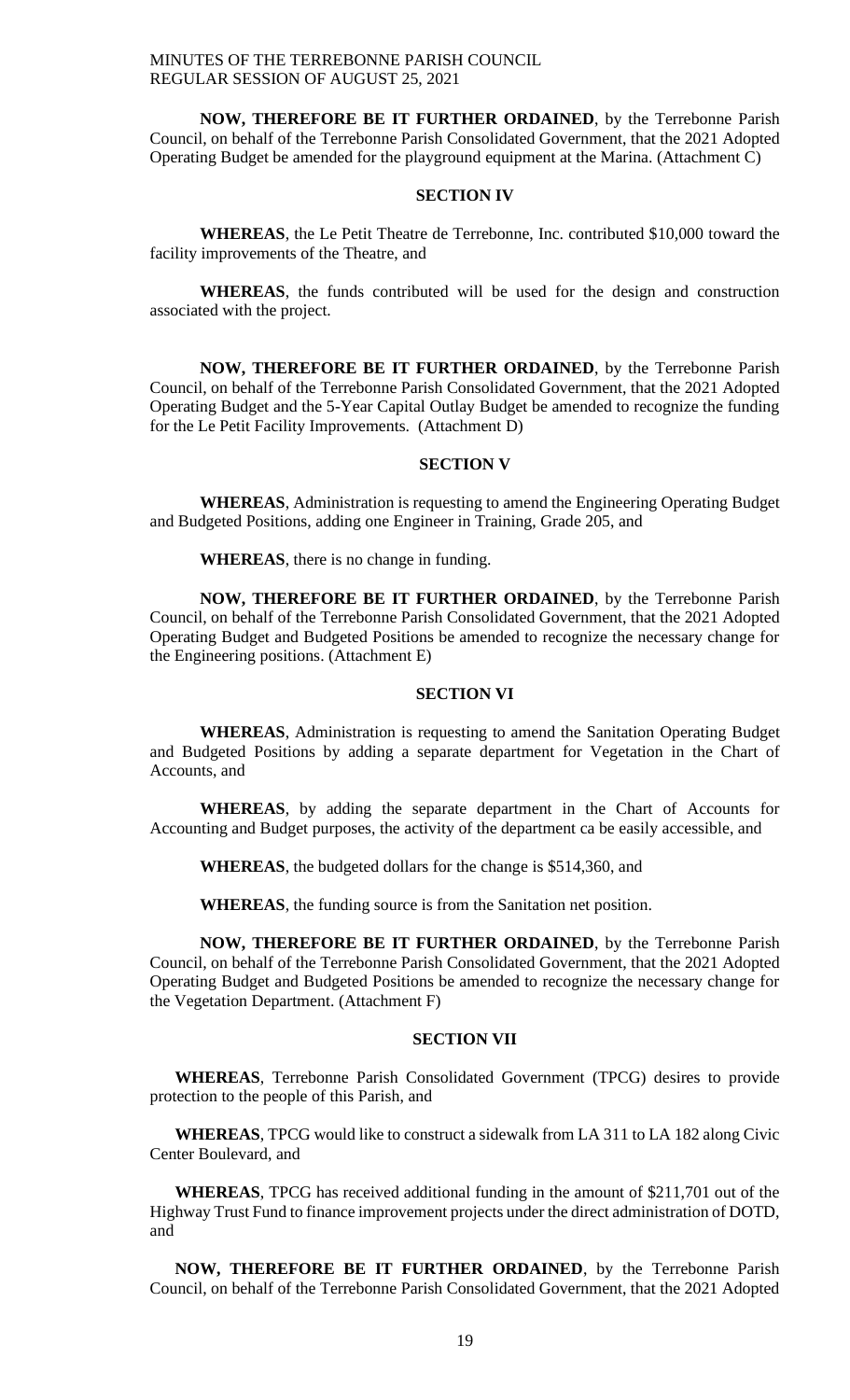Operating and 5-Year Capital Outlay Budget be amended for the Civic Center Sidewalk Project. (Attachment G)

#### **SECTION VIII**

**WHEREAS**, the Louisiana Department of Transportation & Development (DOTD) has entered into an Entity/State Agreement with Terrebonne Parish Consolidated Government on the Bayou Terrebonne East SW Project, Phase 2 (East Houma/East Park Walking Trails Project), and

**WHEREAS**, the project will consist of the construction of approximately 1,300 linear feet of sidewalks in the southbound right-of-way of the LA 24 bridge over the Intercoastal Waterway between Main Street and Bayou Terrebonne and related work, and

**WHEREAS**, the project needs and additional \$10,000 in funding, and

**WHEREAS**, the additional funding is coming from the Capital Projects Control Fund.

**NOW, THEREFORE BE IT ORDAINED**, by the Terrebonne Parish Council, on behalf of the Terrebonne Parish Consolidated Government, that the 2021 Adopted Operating Budget and 5-Year Capital Outlay Budget be amended for the Houma/East Park Walking Trails Project. (Attachment H)

## **SECTION IX**

**NOW, THEREFORE BE IT FURTHER ORDAINED**, by the Terrebonne Parish Council, on behalf of the Terrebonne Parish Consolidated Government, hereby authorizes Gordon Dove, Parish President, to execute any and all documents for these amendments as approved by the legal department.

#### **SECTION X**

If any work, clause, phrase, section, or other portion of this ordinance shall be declared null, void, invalid, illegal, or unconstitutional, the remaining words, clauses, phrases, sections, and other portions of this ordinance shall remain in full force and effect, the provisions of this ordinance hereby being declared to be severable.

### **SECTION XI**

This Ordinance shall become effective upon approval by the Parish President or as otherwise provided in Section 2-13(b) of the Home Rule Charter for a Consolidated Government for Terrebonne Parish, whichever occurs sooner.

THERE WAS RECORDED: YEAS: J. Domangue, D. W. Guidry, Sr., D. Babin, D. J. Guidry, S. Trosclair, C. Harding, G. Michel, and J. Amedée. NAYS: None. ABSTAINING: None. ABSENT: J. Navy. The Chairman declared the ordinance adopted on this, the 25<sup>th</sup> day of August 2021.

Prepared By: Finance Department PC File: 2021-Various Items – N Date Prepared: 8/2/2021 BA #17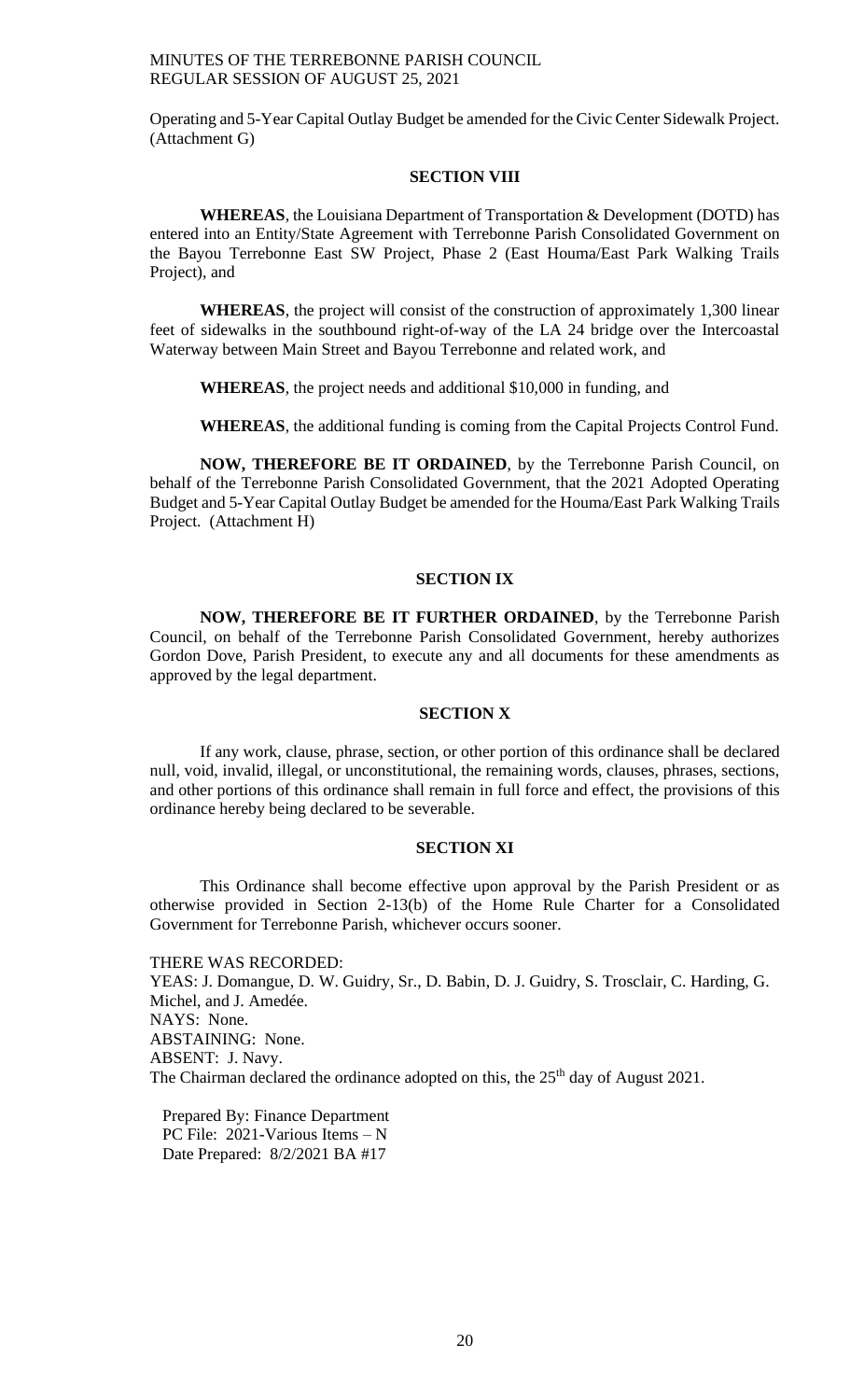## **ATTACHMENT A - Road Lighting District #10**

|                                             |                | 2021             |              |
|---------------------------------------------|----------------|------------------|--------------|
|                                             | <b>Adopted</b> | <b>Change</b>    | Amended      |
| Camera Equipment<br>Fund Balance (decrease) | n/a            | 5,000<br>(5,000) | 5,000<br>n/a |

# **ATTACHMENT B - Houma Downtown Marina**

|                               |                | 2021    |         |
|-------------------------------|----------------|---------|---------|
|                               | <b>Adopted</b> | Change  | Amended |
| <b>Playground Equipment</b>   |                | 5,842   | 5,842   |
| HDDC St La Auto Rental Income | (2,500)        | (174)   | (2,674) |
| Fund Balance (decrease)       | n/a            | (5,668) | n/a     |

## **ATTACHMENT C - Houma Downtown Marina**

|                             |                | 2021    |         |
|-----------------------------|----------------|---------|---------|
|                             | <b>Adopted</b> | Change  | Amended |
| <b>Playground Equipment</b> | 5.842          | 2,800   | 8.642   |
| Docking Fee                 | (1,700)        | (2,800) | n/a     |

## **ATTACHMENT D - Le Petit Facility Improvements**

|                                                   |           | 2021               |                       |
|---------------------------------------------------|-----------|--------------------|-----------------------|
|                                                   | Adopted   | Change             | Amended               |
| Le Petit Facility Improvement<br>Le Petit Theatre | 1,681,135 | 10,000<br>(10,000) | 1,691,135<br>(10,000) |

## **ATTACHMENT E - Engineering**

|                             |         |        |         | 2021  |            |            |        |
|-----------------------------|---------|--------|---------|-------|------------|------------|--------|
|                             | Adopted | Change | Amended | Level | <b>MIN</b> | <b>MID</b> | MAX    |
| <b>Engineer in Training</b> |         |        |         | 205   | 37,112     | 46,390     | 55,667 |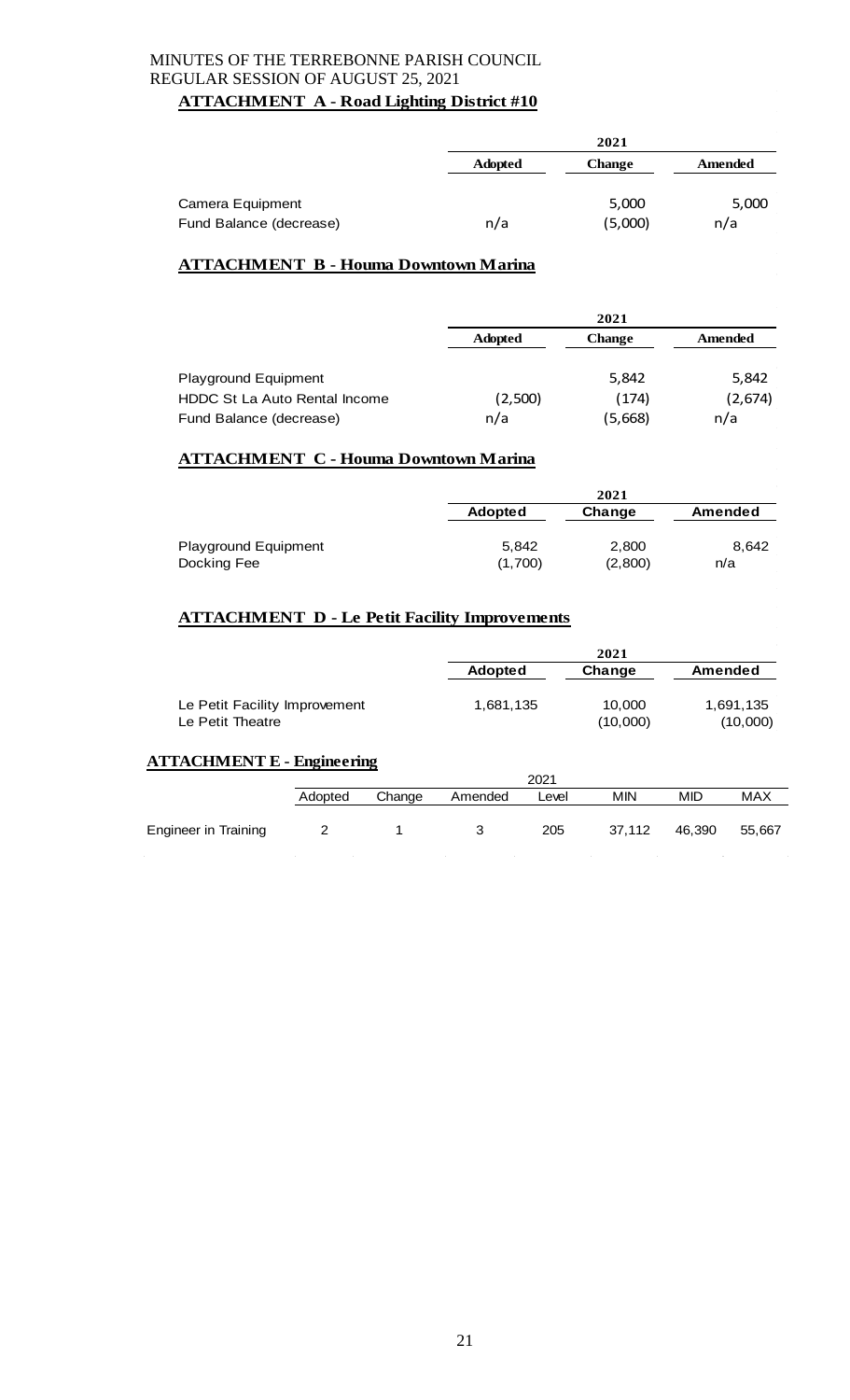# **ATTACHMENT F - Sanitation**

|                                     |                | 2021       |            |
|-------------------------------------|----------------|------------|------------|
|                                     | <b>Adopted</b> | Change     | Amended    |
|                                     |                |            |            |
| Salary Reimbursement                | (5,000)        | (345, 624) | (350, 624) |
| Salaries & Wages                    | 1,204,841      | (146, 275) | 1,058,566  |
| Overtime<br><b>FICA</b>             | 115,000        | (25,000)   | 90,000     |
|                                     | 81,830         | (9,069)    | 72,761     |
| Medicare                            | 19,138         | (2, 121)   | 17,017     |
| Pension                             | 98,988         | (10, 971)  | 88,017     |
| Group Insurance                     | 433,800        | (36, 333)  | 397,467    |
| Unemployment Compensation           | 19,797         | (2, 194)   | 17,603     |
| Workmen's Compensation              | 68,973         | (10, 034)  | 58,939     |
| Salary Reimbursement                |                | 345,624    | 345,624    |
| Salaries & Wages                    |                | 146,275    | 146,275    |
| Overtime                            |                | 25,000     | 25,000     |
| <b>FICA</b>                         |                | 9,069      | 9,069      |
| Medicare                            |                | 2,121      | 2,121      |
| Pension                             |                | 10,971     | 10,971     |
| Group Insurance                     |                | 36,333     | 36,333     |
| Unemployment Compensation           |                | 2,194      | 2,194      |
| Workmen's Compensation              |                | 10,034     | 10,034     |
| <b>Employment Physicals</b>         |                | 500        | 500        |
| <b>Other Employee Requirement</b>   |                | 500        | 500        |
| <b>Office Supplies</b>              |                | 3,000      | 3,000      |
| Uniforms                            |                | 6,000      | 6,000      |
| Gasoline & Oil                      |                | 60,000     | 60,000     |
| Lubricants                          |                | 8,000      | 8,000      |
| <b>Operating Supplies</b>           |                | 23,000     | 23,000     |
| <b>Materials Reimbursement</b>      |                | 460        | 460        |
| Gravel, Sand, Dirt & Shells         |                | 5,000      | 5,000      |
| Chemicals                           |                | 21,000     | 21,000     |
| <b>Small Tools &amp; Intruments</b> |                | 5,000      | 5,000      |
| <b>Communication Equip Services</b> |                | 10,000     | 10,000     |
| <b>Industrial Equip Rental</b>      |                | 10,000     | 10,000     |
| <b>Other Contracts &amp; Leases</b> |                | 355,150    | 355,150    |
| <b>Legal Fees</b>                   |                | 3,000      | 3,000      |
| <b>Other Fees</b>                   |                | 2,500      | 2,500      |
| <b>Recording Fees</b>               |                | 1,000      | 1,000      |
| <b>Membership Dues</b>              |                | 250        | 250        |
| Net Position (decrease)             | n/a            | (514, 360) | n/a        |

## **ATTACHMENT F-Sanitation**

|                        |         |        |         | 2021  |            |            |            |
|------------------------|---------|--------|---------|-------|------------|------------|------------|
|                        | Adopted | Change | Amended | Level | <b>MIN</b> | <b>MID</b> | <b>MAX</b> |
|                        |         |        |         |       |            |            |            |
| Equip Oper I- Dept 441 | 5       | (4)    | 1       | 104   | 23.603     | 29.504     | 35,404     |
| Oper Supv-Dept 441     | 3       | (1)    | 2       | 109   | 35.974     | 44.967     | 53,960     |
| Field Tech II-Dept 441 | 7       | (1)    | 6       | 104   | 23,603     | 29,504     | 35,404     |
| Crew Leader-Dept 441   | 4       | (3)    | 1       | 107   | 29.730     | 37,163     | 44.595     |
| Equip Oper II-Dept 441 | 6       | (2)    | 4       | 106   | 27,275     | 34,094     | 40,913     |
| Equip Oper I- Dept 445 |         | 4      | 4       | 104   | 23.603     | 29,504     | 35.404     |
| Oper Supv-Dept 445     |         |        | 1       | 109   | 35,974     | 44.967     | 53,960     |
| Field Tech II-Dept 445 |         |        | 1       | 104   | 23,603     | 29,504     | 35,404     |
| Crew Leader-Dept 445   |         | 3      | 3       | 107   | 29.730     | 37,163     | 44.595     |
| Equip Oper II-Dept 445 |         | 2      | 2       | 106   | 27.275     | 34.094     | 40,913     |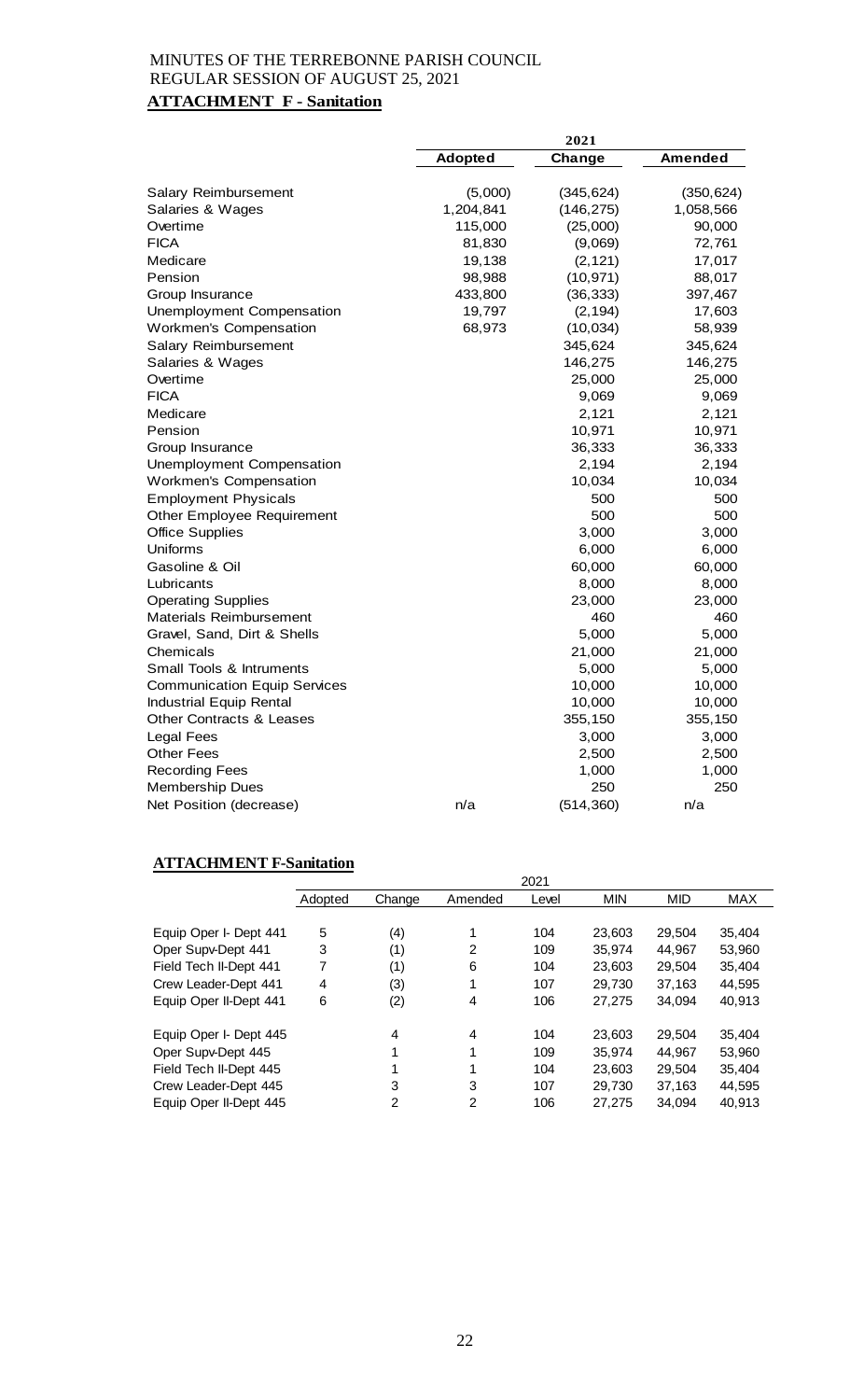## MINUTES OF THE TERREBONNE PARISH COUNCIL REGULAR SESSION OF AUGUST 25, 2021 **ATTACHMENT G - Civic Center Sidewalks**

|                                                           |                | 2021       |            |
|-----------------------------------------------------------|----------------|------------|------------|
|                                                           | <b>Adopted</b> | Change     | Amended    |
| <b>DOTD - Civic Center Sidewalks</b>                      | $\,$           | (211, 701) | (211, 701) |
| Civic Center Sidewalks - DOTD                             | 69,979         | 211,701    | 281,680    |
| <b>ATTACHMENT H - East Houma/East Park Walking Trails</b> |                |            |            |
|                                                           |                | 2021       |            |

|                               | <b>Adopted</b> | Change   | Amended |
|-------------------------------|----------------|----------|---------|
| East Houma/East Park Walking  | 207.225        | 10.000   | 217.225 |
| Civic Center Sidewalks - DOTD | 69.979         | (10,000) | 59.979  |

The Chairman called for a report from the Public Services Committee meeting held on 08/23/2021, whereupon the Committee Chairman, noted ratification of the minutes calls two public hearings on Wednesday, September 8, 2021, at 6:30 p.m. and one public hearing on Wednesday, October 13, 2021, at 6:30 p.m., rendered the following:

#### **PUBLIC SERVICES COMMITTEE**

#### **AUGUST 23, 2021**

The Chairman, Dirk Guidry, called the Public Services Committee meeting to order at 5:30 p.m. in the Terrebonne Parish Council Meeting Room and the Invocation and the Pledge of Allegiance were led by Committee Member D. Babin. Upon roll call, Committee Members recorded as present were: J. Domangue, D. W. Guidry, Sr., D. Babin, D. J. Guidry, S. Trosclair, C. Harding, G. Michel, and J. Amedée. Committee Member J. Navy was recorded as absent. A quorum was declared present.

The Chairman read a letter from Committee Member J. Navy explaining his absence from the evening's proceedings.

TOHSEP Director Earl Eues presented statistics on Terrebonne Parish's current COVID-19 cases, the number of tests completed, death statistics, hospitalizations, and vaccine distributions. Mr. Eues encouraged the public who are not yet vaccinated or not wishing to be vaccinated to continue following COVID-19 hygiene and sanitation guidelines to help prevent the spread of COVID-19.

Discussion ensued relative to public health concerns regarding COVID-19 vaccinations and hospitalizations. Several Committee Members encouraged the public to get vaccinated.

Mr. C. Harding announced that a vaccination event would be held at the Devon Keller Gym on September 4, 2021 from 9:00 a.m. to 12:00 p.m. and encouraged the public to attend.

Mr. Eues reported that there were no tropical weather systems being monitored at this time and then shared that a portable monoclonal antibody infusion center was being considered for Terrebonne Parish.

OFFERED BY: MR. D. W. GUIDRY, SR. SECONDED BY: MR. D. BABIN

### **RESOLUTION NO. 21-310**

A Resolution recommending the awarding and authorizing the signing of the Construction Contract for State Project No. H.012338, Federal Aid Project No. H012338, Civic Center Sidewalks, Terrebonne Parish, Louisiana and authorizing the issuance of the Notice to Proceed to commence construction of said Project.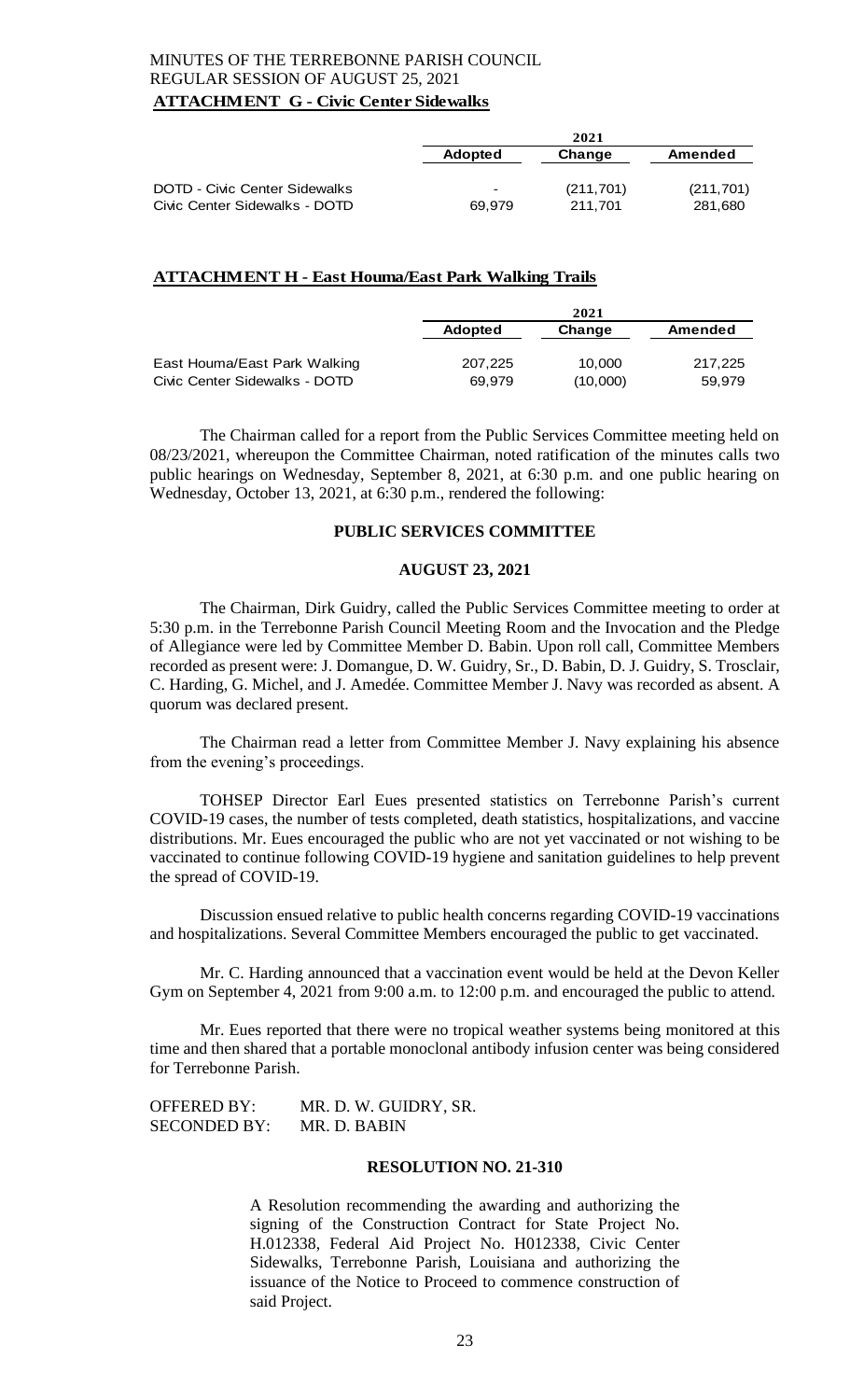**WHEREAS**, the Terrebonne Parish Consolidated Government recommends the State award the bid for the Civic Center Sidewalks, herein after known as State Project No. H.012338, Federal Aid Project No. H012338, and

**WHEREAS**, Bids have been received for the above referenced project, and

**WHEREAS**, the lowest and best bid was the submitted by Gray Construction Corp. in the bid amount of \$168,542.07, and

**WHEREAS**, the Terrebonne Parish Consolidated Government concurs with the State to authorize the award of the contract to the firm of Gray Construction Corp., and

**WHEREAS**, the Parish Administration has recommended the State accept the bid by Gray Construction Corp., in the bid amount of One Hundred Sixty-Eight Thousand Five Hundred Forty-Two Dollars and Seven Cents (\$168,542.07), as per attached bid forms.

**WHEREAS**, the Terrebonne Parish Consolidated Government has provided sufficient funds to complete the project.

**NOW, THEREFORE BE IT RESOLVED**, that all bid items necessary for the completion of State Project No. H.012338, Federal Aid Project No. H012338, Civic Center Sidewalks, be awarded to the firm of Gray Construction Corp., and

**NOW, THEREFORE BE IT RESOLVED** by the Terrebonne Parish Council, on behalf of the Terrebonne Parish Consolidated Government, that the concurrence with the State by the Parish Administration be approved, and that the bid of Gray Construction Corp., in the amount of \$168,542.07 be accepted as per attached bid forms, and

**BE IT FURTHER RESOLVED**, that the Parish President or an authorized representative be authorized to execute all necessary Contract Documents for the State to authorize Gray Construction Corp., to proceed with all necessary services for the completion of the project.

#### **THERE WAS RECORDED:**

YEAS: J. Domangue, D. W. Guidry, Sr., D. Babin, D. J. Guidry, S. Trosclair, C. Harding, G. Michel, and J. Amedée. NAYS: None. NOT VOTING: None. ABSTAINING: None. ABSENT: J. Navy. The Chairman declared the resolution adopted on this the 23<sup>rd</sup> day of August 2021.

\*\*\*\*\*\*\*\*\*\*\*\*

OFFERED BY: MS. J. DOMANGUE SECONDED BY: MR. D. W. GUIDRY, SR.

## **RESOLUTION NO. 21-311**

A Resolution recommending the awarding and authorizing the signing of the Construction Contract for State Project No. H.012026, Federal Aid Project No. H012026, Bayou Terrebonne East SW Project, Ph 2, Terrebonne Parish, Louisiana and authorizing the issuance of the Notice to Proceed to commence construction of said Project.

**WHEREAS**, the Terrebonne Parish Consolidated Government recommends the State award the bid for the Bayou Terrebonne East SW Project, Ph 2, herein after known as State Project No. H.012026, Federal Aid Project No. H012026, and

**WHEREAS**, Bids have been received for the above referenced project, and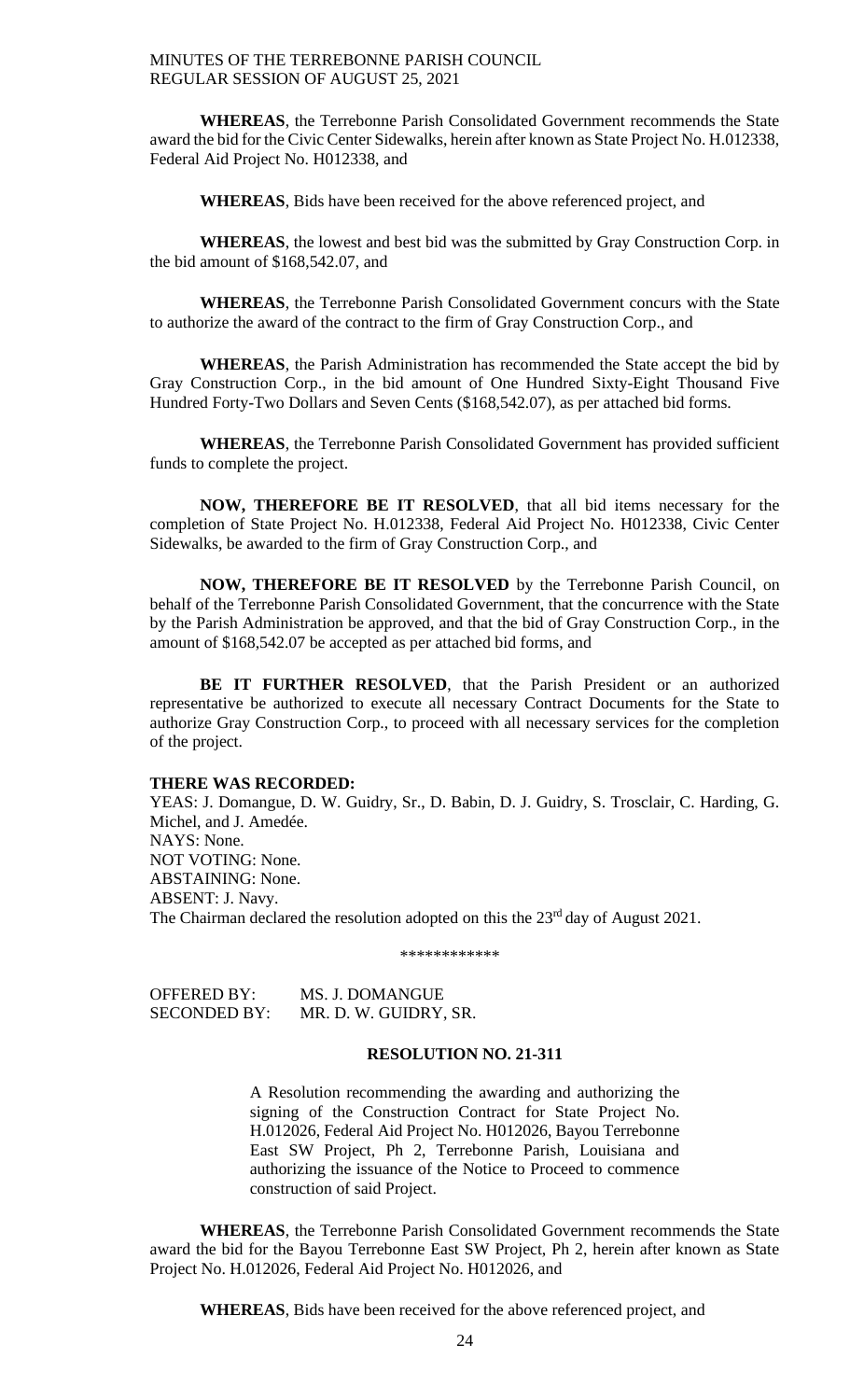**WHEREAS**, the lowest and best bid was the submitted by Gray Construction Corp. in the bid amount of \$121,270.40, and

**WHEREAS**, the Terrebonne Parish Consolidated Government concurs with the State to authorize the award of the contract to the firm of Gray Construction Corp., and

**WHEREAS**, the Parish Administration has recommended the State accept the bid by Gray Construction Corp., in the bid amount of One Hundred Twenty-One Thousand Two Hundred Seventy Dollars and Forty Cents (\$121,270.40), as per attached bid forms.

**WHEREAS**, the Terrebonne Parish Consolidated Government has provided sufficient funds to complete the project.

**NOW, THEREFORE BE IT RESOLVED**, that all bid items necessary for the completion of State Project No. H.012026, Federal Aid Project No. H012026, Bayou Terrebonne East SW Project, Ph 2, be awarded to the firm of Gray Construction Corp., and

**NOW, THEREFORE BE IT RESOLVED** by the Terrebonne Parish Council, on behalf of the Terrebonne Parish Consolidated Government, that the concurrence with the State by the Parish Administration be approved, and that the bid of Gray Construction Corp., in the amount of \$121,270.40 be accepted as per attached bid forms, and

**BE IT FURTHER RESOLVED**, that the Parish President or an authorized representative be authorized to execute all necessary Contract Documents for the State to authorize Gray Construction Corp., to proceed with all necessary services for the completion of the project.

#### **THERE WAS RECORDED:**

YEAS: J. Domangue, D. W. Guidry, Sr., D. Babin, D. J. Guidry, S. Trosclair, C. Harding, G. Michel, and J. Amedée. NAYS: None. NOT VOTING: None. ABSTAINING: None. ABSENT: J. Navy. The Chairman declared the resolution adopted on this the 23<sup>rd</sup> day of August 2021.

\*\*\*\*\*\*\*\*\*\*\*\*

OFFERED BY: MR. D. BABIN SECONDED BY: MR. S. TROSCLAIR

## **RESOLUTION NO. 21-312**

A resolution authorizing the execution of Change Order No. 5 (Balancing) for the Construction Agreement for Parish Project No. 16-DRA-25, Petit Caillou Drainage Project, Terrebonne Parish, Louisiana.

**WHEREAS**, the Terrebonne Parish Consolidated Government awarded the construction of Parish Project No. 16-DRA-25, Petit Caillou Drainage Project to Sealevel Construction, Inc., Terrebonne Parish, Louisiana, and

WHEREAS, this change order is necessary to adjust estimated quantities to final quantities, and

**WHEREAS**, this change order will add 6 days to the contract to account for the adverse weather, and

**WHEREAS**, Change Order No. 5 has been recommended by the Engineer, GIS Engineering, LLC, for this project.

**NOW, THEREFORE BE IT RESOLVED** that the Terrebonne Parish Council on behalf of the Terrebonne Parish Consolidated Government, does hereby approve and authorize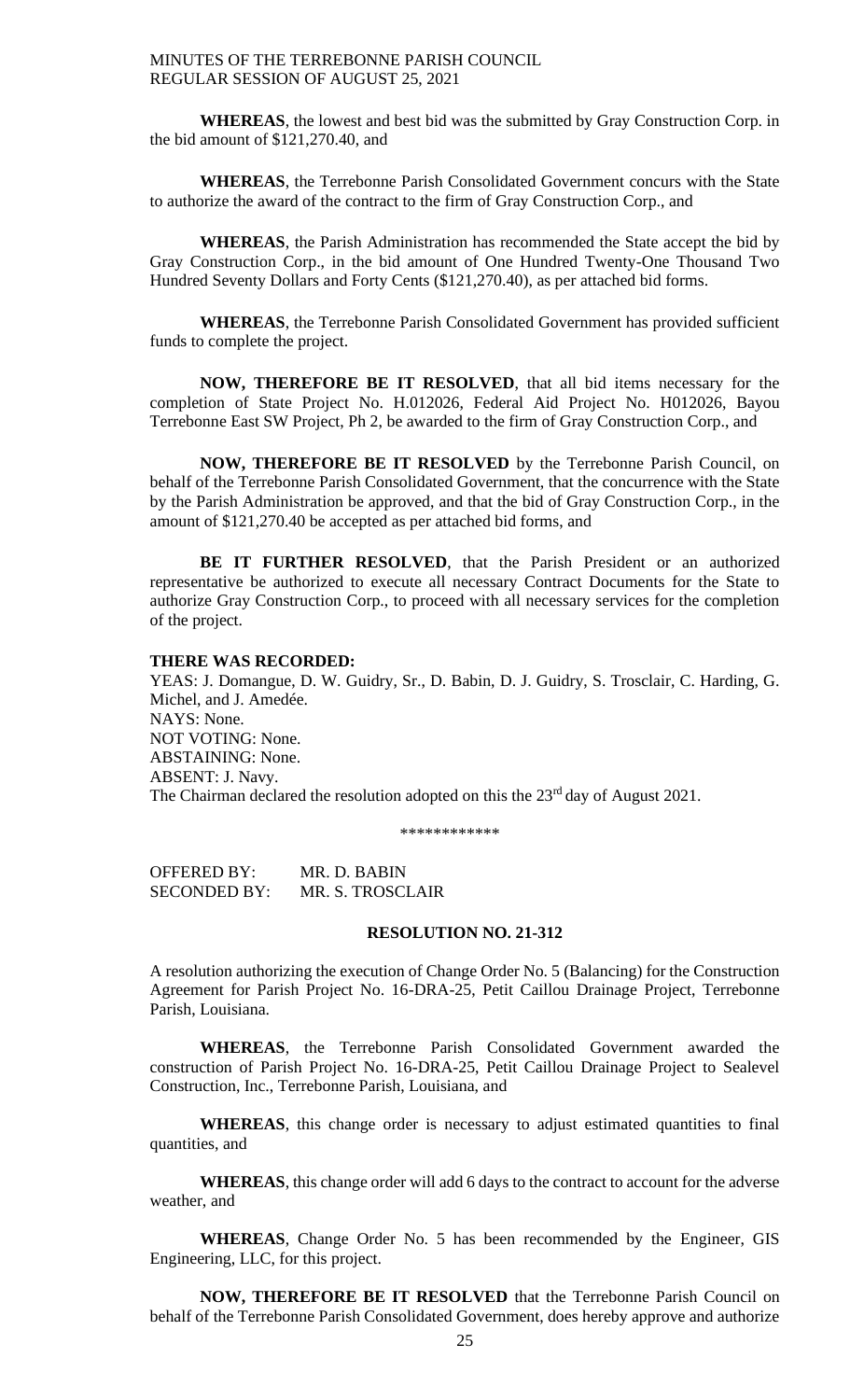the execution by Terrebonne Parish President Gordon E. Dove of Change Order No. 5 to the construction agreement with Sealevel Construction, Inc. for Parish Project No. 16-DRA-25, Petit Caillou Drainage Project, Terrebonne Parish, Louisiana, for an increase in the contract amount of Three Thousand Seven Hundred Ninety Two Dollars and Fifteen Cents (\$3,792.15) and adding 6 days to the contract, and

**BE IT FURTHER RESOLVED** that a certified copy of the resolution be forwarded to Engineer, GIS Engineering, LLC.

#### **THERE WAS RECORDED:**

YEAS: J. Domangue, D. W. Guidry, Sr., D. Babin, D. J. Guidry, S. Trosclair, C. Harding, G. Michel, and J. Amedée. NAYS: None. NOT VOTING: None. ABSTAINING: None. ABSENT: J. Navy. The Chairman declared the resolution adopted on this the 23<sup>rd</sup> day of August 2021.

\*\*\*\*\*\*\*\*\*\*\*\*

Mr. C. Harding noted that a replacement surge tank would be costly and that repairing the tank provided the best solution for serving the area in a cost-efficient manner. **(\*RESOLUTION ADOPTED AFTER DISCUSSION)**

OFFERED BY: MR. C. HARDING SECONDED BY: MR. D. BABIN

#### **RESOLUTION NO. 21-313**

A Resolution to amend Resolution No. 20-312 for the Removal and Replacement of the Surge Tank at the Gibson/Jarvis Sewer Package Plant, in order to change the dollar amount from \$35,300.00 to \$46,800.00, which shall allow for the additional time/work to prepare the tank for the unforeseen corrosion, due to the plant being in service at the time quotes were acquired.

**WHEREAS**, Resolution No. 20-312 was awarded the quote for the Removal and Replacement of the Surge Tank at the Gibson/Jarvis Sewer Package Plant to Cajun Cutters, LLC, and

**WHEREAS**, after careful review, the funds are budgeted to cover the additional cost of \$11,500.00, within the Pollution Control Budget, Account No. 311-434-8918-04.

**WHEREAS**, the Parish Administration wishes to amend Resolution No. 20-312 in order to accept the additional cost for the Removal and Replacement of the Surge Tank at the Gibson/Jarvis Sewer Package Plant.

**NOW THEREFORE BE IT RESOLVED** that the Terrebonne Parish Council (Public Services Committee), on behalf of the Terrebonne Parish Consolidated Government, that the recommendation of the Parish Administration be approved and accept the additional amount of cost for the Removal and Replacement of the Surge Tank at the Gibson/Jarvis Sewer Package Plant.

#### **THERE WAS RECORDED:**

YEAS: J. Domangue, D. W. Guidry, Sr., D. Babin, D. J. Guidry, S. Trosclair, C. Harding, G. Michel, and J. Amedée. NAYS: None. NOT VOTING: None. ABSTAINING: None. ABSENT: J. Navy. The Chairman declared the resolution adopted on this the 23<sup>rd</sup> day of August 2021.

\*\*\*\*\*\*\*\*\*\*\*\*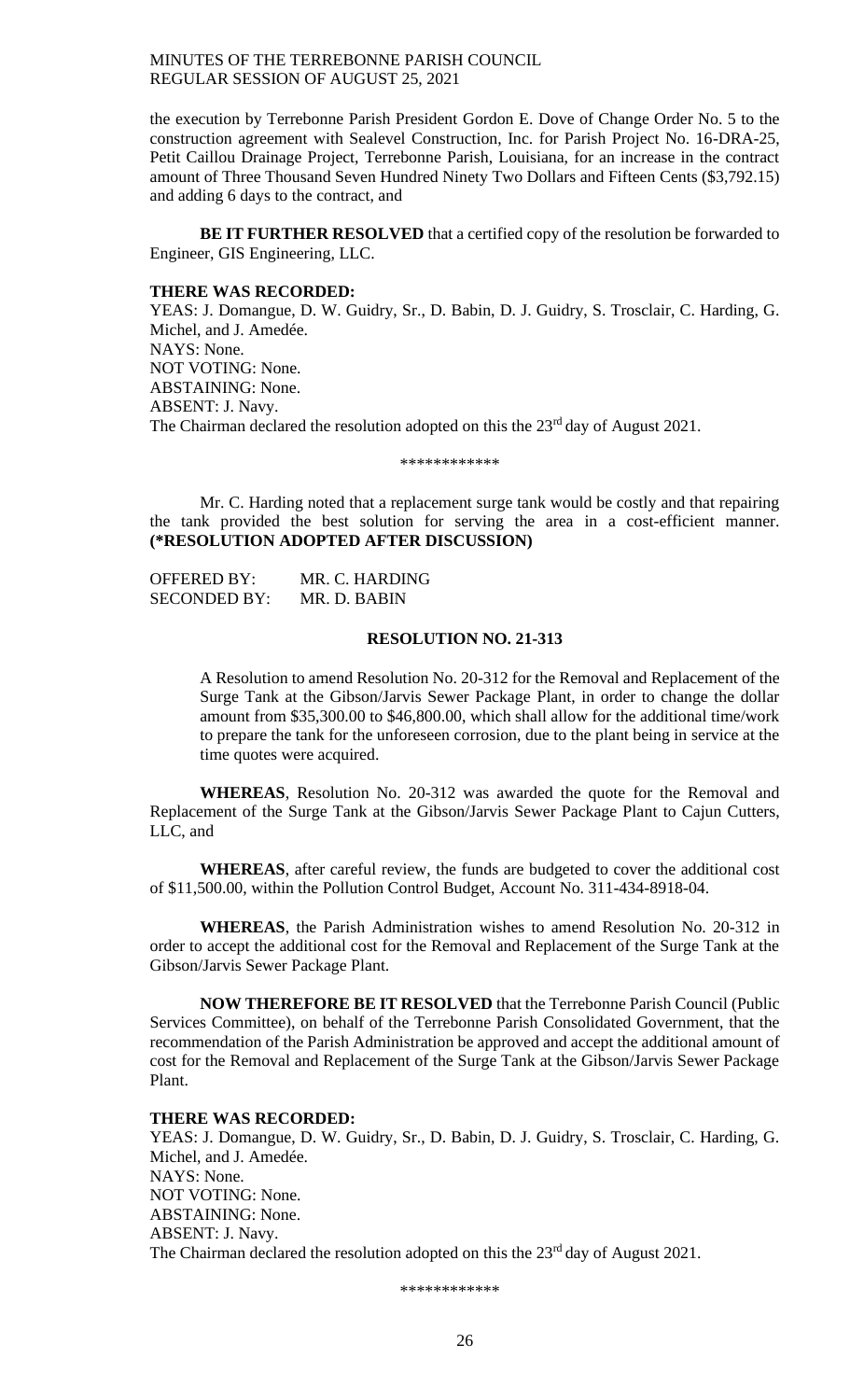Mr. J. Amedée moved, seconded by Mr. C. Harding, "THAT the Public Services Committee introduce an ordinance to amend the Terrebonne Parish Code of Ordinances by Amending Chapter 5, "Animals" for the Purpose of Clarification; and call a public hearing on said matter on Wednesday, October 13, 2021, at 6:30 p.m."

The Chairman called for the vote on the motion offered by Mr. J. Amedée. THERE WAS RECORDED: YEAS: J. Domangue, D. W. Guidry, Sr., D. Babin, D. J. Guidry, S. Trosclair, C. Harding, G. Michel, and J. Amedée. NAYS: None. ABSENT: J. Navy. The Chairman declared the motion adopted.

Mr. C. Harding moved, seconded by Mr. D. Babin, "THAT the Public Services Committee introduce an ordinance to enact Section 21-31 of the Code of Ordinances to name the Splash Park located at the Houma Airbase after Melvin Johnson, Jr.; and call a public hearing on said matter on Wednesday, September 8, 2021, at 6:30 p.m."

The Chairman called for the vote on the motion offered by Mr. C. Harding. THERE WAS RECORDED: YEAS: J. Domangue, D. W. Guidry, Sr., D. Babin, D. J. Guidry, S. Trosclair, C. Harding, G. Michel, and J. Amedée. NAYS: None. ABSENT: J. Navy. The Chairman declared the motion adopted.

Mr. C. Harding moved, seconded by Mr. S. Trosclair, "THAT the Public Services Committee introduce an ordinance to amend Sections 21-30(A) and 21-31 of the Parish Code to add the Melvin Johnson, Jr. Splash Park to the list of Alcohol-Free and Drug-Free locations; and call a public hearing on said matter on Wednesday, September 8, 2021, at 6:30 p.m."

The Chairman called for the vote on the motion offered by Mr. C. Harding. THERE WAS RECORDED: YEAS: J. Domangue, D. W. Guidry, Sr., D. Babin, D. J. Guidry, S. Trosclair, C. Harding, G. Michel, and J. Amedée. NAYS: None. ABSENT: J. Navy. The Chairman declared the motion adopted.

Mr. D. W. Guidry, Sr. moved, seconded by Mr. J. Amedée, "THAT, there being no further business to come before the Public Services Committee, the meeting be adjourned."

The Chairman called for the vote on the motion offered by Mr. D. W. Guidry, Sr. THERE WAS RECORDED: YEAS: J. Domangue, D. W. Guidry, Sr., D. Babin, D. J. Guidry, S. Trosclair, C. Harding, G. Michel, and J. Amedée. NAYS: None. ABSENT: J. Navy. The Chairman declared the motion adopted and the meeting was adjourned at 5:51 p.m.

Dirk Guidry, Chairman

Keith Hampton, Minute Clerk

Mr. D. J. Guidry moved, seconded by Mr. C. Harding, "THAT, the Council accept and ratify the minutes of the Public Services Committee meeting held on 08/23/2021."

The Chairman called for a vote on the motion offered by Mr. D. J. Guidry. THERE WAS RECORDED: YEAS: J. Domangue, D. W. Guidry, Sr., D. Babin, D. J. Guidry, S. Trosclair, C. Harding, G. Michel, and J. Amedée. NAYS: None. ABSENT: J. Navy. The Chairman declared the motion adopted.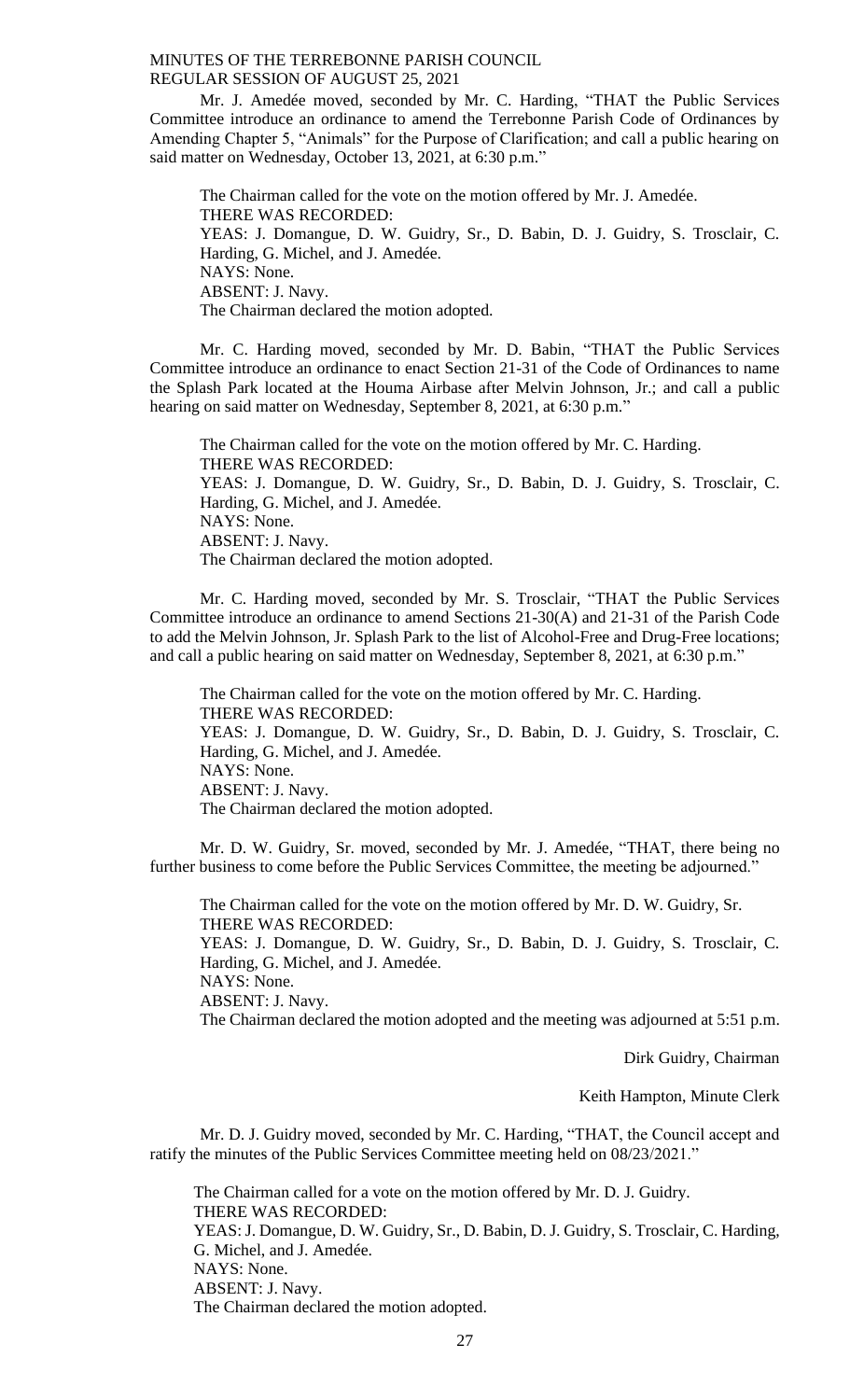The Chairman called for a report from the Budget & Finance Committee meeting held on 08/23/2021, whereupon the Committee Chairman, noted ratification of the minutes calls one public hearing on Wednesday, September 8, 2021, at 6:30 p.m., rendered the following: **BUDGET & FINANCE COMMITTEE**

#### **AUGUST 23, 2021**

The Chairman, John Amedée, called the Budget and Finance Committee meeting to order at 5:54 p.m. in the Terrebonne Parish Council Meeting Room by leading the Invocation and the Pledge of Allegiance. Upon roll call, Committee Members recorded as present were: J. Domangue, D. W. Guidry, Sr., D. Babin, D. J. Guidry, S. Trosclair, C. Harding, G. Michel, and J. Amedée. Committee Member J. Navy was recorded as absent. A quorum was declared present.

The Chairman read a letter from Committee Member J. Navy explaining his absence from the evening's proceedings.

| <b>OFFERED BY:</b>  | MR. D. J. GUIDRY |
|---------------------|------------------|
| <b>SECONDED BY:</b> | MR. D. BABIN     |

#### **RESOLUTION NO. 21-314**

**RESOLUTION** authorizing awarding the contract for RFP 19-PURH-41(Re-Advertisement) Security Guard Services for Various Parish Owned Locations. Authorizing the Parish President to execute the contract and to provide for related matters.

**WHEREAS,** on July 26, 2021, the Terrebonne Parish Consolidated Government received proposals for security guard services for various Parish owned properties, and

**WHEREAS,** after careful review by Angela Guidry, Purchasing/Warehouse Manager and Captain Bobbie O'Bryan, Houma Police Department, is has been determined that the contact should be awarded to Lofton Security Services, Inc., and

**WHEREAS,** the term of the contract shall be effective from the date of the notice of award and will be effective for one (1) year and shall be subject to two (2) additional twelve (12) month renewal periods provided there is no change in the terms, conditions, specifications, and pricing structure. Such extensions may be granted if Contractor has adequately performed services during the initial term, and

**WHEREAS,** the Parish Administration has concurred with the recommendation that the contract for the above-mentioned proposal should be awarded to Lofton Security Services, Inc., as per the attached documents.

**NOW, THEREFORE BE IT RESOLVED** by the Terrebonne Parish Council, that the Parish President is authorized to execute on behalf of the Terrebonne Parish Consolidated Government any and all documents necessary to execute the contact for security guard service for various Parish owned properties as per the attached documents.

#### **THERE WAS RECORDED:**

YEAS: J. Domangue, D. W. Guidry, Sr., D. Babin, D. J. Guidry, S. Trosclair, C. Harding, G. Michel, and J. Amedée. NAYS: None. NOT VOTING: None. ABSTAINING: None. ABSENT: J. Navy. The Chairman declared the resolution adopted on this the  $23<sup>rd</sup>$  day of August 2021.

\*\*\*\*\*\*\*\*\*\*\*\*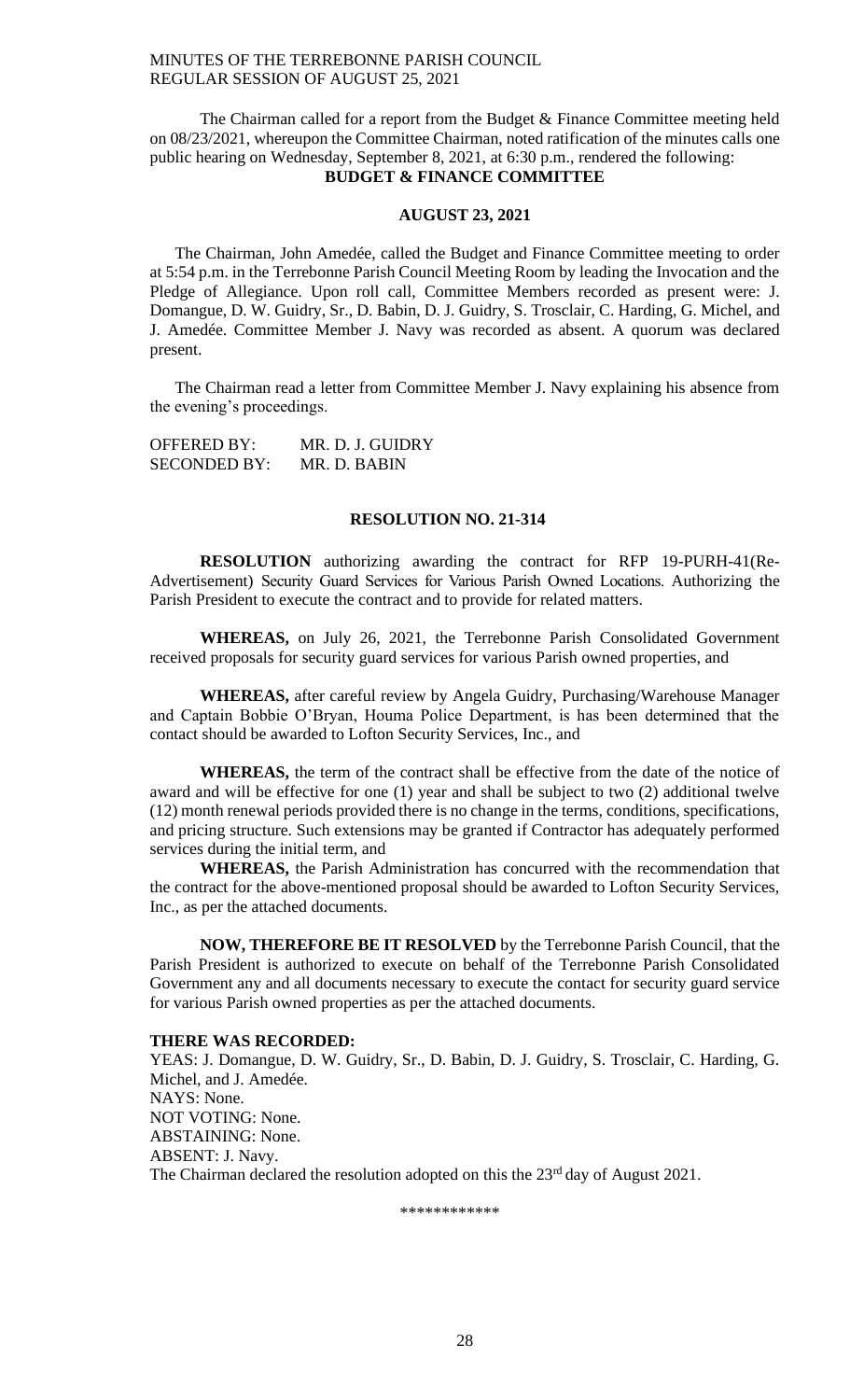OFFERED BY: MR. D. BABIN SECONDED BY: MR. C. HARDING

## **RESOLUTION NO. 21-315**

**WHEREAS**, the Secretary of Transportation and Development is authorized to make grants for mass transportation projects;

**WHEREAS**, the contract for financial assistance will impose certain obligations upon the applicant, including the provisions by it of the local share of project costs;

**WHEREAS**, it is required by the Louisiana Department of Transportation and Development in accord with the provisions of Title VI of the Civil Rights Act of 1964, that in connection with the filing of an application for assistance that it will comply with Title VI of the Civil Rights Act of 1964 and the U.S. Department of Transportation requirements thereunder; and

**WHEREAS**, it is the goal of the Applicant that minority business enterprise be utilized to the fullest extent possible in connection with this project, and that definitive procedures shall be established and administered to ensure that minority businesses shall have the maximum feasible opportunity to compete for contracts when procuring construction contracts, supplies, equipment, or consultant and other services.

**NOW, THEREFORE BE IT RESOLVED,** by the Terrebonne Parish Council (Budget and Finance Committee):

1. That the Terrebonne Council on Aging, Inc. is authorized to execute and file an application on behalf of Terrebonne Consolidated Government with the Louisiana Department of Transportation and Development, to aid in the financing of operating and/or capital assistance projects pursuant to FTA transit programs.

2. That the Terrebonne Council on Aging, Inc. is authorized to execute and file with such applications an assurance, or any other document required by the Louisiana Department of Transportation and Development effectuating the purposes of Title VI of the Civil Rights Act of 1964, as amended

3. That the Terrebonne Council on Aging, Inc. is authorized to furnish such additional information as the Louisiana Department of Transportation and Development may require in connection with the application or financial reimbursement of the project.

4. That the Terrebonne Council on Aging, Inc. is authorized to set and execute affirmative minority business policies in connection with the project's procurement needs.

5. That the Terrebonne Parish President is authorized to execute grant contract agreements on behalf of Terrebonne Parish Consolidated Government with the Louisiana Department of Transportation and Development for aid in the financing of the operating or capital assistance projects.

6. This resolution is applicable for a period of one year unless revoked by the governing body and copy of such revocation shall be furnished to the DOTD.

### **THERE WAS RECORDED:**

YEAS: J. Domangue, D. W. Guidry, Sr., D. Babin, D. J. Guidry, S. Trosclair, C. Harding, G. Michel, and J. Amedée. NAYS: None. NOT VOTING: None. ABSTAINING: None. ABSENT: J. Navy. The Chairman declared the resolution adopted on this the 23<sup>rd</sup> day of August 2021.

\*\*\*\*\*\*\*\*\*\*\*\*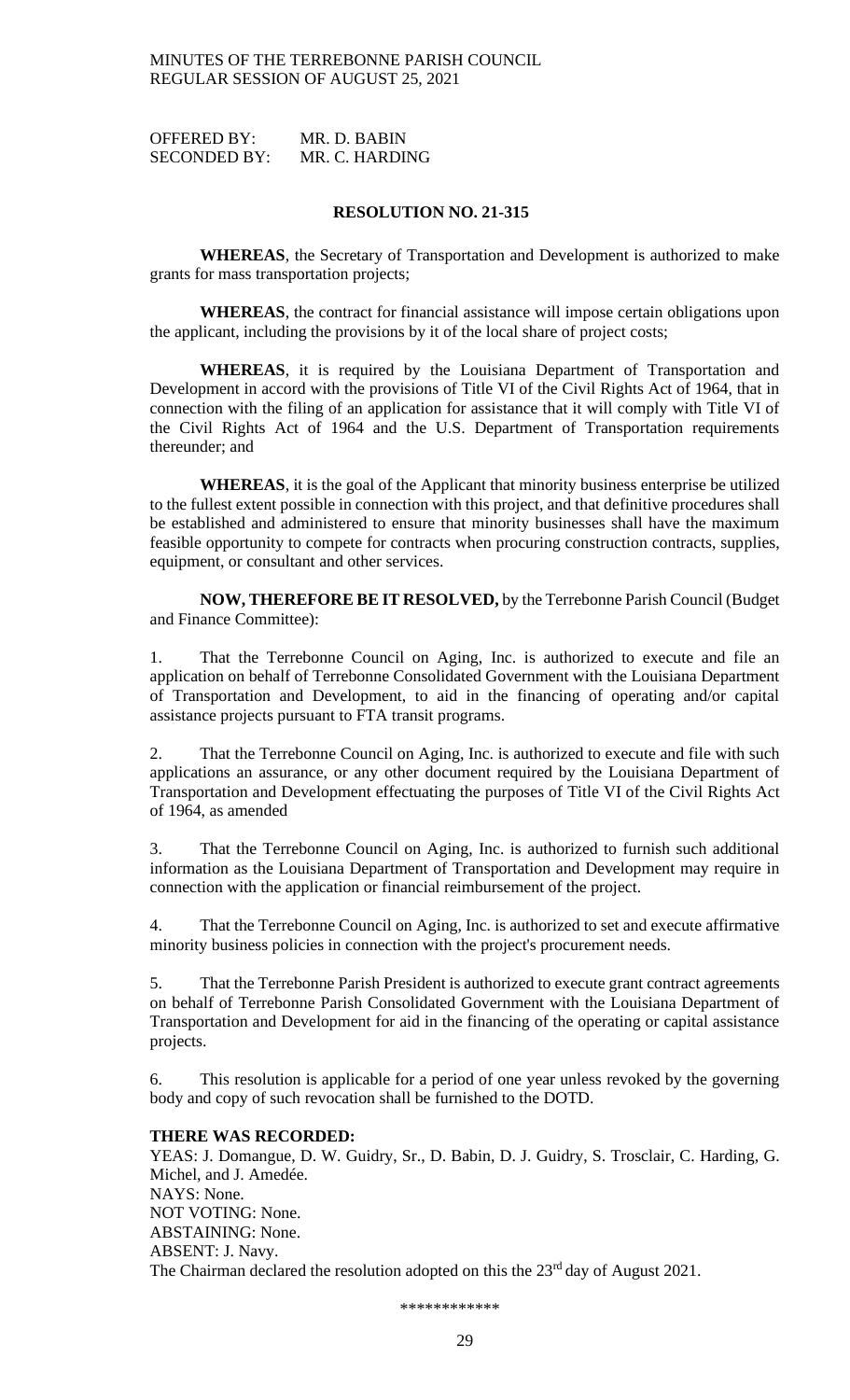OFFERED BY: MR. D. BABIN SECONDED BY: MR. D. W. GUIDRY, SR.

#### **RESOLUTION NO. 21-316**

A resolution authorizing the Parish President to execute an application form to the Louisiana Commission on Law Enforcement and the Administration of Criminal Justice 2021-2022 Crime Victim Assistance grant for the Houma Police Department of the Terrebonne Parish Consolidated Government; and to address other matters relative thereto.

**WHEREAS,** the Houma Police Department of the Terrebonne Parish Consolidated Government has been approved to apply for an application for a grant from the Louisiana Commission on Law Enforcement and the Administration of Criminal Justice Fiscal Year 2021- 2022 Crime Victim Assistance funding in the amount of Two Hundred Thousand dollars (\$200,000.00) for the Terrebonne Parish Consolidated Government. The Fiscal Year 2021-2022 Crime Victim Assistance Fund will be used to facilitate overtime compensation for Post Certified Police Officers and Deputies as victim advocates, along with funding for The Haven for improved servers for victims within Region 11 Sane Program which consist of six different parishes within Louisiana Department of Health Region 3 and,

**WHEREAS,** the Parish Administrative staff and the Parish Finance Department will oversee the application process in the implementation and meeting all the requirements set forth by the Louisiana Commission on Law Enforcement and the Administration of Criminal Justice and,

**NOW, THEREFORE BE IT RESOLVED,** that the Terrebonne Parish Council on behalf of the Terrebonne Parish Consolidated Government, authorizes the Parish President to execute any and all necessary documents to implement the grant upon awarded amount from the Louisiana Commission on Law Enforcement and the Administration of Criminal Justice and to address other matters relative thereto.

#### **THERE WAS RECORDED:**

YEAS: J. Domangue, D. W. Guidry, Sr., D. Babin, D. J. Guidry, S. Trosclair, C. Harding, G. Michel, and J. Amedée. NAYS: None. NOT VOTING: None. ABSTAINING: None. ABSENT: J. Navy. The Chairman declared the resolution adopted on this the  $23<sup>rd</sup>$  day of August 2021.

\*\*\*\*\*\*\*\*\*\*\*\*

OFFERED BY: MR. D. J. GUIDRY SECONDED BY: MR. D. BABIN

## **RESOLUTION NO. 21-317**

A resolution authorizing the Parish President to execute an application form to the Louisiana Highway Safety Commission (LHSC) for the Federal Fiscal Year 2021/2022 LHSC Grant for the Houma Police Department of the Terrebonne Parish Consolidated Government; and to address other matters relative thereto.

**WHEREAS,** the Houma Police Department of the Terrebonne Parish Consolidated Government has been approved to implement an application for a grant from the Louisiana Highway Safety Commission (LHSC) for the Federal Fiscal Year 2021/2022 LHSC Grant in the amount of Eighty-One Thousand Five Hundred and Eighty Five dollars (\$81,585.00) for the Terrebonne Parish Consolidated Government, The Funding will provide grant funding to improve the effectiveness and safety of our Police Officers by providing them with overtime to address highway safety issues such as Seat Belt Enforcement, Impaired Driving, and Juvenile Underage Drinking Enforcement (JUDE) and,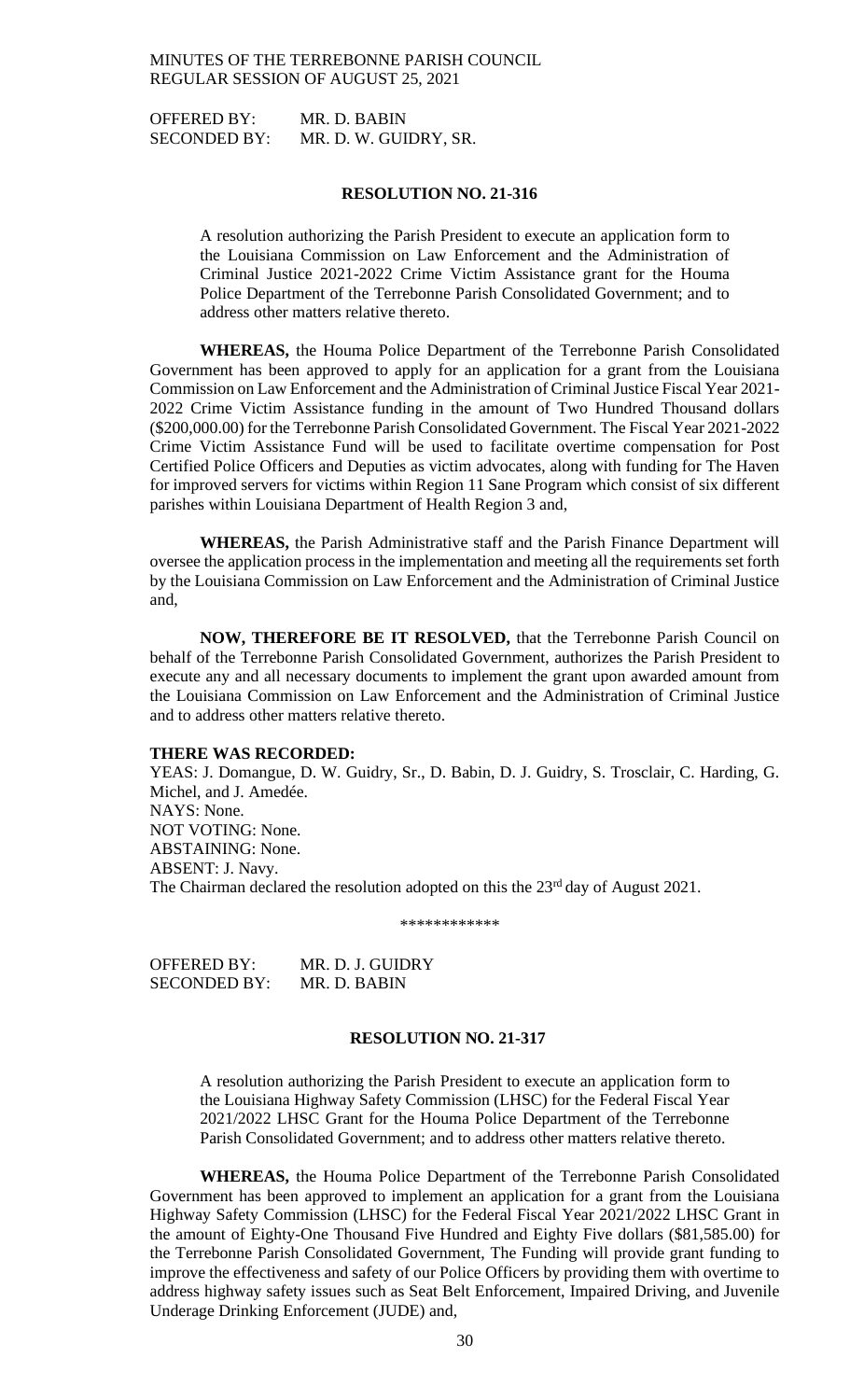**WHEREAS,** the Parish Administrative staff and the Parish Finance Department will oversee the application process in the implementation and meeting all the requirements set forth by the Louisiana Highway Safety Commission (LHSC) and,

**NOW, THEREFORE BE IT RESOLVED,** that the Terrebonne Parish Council on behalf of the Terrebonne Parish Consolidated Government, authorizes the Parish President to execute any and all necessary documents to implement the grant from the Louisiana Highway Safety Commission (LHSC) and to address other matters relative thereto.

#### **THERE WAS RECORDED:**

YEAS: J. Domangue, D. W. Guidry, Sr., D. Babin, D. J. Guidry, S. Trosclair, C. Harding, G. Michel, and J. Amedée. NAYS: None. NOT VOTING: None. ABSTAINING: None. ABSENT: J. Navy. The Chairman declared the resolution adopted on this the 23<sup>rd</sup> day of August 2021.

\*\*\*\*\*\*\*\*\*\*\*\*

Chief Financial Office Kandace Mauldin clarified that the total cost to Terrebonne Parish was \$150,000 dollars for the project and that total costs for the project would be available once it goes out for bids. **(\*RESOLUTION ADOPTED AFTER DISCUSSION)**

OFFERED BY: MR. D. W. GUIDRY, SR. SECONDED BY: MR. D. BABIN

## **RESOLUTION NO. 21-318**

A RESOLUTION TO AUTHORIZE PARISH PRESIDENT GORDON E. DOVE TO EXECUTE AN INTERGOVERNMENTAL AGREEMENT ON BEHALF OF THE TERREBONNE PARISH CONSOLIDATED GOVERNMENT WITH TERREBONNE PARISH RECREATION DISTRICT NO. 2,3 TO FUND THE CONSTRUCTION OF RESTROOMS AT SUMMERFIELD PARK

**WHEREAS,** the "Local Services Law," La. R.S. 33:1321, *et seq*., provides that any parish or political subdivision of the state may make agreements among themselves to engage jointly in the construction or improvement of any public project or improvement provided that at least one of the participants to the agreement is authorized by law to complete the undertaking; and

**WHEREAS,** Terrebonne Parish Consolidated Government (TPCG) owns Summerfield Park, identified as Terrebonne Parish Tax Parcel ID Nos. 41792 and 41793 situated between Valhi Boulevard and San Antonio Drive in Houma, Louisiana;

**WHEREAS,** Terrebonne Parish Recreation District No. 2,3 (REC2,3) administers funding for, and operates, Summerfield Park through an intergovernmental agreement with the TPCG;

**WHEREAS,** TPCG and REC2,3 desire to cooperate and provide funding for the constructing and installation of restroom facilities on the premises of Summerfield Park;

**WHEREAS,** TPCG wishes to provide public funding towards the construction and installation of the restroom facilities up to \$150,000.00 in consideration for REC2,3's oversight of construction and funding the remainder of the costs.

**NOW THEREFORE BE IT RESOLVED** by the Terrebonne Parish Council (Budget and Finance Committee), on behalf of the Terrebonne Parish Consolidated Government, that Parish President Gordon E. Dove is authorized to execute on behalf of the TPCG an Intergovernmental Agreement with the REC2,3 for the purposes of funding the construction and installation of restroom facilities at Summerfield Park in an amount not to exceed \$150,000.00.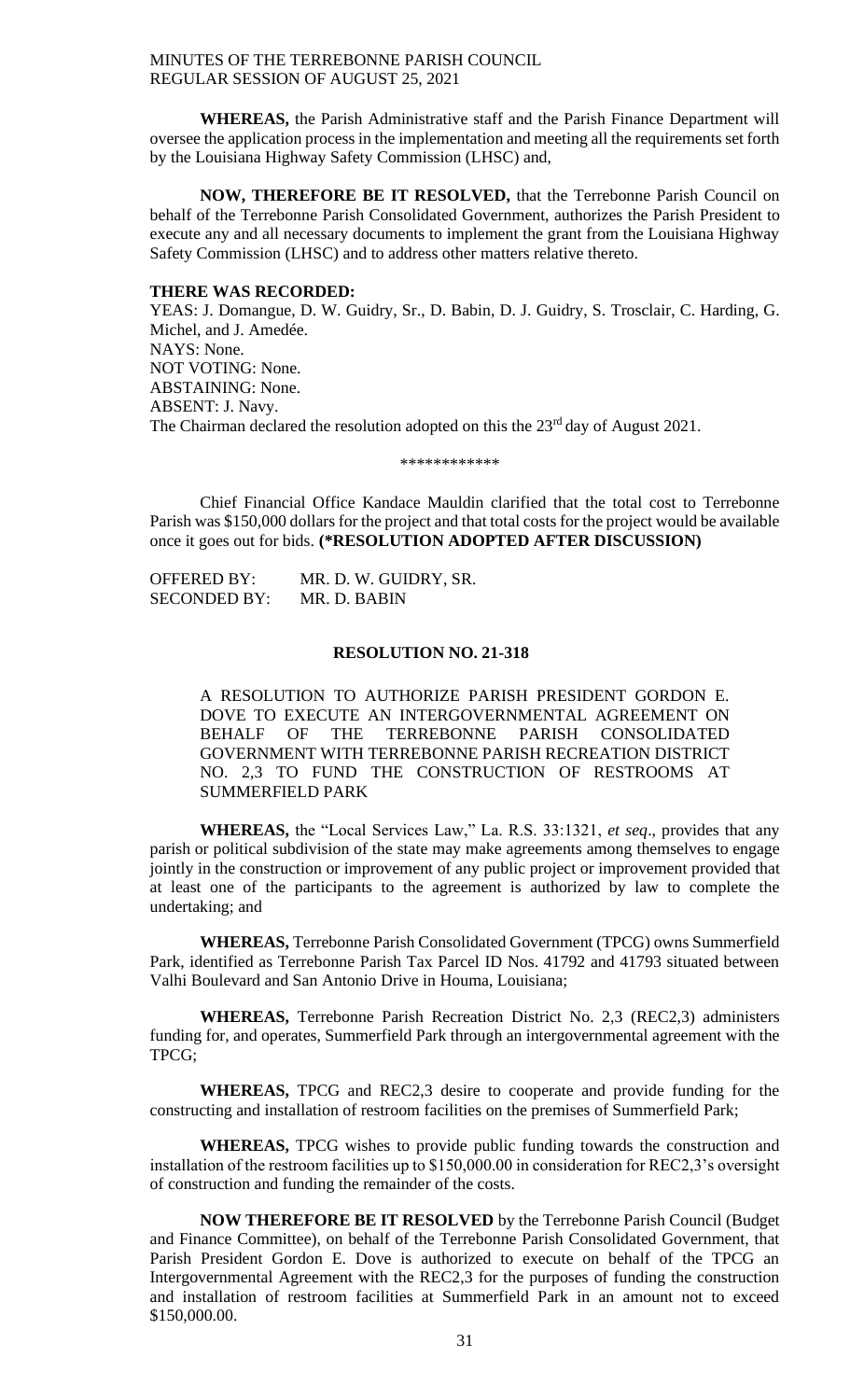#### **THERE WAS RECORDED:**

YEAS: J. Domangue, D. W. Guidry, Sr., D. Babin, D. J. Guidry, S. Trosclair, C. Harding, G. Michel, and J. Amedée. NAYS: None. NOT VOTING: None. ABSTAINING: None. ABSENT: J. Navy. The Chairman declared the resolution adopted on this the  $23<sup>rd</sup>$  day of August 2021.

\*\*\*\*\*\*\*\*\*\*\*\*

| OFFERED BY:         | MR. D. J. GUIDRY |
|---------------------|------------------|
| <b>SECONDED BY:</b> | MR. D. BABIN     |

#### **RESOLUTION NO. 21-319**

**WHEREAS**, the Terrebonne Parish Council wishes to engage the Audit Firm, Bourgeois Bennett LLC, CPAs, to perform the audit of the Terrebonne Parish Consolidated Government Financial Statements as of December 31, 2021, 2022 and 2023 and for the years then ended; and

**WHEREAS**, the audit will include the governmental activities, business-type activities, each major fund and the aggregate remaining fund information, including the notes to the financial statement; and

**WHEREAS,** the 2021 base fee of \$197,500 will be effective for the audit of financial statements for year ending 2021 and adjusted to reflect the annual consumer price index for urban wage earners for periods ending 2022 and 2023.

**NOW, THEREFORE BE IT RESOLVED,** by the Terrebonne Parish Council (Budget and Finance Committee), on behalf of the Terrebonne Parish Consolidated Government, that Council Chairman Darrin W. Guidry, Sr. is hereby authorized to execute the engagement agreement with Bourgeois Bennett LLC, CPAs for the years ending December 31, 2021, 2022 and 2023.

#### **THERE WAS RECORDED:**

YEAS: J. Domangue, D. W. Guidry, Sr., D. Babin, D. J. Guidry, C. Harding, G. Michel, and J. Amedée. NAYS: None. NOT VOTING: None. ABSTAINING: None. ABSENT: S. Trosclair and J. Navy. The Chairman declared the resolution adopted on this the 23<sup>rd</sup> day of August 2021.

#### \*\*\*\*\*\*\*\*\*\*\*\*

Mr. D. Babin moved, seconded by Ms. J. Domangue, "THAT the Budget and Finance Committee introduce an ordinance to amend the 2021 Adopted Operating Budget and 5-Year Capital Outlay Budget of the Terrebonne Parish Consolidated Government for the following items and to provide for related matters:

- I. Sanitation-Vegetation, \$10,221
- II. Animal Shelter-donations, \$12,536
- III. Sanitation-new department, \$238,800
- IV. Public Safety Pension & Relief Fund, \$35,667

V. Capital Improvement Bond Sinking, \$1,598,196

and call a public hearing on said matter on Wednesday, September 8, 2021 at 6:30 p.m." **(\*MOTION ADOPTED AFTER DISCUSSION)**

Chief Financial Officer Kandace Mauldin gave a brief overview of the bonds issued in late 2020 and explained that funds were being transferred to pay on the principal and interest for those bonds. Ms. Mauldin then clarified that the amendments for the Sanitation department were for accounting and budget tracking purposes only.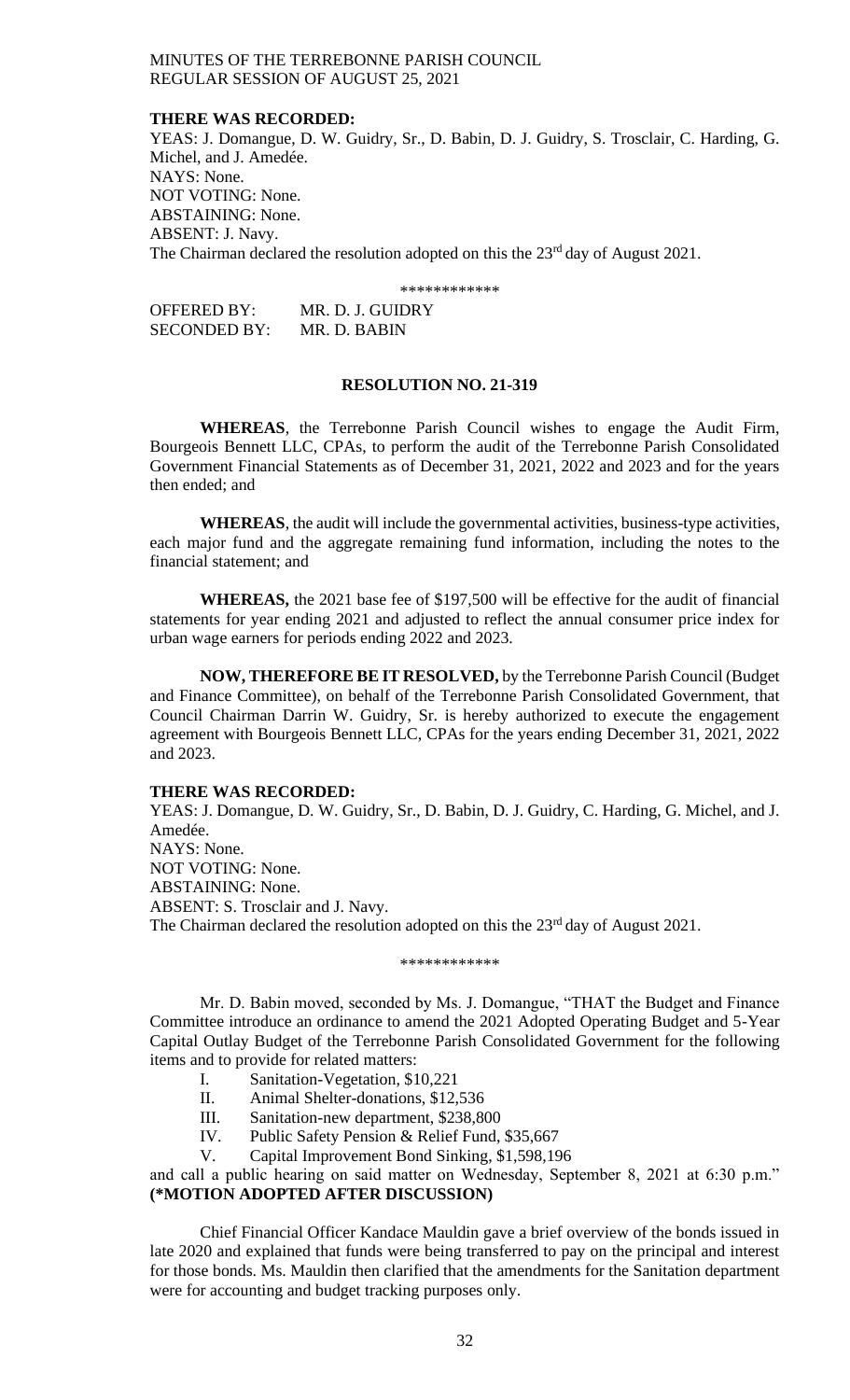**\***The Chairman called for the vote on the aforementioned motion offered by Mr. D. Babin. THERE WAS RECORDED: YEAS: J. Domangue, D. W. Guidry, Sr., D. Babin, D. J. Guidry, C. Harding, G. Michel, and J. Amedée. NAYS: None. ABSENT: S. Trosclair and J. Navy. The Chairman declared the motion adopted.

Mr. D. W. Guidry, Sr. moved, seconded by Mr. C. Harding, "THAT, there being no further business to come before the Budget & Finance Committee, the meeting be adjourned."

The Chairman called for the vote on the motion offered by Mr. D. W. Guidry, Sr. THERE WAS RECORDED: YEAS: J. Domangue, D. W. Guidry, Sr., D. Babin, D. J. Guidry, C. Harding, G. Michel, and J. Amedée. NAYS: None.

ABSENT: S. Trosclair and J. Navy.

The Chairman declared the motion adopted and the meeting was adjourned at 6:00 p.m.

John Amedée, Chairman

Keith Hampton, Minute Clerk

Mr. J. Amedée moved, seconded by Mr. D. Babin, "THAT, the Council accept and ratify the minutes of the Budget & Finance Committee meeting held on 08/23/2021."

 The Chairman called for a vote on the motion offered by Mr. J. Amedée. THERE WAS RECORDED: YEAS: J. Domangue, D. W. Guidry, Sr., D. Babin, D. J. Guidry, S. Trosclair, C. Harding, G. Michel, and J. Amedée. NAYS: None. ABSENT: J. Navy. The Chairman declared the motion adopted.

The Chairman called for a report from the Policy, Procedure, & Legal Committee meeting held on 08/23/2021, whereupon the Committee Chairman, noted ratification of the minutes calls no public hearings, rendered the following:

#### **POLICY, PROCEDURE, AND LEGAL COMMITTEE**

#### **AUGUST 23, 2021**

The Chairman, Gerald Michel, called the Policy, Procedure, and Legal Committee meeting to order at 6:02 p.m. in the Terrebonne Parish Council Meeting Room by leading the Invocation and the Pledge of Allegiance. Committee Members recorded as present were: J. Domangue, D. W. Guidry, Sr., D. Babin, D. J. Guidry, S. Trosclair, C. Harding, G. Michel, and J. Amedée. Committee Member J. Navy was recorded as absent. A quorum was declared present.

The Chairman read a letter from Committee Member J. Navy explaining his absence from the evening's proceedings.

Mr. D. Babin moved, seconded by Ms. J. Domangue, "THAT the Policy, Procedure, and Legal Committee approve a co-sponsorship request for the First Annual Kickoff to Terrebonne Parish Safety & Crime Prevention Expo on Saturday, September 25, 2021 from 9:00 a.m. -2:00 p.m. in the Barry P. Bonvillain Civic Center Parking Lot."

The Chairman called for the vote on the motion offered by Mr. D. Babin. THERE WAS RECORDED: YEAS: J. Domangue, D. W. Guidry, Sr., D. Babin, D. J. Guidry, S. Trosclair, C. Harding, G. Michel, and J. Amedée. NAYS: None.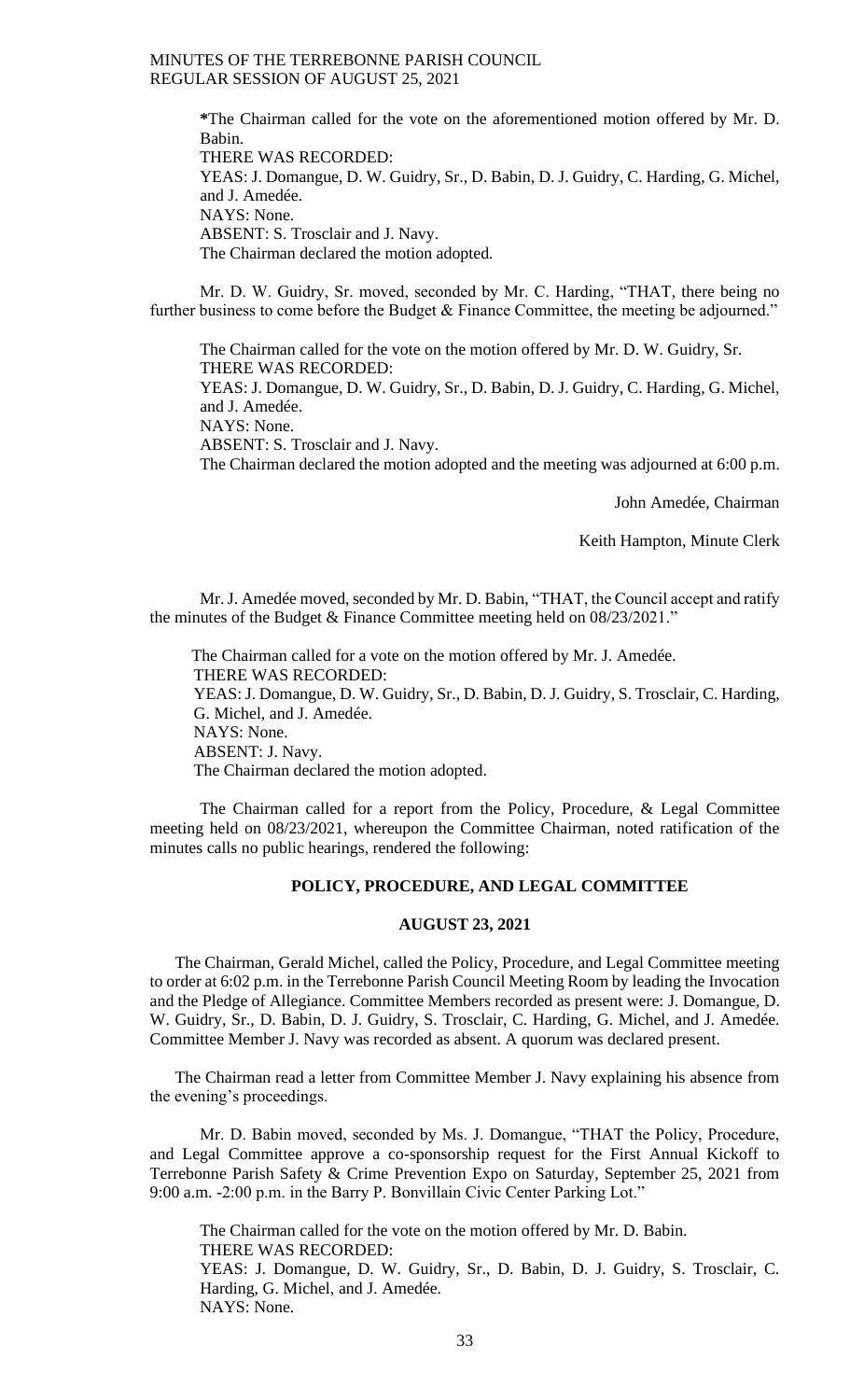ABSENT: J. Navy.

The Chairman declared the motion adopted.

Mr. S. Trosclair moved, seconded by Ms. J. Domangue, "THAT the Policy, Procedure, and Legal Committee amend the co-sponsorship request for the Maw Maw's Walker Event which was previously adopted at the August 9, Budget  $\&$  Finance Committee meeting to include the sponsorship of the sound permit fee and to change the time to 4:00 p.m. to 10:00 p.m."

The Chairman called for the vote on the motion offered by Mr. S. Trosclair. THERE WAS RECORDED: YEAS: J. Domangue, D. W. Guidry, Sr., D. Babin, D. J. Guidry, S. Trosclair, C. Harding, G. Michel, and J. Amedée. NAYS: None. ABSENT: J. Navy. The Chairman declared the motion adopted.

Mr. S. Trosclair moved, seconded by Mr. D. Babin, "THAT the Policy, Procedure, and Legal Committee, pursuant to LA R.S. 42:16-17, the Policy, Procedure, & Legal Committee, upon a 2/3 affirmative vote, convene into Executive Session at 6:04 p.m. and invite into said session Parish Attorney Julius Hebert, Assistant Parish Attorney Vincent Dagate, Human Resources Director J. Dana Ortego, and all Committee Members in order to discuss litigation(s) titled:

Lenea Adams VS Terrebonne Parish Consolidated Government, American Alternative Insurance Corporation, and Mack Rodrigue, Docket No 185045 32nd Judicial District Court, Terrebonne Parish, Louisiana."

The Chairman called for the vote on the motion offered by Mr. S. Trosclair. THERE WAS RECORDED: YEAS: J. Domangue, D. W. Guidry, Sr., D. Babin, D. J. Guidry, S. Trosclair, C. Harding, G. Michel, and J. Amedée. NAYS: None. ABSENT: J. Navy.

The Chairman declared the motion adopted.

Mr. D. W. Guidry, Sr. moved, seconded by Mr. S. Trosclair, "THAT the Policy, Procedure, and Legal Committee reconvene into the regular order of business, as per the written agenda at 6:31 p.m."

The Chairman called for the vote on the motion offered by Mr. D. W. Guidry, Sr. THERE WAS RECORDED:

YEAS: J. Domangue, D. W. Guidry, Sr., D. Babin, D. J. Guidry, S. Trosclair, C. Harding, G. Michel, and J. Amedée. NAYS: None. ABSENT: J. Navy.

The Chairman declared the motion adopted.

Mr. D. W. Guidry, Sr. moved, seconded by Mr. D. J. Guidry, "THAT the Policy, Procedure, and Legal Committee concur with the recommendation of the Legal Department in the matter of:

Lenea Adams VS Terrebonne Parish Consolidated Government, American Alternative Insurance Corporation, and Mack Rodrigue, Docket No. 185045 32nd Judicial District Court, Terrebonne Parish, Louisiana."

The Chairman called for the vote on the motion offered by Mr. D. W. Guidry, Sr. THERE WAS RECORDED: YEAS: J. Domangue, D. W. Guidry, Sr., D. Babin, D. J. Guidry, S. Trosclair, C. Harding, G. Michel, and J. Amedée. NAYS: None. ABSENT: J. Navy. The Chairman declared the motion adopted.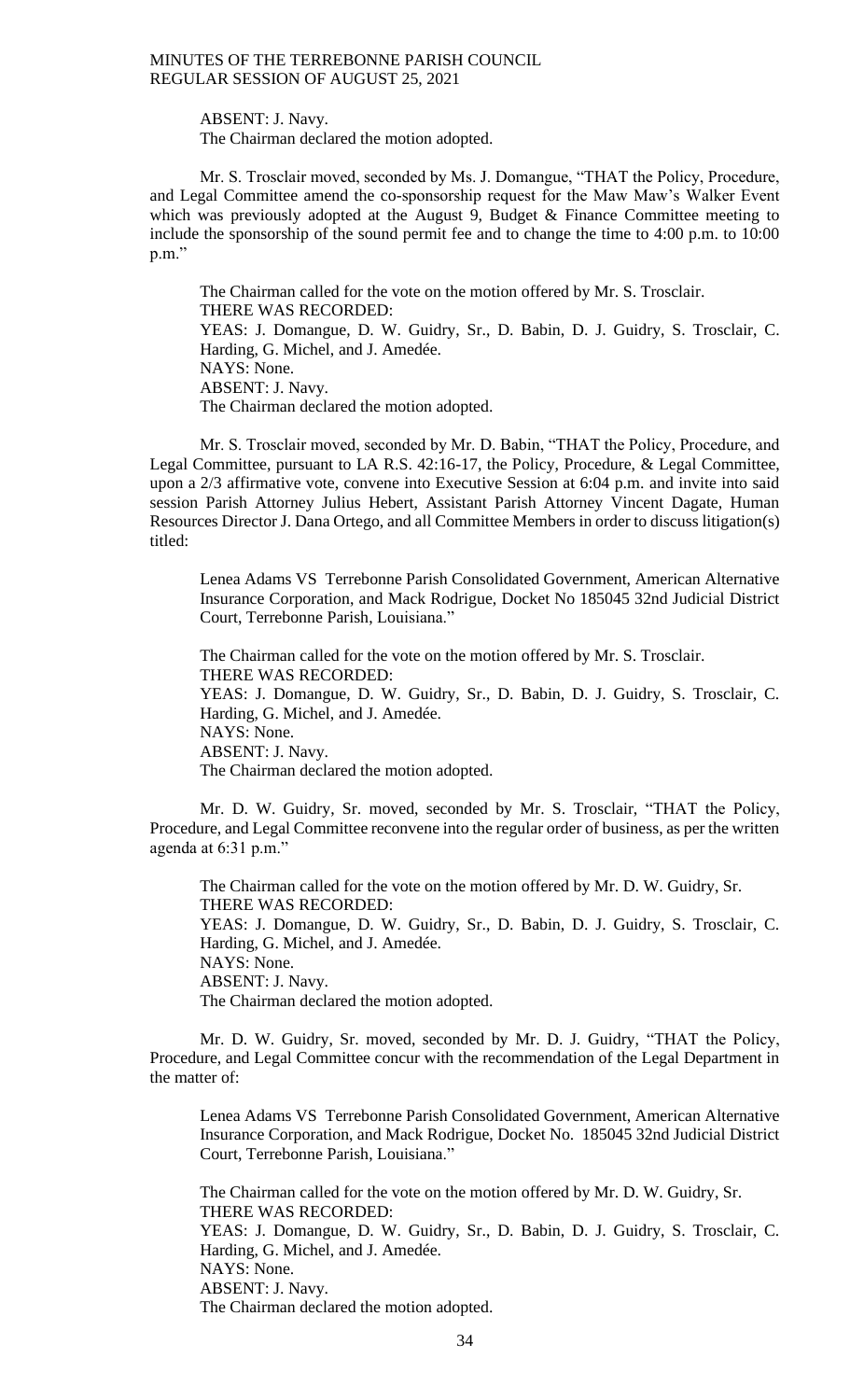Mr. D. W. Guidry, Sr. moved, seconded by Mr. S. Trosclair, "THAT, there being no further business to come before the Policy, Procedure, and Legal Committee, the meeting be adjourned."

The Chairman called for the vote on the motion offered by Mr. D. W. Guidry, Sr. THERE WAS RECORDED: YEAS: J. Domangue, D. W. Guidry, Sr., D. Babin, D. J. Guidry, S. Trosclair, C. Harding, G. Michel, and J. Amedée. NAYS: None. ABSENT: J. Navy. The Chairman declared the motion adopted and the meeting was adjourned at 6:32 p.m.

Gerald Michel, Chairman

Keith Hampton, Minute Clerk

Mr. G. Michel moved, seconded by Mr. S. Trosclair, "THAT, the Council accept and ratify the minutes of the Policy, Procedure, & Legal Committee meeting held on 08/23/2021."

The Chairman called for a vote on the motion offered by Mr. G. Michel. THERE WAS RECORDED: YEAS: J. Domangue, D. W. Guidry, Sr., D. Babin, D. J. Guidry, S. Trosclair, C. Harding, G. Michel, and J. Amedée. NAYS: None. ABSENT: J. Navy. The Chairman declared the motion adopted.

Mr. J. Amedée moved, seconded by Mr. S. Trosclair, "THAT, the Council approve the following streetlight list:

#### **STREETLIGHT LIST 08-25-2021**

## UPGRADE ONE (1) STREET LIGHT ON EXISTING POLE NEAR 113 KRUMBHAAR DR. TO 100W LED; RLD #2; TPCG UTILITIES; DISTRICT 6; DARRIN GUIDRY."

The Chairman called for a vote on the motion offered by Mr. J. Amedée. THERE WAS RECORDED: YEAS: J. Domangue, D. W. Guidry, Sr., D. Babin, D. J. Guidry, S. Trosclair, C. Harding, G. Michel, and J. Amedée. NAYS: None. ABSENT: J. Navy. The Chairman declared the motion adopted.

Mr. D. Babin moved, seconded by Mr. C. Harding, "THAT, the Council open, close, and reappoint Mr. Matthew Chatagnier and Mr. David Tauzin to serve a term on the Houma Board of Adjustments."

The Chairman called for a vote on the motion offered by Mr. D. Babin. THERE WAS RECORDED: YEAS: J. Domangue, D. W. Guidry, Sr., D. Babin, D. J. Guidry, S. Trosclair, C. Harding, G. Michel, and J. Amedée. NAYS: None. ABSENT: J. Navy. The Chairman declared the motion adopted.

Mr. J. Amedée moved, seconded by Mr. G. Michel, "THAT, the Council open, close, and reappoint Ms. Christine Vitter and Ms. Karen Moore to serve a term on the Recreation District No. 1 Board."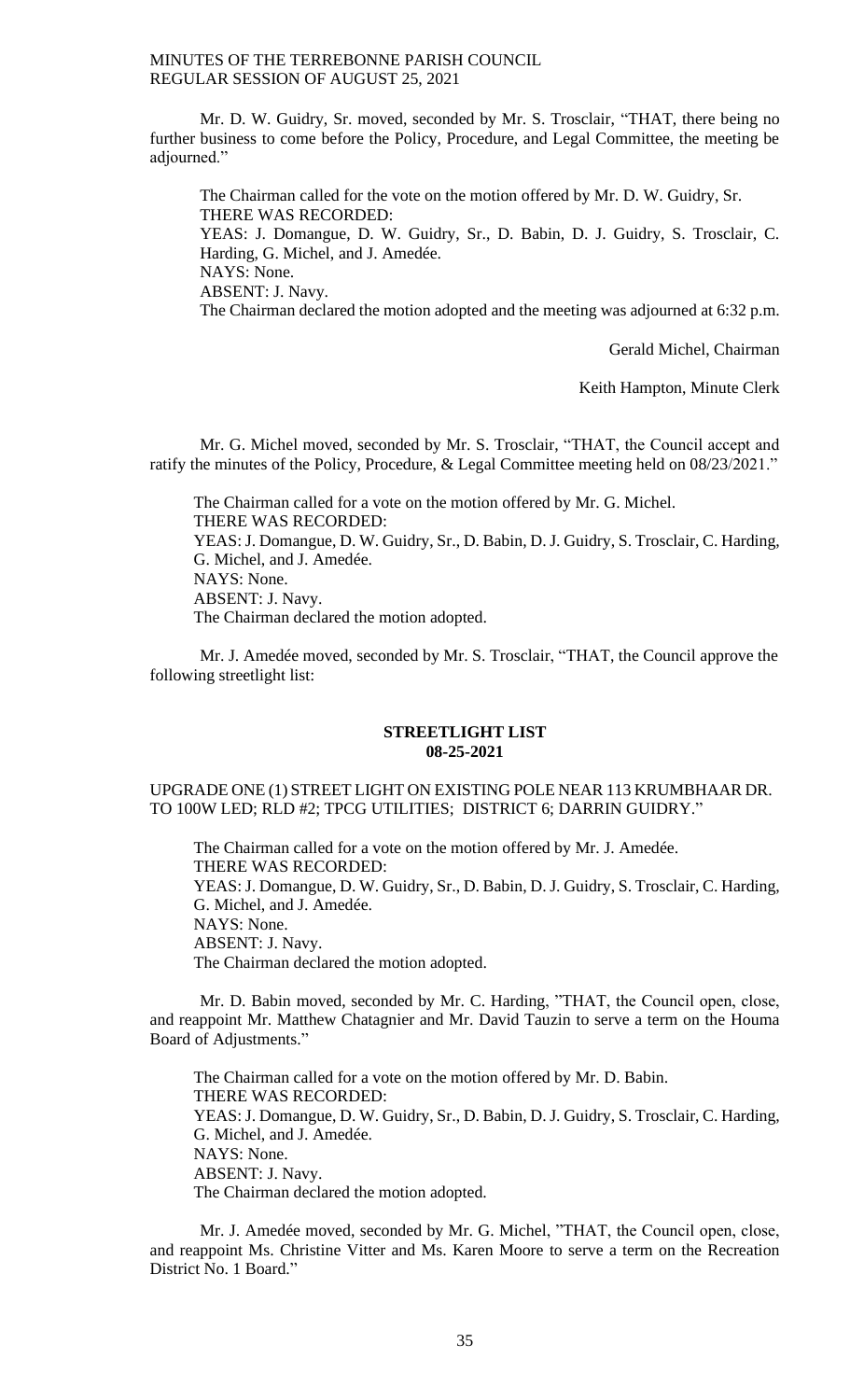The Chairman called for a vote on the motion offered by Mr. J. Amedée. THERE WAS RECORDED: YEAS: J. Domangue, D. W. Guidry, Sr., D. Babin, D. J. Guidry, S. Trosclair, C. Harding, G. Michel, and J. Amedée. NAYS: None. ABSENT: J. Navy. The Chairman declared the motion adopted.

Mr. S. Trosclair moved, seconded by Mr. D. J. Guidry, "THAT, the Council open, close, and appoint Mr. Mark Pitre to serve a term on the Fire Protection District No. 5 Board."

The Chairman called for a vote on the motion offered by Mr. S. Trosclair. THERE WAS RECORDED: YEAS: J. Domangue, D. W. Guidry, Sr., D. Babin, D. J. Guidry, S. Trosclair, C. Harding, G. Michel, and J. Amedée. NAYS: None. ABSENT: J. Navy. The Chairman declared the motion adopted.

The Chairman announced the following vacancies:

- **Veteran's Memorial District:** One (1) unexpired term due to a resignation.
- **Recreation District No. 3A:** One (1) expired term and one (1) unexpired term due to a resignation.
- **Recreation District No. 6:** One (1) expiring term.
- **Terrebonne Parish Tree Board:** One (1) vacancy due to a resignation.
- **TEDA:** Three (3) expiring terms on 09-09-21. One representing each of the following: Terrebonne Parish Council, Houma Terrebonne Chamber of Commerce, and SCIA South Central Industrial Association.

Announcements– Parish President Dove: Not present.

Announcements- Council Members:

- Councilman G. Michel thanked the Health Care community for helping to keep the citizens of Terrebonne Parish safe and encouraged the public to get vaccinated.
- Councilman S. Trosclair encouraged the public to keep veterans, active military, first responders, law enforcement, firefighters, etc. in their thoughts and prayers.
- Councilman D. Babin encouraged the public to clean around their homes, including catch basins, ahead of potential hurricane activity.
- Councilman C. Harding offered his condolences to the family of Mr. Dana Wallace.
- Council Chairman D. W. Guidry, Sr. announced and encouraged the public to attend the plaque unveiling for the Barry P. Bonvillain Civic Center on Wednesday, September 1, 2021, at 6:00 p.m.

Mr. J. Amedée moved, seconded by Mr. S. Trosclair, "THAT, there being no further business to come before the Council, the meeting be adjourned."

The Chairman called for a vote on the motion offered by Mr. J. Amedée. THERE WAS RECORDED: YEAS: J. Domangue, D. W. Guidry, Sr., D. Babin, D. J. Guidry, S. Trosclair, C. Harding, G. Michel, and J. Amedée. NAYS: None. ABSENT: J. Navy. The Chairman declared the motion adopted and the meeting was adjourned at 6:50 p.m.

MARGEAUX LECOMPTE, MINUTE CLERK

/S/DARRIN W. GUIDRY, SR., CHAIRMAN TERREBONNE PARISH COUNCIL

ATTEST: